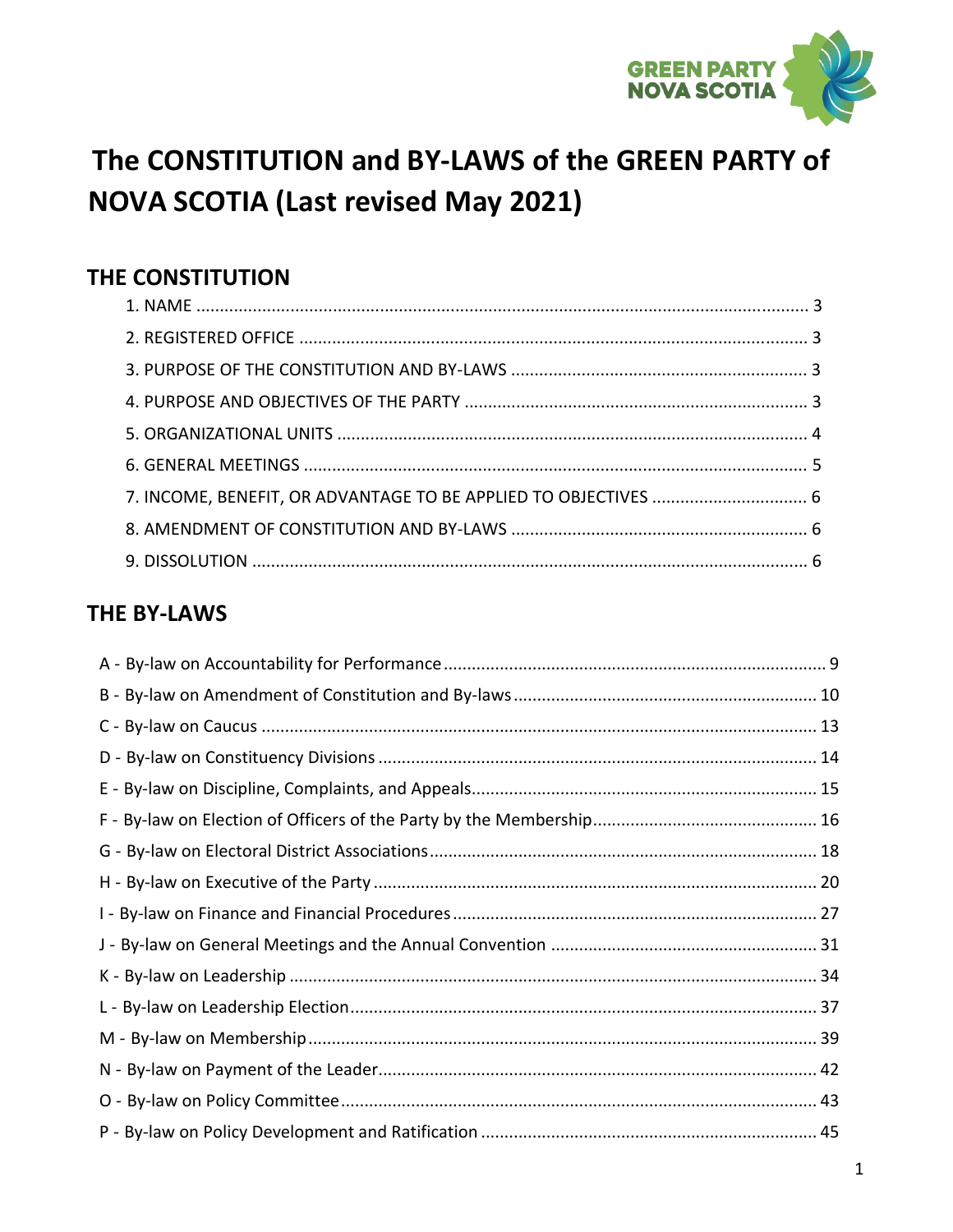

| T - By-law on Selection of Candidates for Members of the Legislative Assembly  53 |  |
|-----------------------------------------------------------------------------------|--|
|                                                                                   |  |
|                                                                                   |  |

#### **BY- LAW AMENDING HISTORY**

Accountability for Performance (adopted 2009; amended 2010, 2018) Amendment of Constitution and By-laws (adopted 2009; amended 2010, 2017, 2018, 2019, 2021) Caucus (adopted 2009) Constituency Divisions (adopted 2009, amended 2018) Discipline, Complaints and Appeals (adopted 2007; amended 2010) Election of Officers of the Party by the Membership (adopted 2007; amended 2015, 2018, 2019, 2021) Electoral District Associations (adopted 2009, amended 2018, 2020) Executive of the Party (adopted 2009; amended 2010, 2016, 2017, 2018, 2019, 2020, 2021) Finance and Financial Procedures (adopted 2019; amended 2020) General Meetings and the Annual Convention (adopted 2009; amended 2012, 2016, 2018, 2019) Leadership (adopted 2009; amended 2010, 2016, 2018, 2019) Leadership Election (adopted 2007; amended 2010, 2016, 2019, 2021) Membership (adopted 2009; amended 2012, 2016, 2018, 2020) Payment of the Leader (adopted 2011) Policy Committee (adopted 2009; amended 2010, 2016) Policy Development and Ratification (adopted 2007; amended 2010, 2021) Regions and Regional Divisions (adopted 2009; amended 2010, 2017, 2018, 2020, 2021) Regional Representation (adopted 2009, amended 2018) Rules of Order (adopted 2009) Selection of Candidates for Members of the Legislative Assembly (adopted 2020) Shadow Cabinet (adopted 2009; amended 2010; amended 2016) Voting by Preferential Ballot (adopted 2010; amended 2019)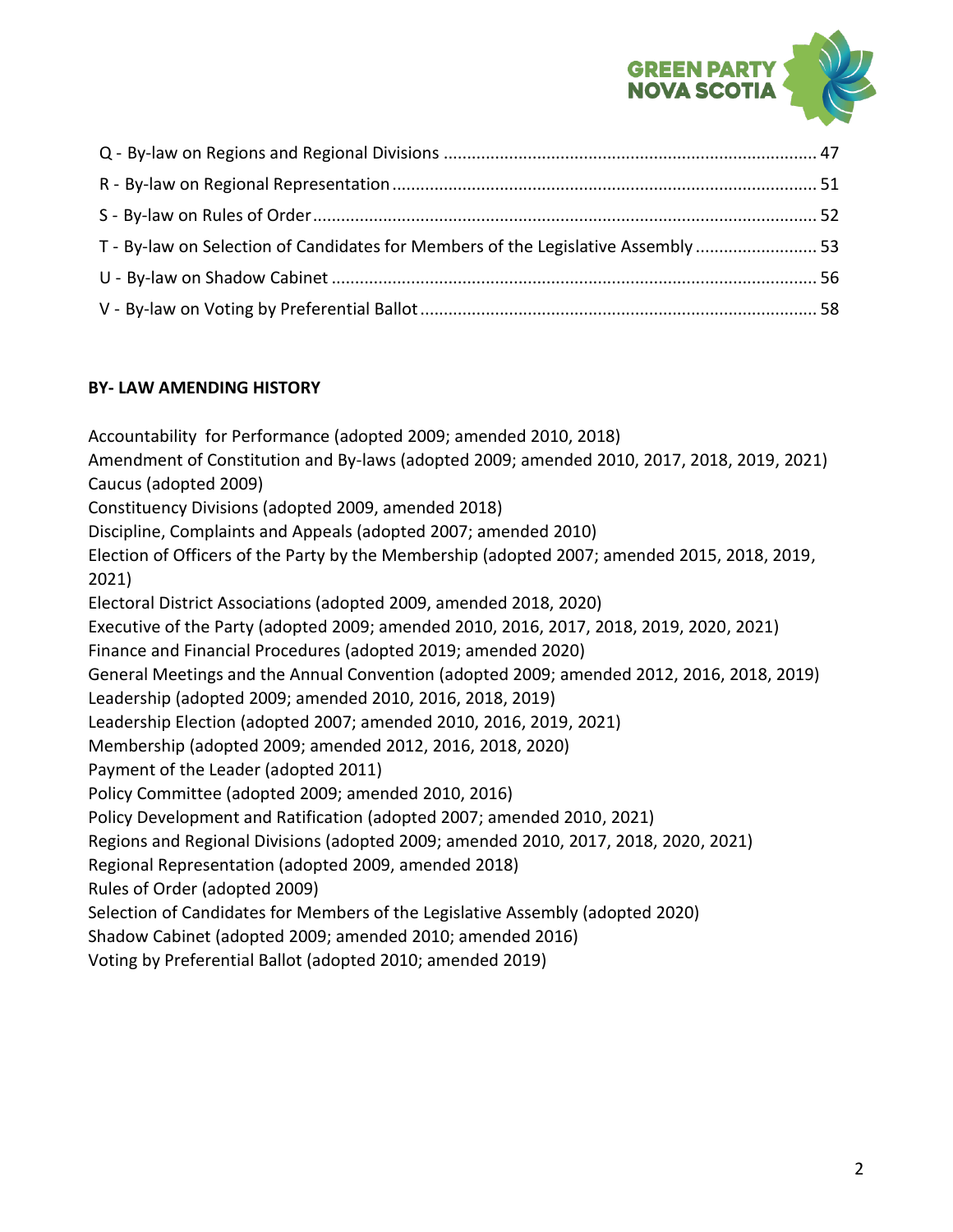

# The Constitution

#### **1. NAME**

1.1. The name of the organization is The Green Party of Nova Scotia

#### **2. REGISTERED OFFICE**

1.2. The registered office shall be that place reported to Elections Nova Scotia.

#### **3. PURPOSE OF THE CONSTITUTION AND BY-LAWS**

- 3.1. The purpose of this Constitution is to provide for the effective and efficient operation of the Party and to facilitate the inclusion of Nova Scotians who seek to uphold the purpose and objectives of the Party.
- 3.2. This Constitution and By-laws shall govern the activities of the Party, all persons operating on behalf of the Party, and the rights, responsibilities and duties of its recognized units, committees, and membership.
- 3.3. The Constitution has precedence over the By-laws, and any By-law that is inconsistent with the Constitution shall be null and void to the extent of the inconsistency.

#### **4. PURPOSE AND OBJECTIVES OF THE PARTY**

- 4.1. The purpose of the Party is to foster a sustained political institution that reflects the Six Principles of the Charter of the Global Greens: ecological wisdom, social justice, participatory democracy, nonviolence, sustainability, and respect for diversity, and in so doing to consider the interests of all Nova Scotians, their future generations, and the biosphere.
- 4.2. The objectives of the Party toward this purpose are:
	- 4.2.1. To base policy-making upon the collective wisdom of the Nova Scotian electorate and its community groups, to ratify policies consistent with the Six Principles of the Charter of the Global Greens, and to advance these policies into the laws and policies of the Province of Nova Scotia.
	- 4.2.2. To maintain registration as a political party with Elections Nova Scotia and therefore to provide a sufficient number of candidates for election to the House of Assembly of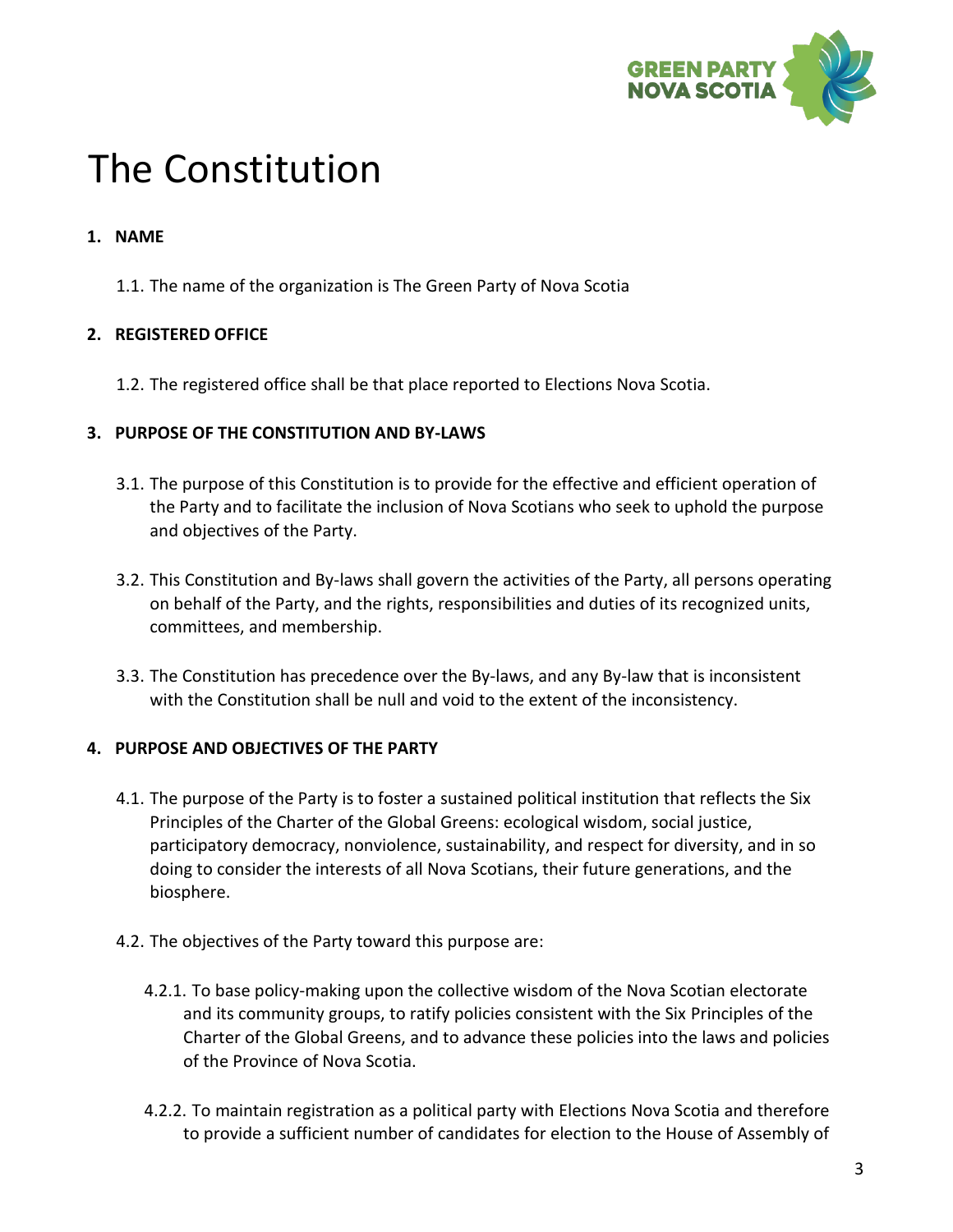

the Province of Nova Scotia in all relevant elections and to meet all requirements under the Elections Act and other relevant legislation of the Province of Nova Scotia.

- 4.2.3. To engage in such provincial and municipal political activities as are judged appropriate by the members of the Party within the Province of Nova Scotia.
- 4.2.4. To honour all lawful Treaties made with the First Nations of Nova Scotia.

#### **5. ORGANIZATIONAL UNITS**

#### 5.1. Members

- 5.1.1. Any person resident in Nova Scotia who accepts and abides by this Constitution and By-laws may be a *Member* of the Party.
- 5.2. Constituency level units
	- 5.2.1. *Electoral District Association* An association as defined in the *Elections Act* of Nova Scotia that is composed of members resident in a single provincial electoral district. In addition to meeting the requirements in the legislation and regulations of the province of Nova Scotia, an Electoral District Association meets requirements of this Constitution and By-laws.
	- 5.2.2. *Constituency Division* A group that is composed of members resident in a single provincial electoral district where an Electoral District Association is not formed. This group functions in accordance with this Constitution and By-laws.

#### 5.3. Regional Division

5.3.1. An organizational unit in which membership and voting rights are granted to all Party members residing within a group of contiguous electoral districts, as defined in the *Elections Act* of the province of Nova Scotia, or within geographic regions having another basis for political identity. The boundaries of the Regions, and the structure and function of Regional Divisions are governed by this Constitution and By-laws.

#### 5.4. Executive of the Party

5.4.1. The Executive is the Party's administrative body, responsible for the day-to-day administration and operations of the Party, and for ensuring compliance with this Constitution and By-laws, and answerable to the membership. The composition and functions of the Executive of the Party are defined in this Constitution and By-laws.

#### 5.5. Leadership

5.5.1. The Leader and Deputy Leader constitute the Leadership of the Party. The election and appointment of leadership positions and the duties of the leadership are executed in accordance with this Constitution and By-laws.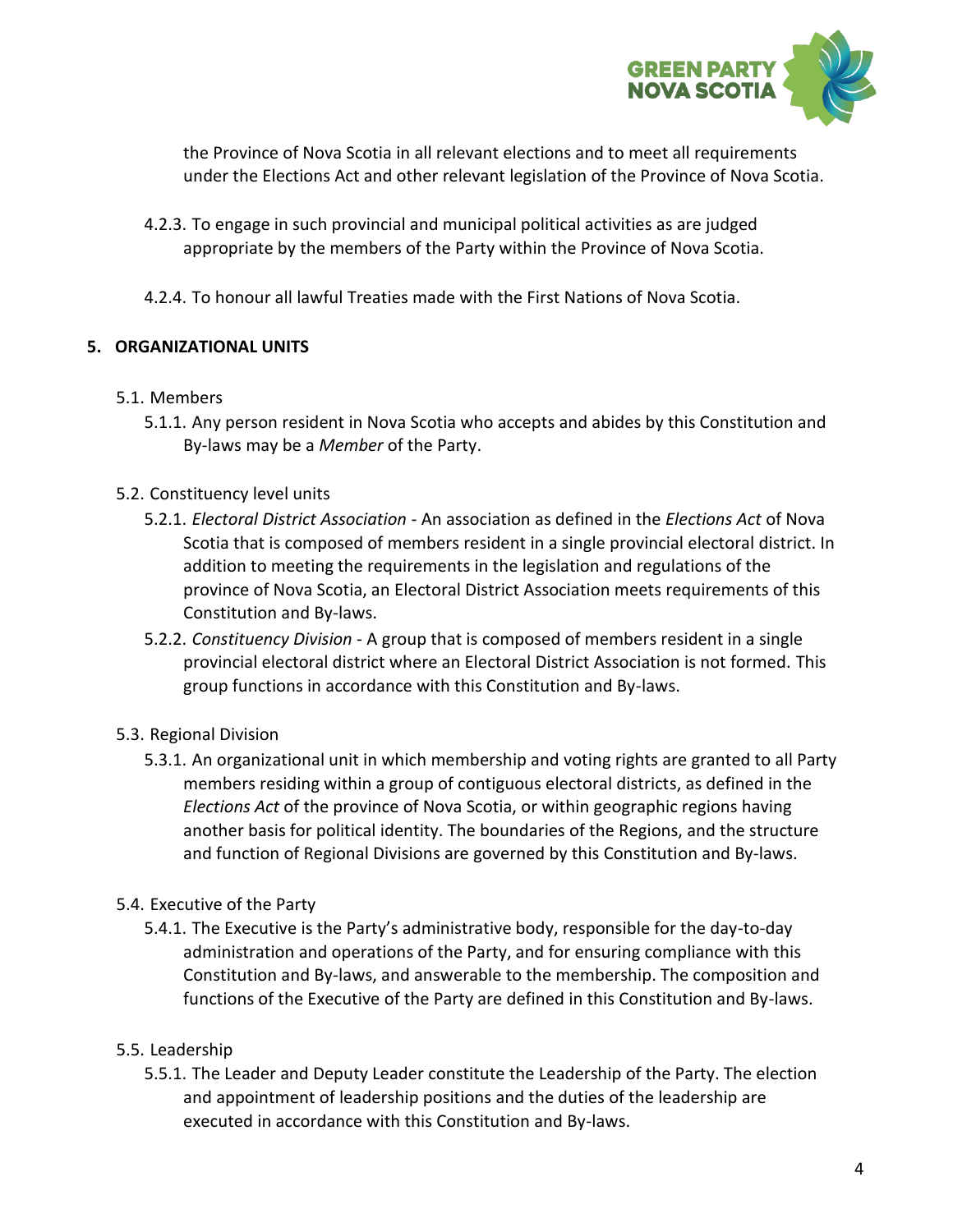

#### 5.6. Shadow Cabinet

5.6.1. As an alternative cabinet to the government, the Shadow Cabinet provides critical analysis of the government's position on policy matters. This cabinet is appointed and its functions are executed in accordance with this Constitution and By-laws.

#### 5.7. Caucus

5.7.1. The Caucus exists to organize and co-ordinate the Party's activities in the Nova Scotia House of Assembly in accordance with this Constitution and By-laws, for any period when the Party has members of the Nova Scotia House of Assembly. The Caucus is composed of the leadership, the representatives of the Party elected as Members of the Legislative Assembly, and may include other representatives of the Party as defined in the *By-Law on Caucus*.

#### **6. GENERAL MEETINGS**

- 6.1. Throughout the Constitution and By-Laws, the term "General Meetings" means both Annual General Meetings and Special General Meetings, unless further specified."
- 6.2. General Meetings must consist of members with voting rights which can include 6.2.1. individual members who each have one vote
	- 6.2.2. members carrying proxies who have voting rights as set out in the By-laws
- 6.3. A quorum at a General Meeting is half of those entitled to vote and who are booked into the General Meeting on that day provided that there is at least one Member present or represented by proxy from each of at least half of the Regions defined in these By-Laws.
- 6.4. The Annual Convention must include the Annual General Meeting and must be held within four months of the end of the Financial Year, unless an exception is supported in the Bylaws.
- 6.5. The Annual Convention and Annual General Meeting must be called and carried out in accordance with the By-laws.
- 6.6. Special General Meetings must be called and carried out in accordance with the By-laws.

#### **7. INCOME, BENEFIT, OR ADVANTAGE TO BE APPLIED TO OBJECTIVES**

7.1. Any income, benefit, or advantage will be applied to the Objectives and Purpose of the Party.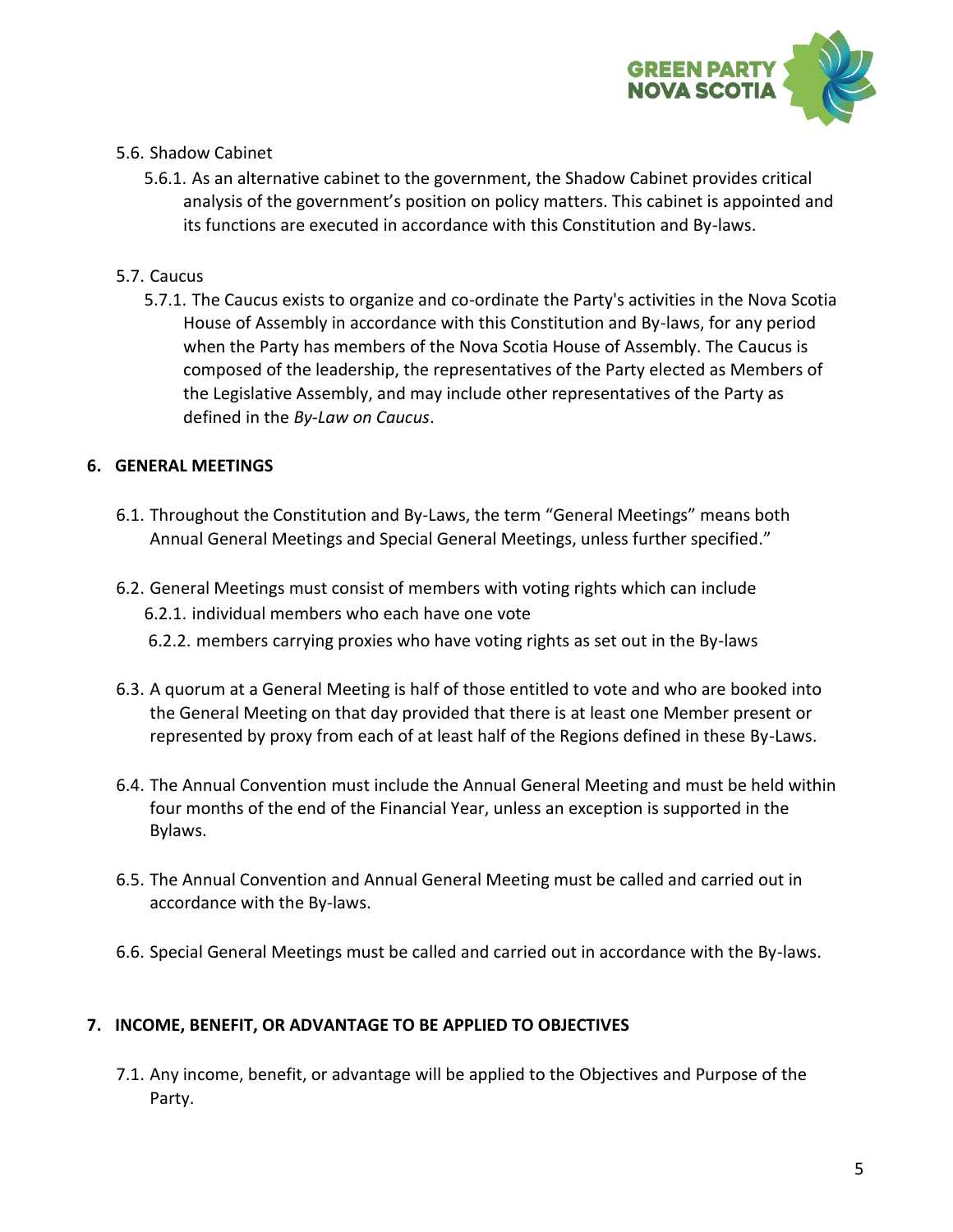

- 7.2. No member of the Party or any person associated with a member shall participate in or materially influence any decision made by the Party in respect of any payment to or on behalf of that member or associated person of any income, benefit or advantage whatsoever. Any such income paid shall be reasonable and relative to that which would be paid in an arm's length transaction (being the fair market value).
- 7.3. The provision and effect of Article 7 shall not be removed from these rules and shall be implied into any document replacing these rules.

#### **8. AMENDMENT OF CONSTITUTION AND BY-LAWS**

- 8.1. The Constitution must not be amended except at a General Meeting of the Party and by a resolution passed by at least 75% of the members entitled to vote in accordance with this Constitution and By-laws.
- 8.2. Any By-law must not be amended, added, or rescinded except at a General Meeting of the Party and by a resolution passed by at least 60% of the members entitled to vote in accordance with this Constitution and By-laws.
- 8.3. The Executive must give notice to all Members of any proposed amendment of the Constitution or any By-law not less than thirty days prior to the General Meeting of the Party at which it is to be presented.
- 8.4. Submission of any proposed amendment of the Constitution or any By-law must be made to the Executive in accordance with this Constitution and By-laws.

#### **9. DISSOLUTION**

- 9.1. 90% of the Members entitled to vote and registered at a General Meeting of the Party may resolve that the Party be dissolved as from the date to be named in the resolution, and must also in such resolution direct the method of disposing of the assets and property of the Party after its dissolution.
- 9.2. Upon the resolution defined in Article 9.1 being confirmed by 75% of the Members entitled to vote and registered at a subsequent Special General Meeting called for the purpose and held not earlier than thirty days after the date on which the first resolution was passed, the Party shall be dissolved.
- 9.3. A notice of the resolution and its confirmation shall be sent to Elections Nova Scotia.
- 9.4. The property of the Party shall upon dissolution be transferred to such organizations within Nova Scotia having objectives and purposes similar to those of the Party as the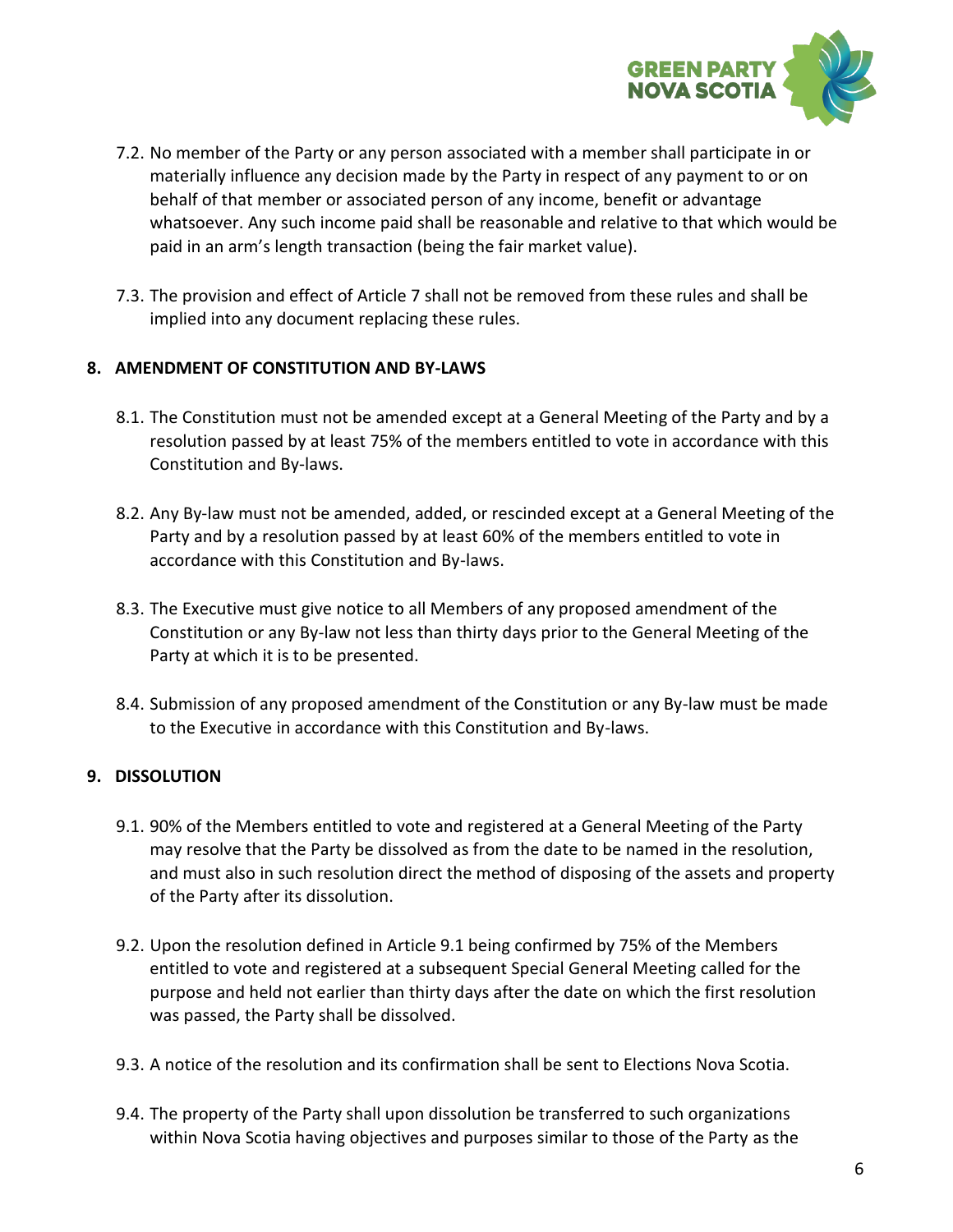

meeting shall determine, or in default as may be determined by the relevant Court on the application of the Party.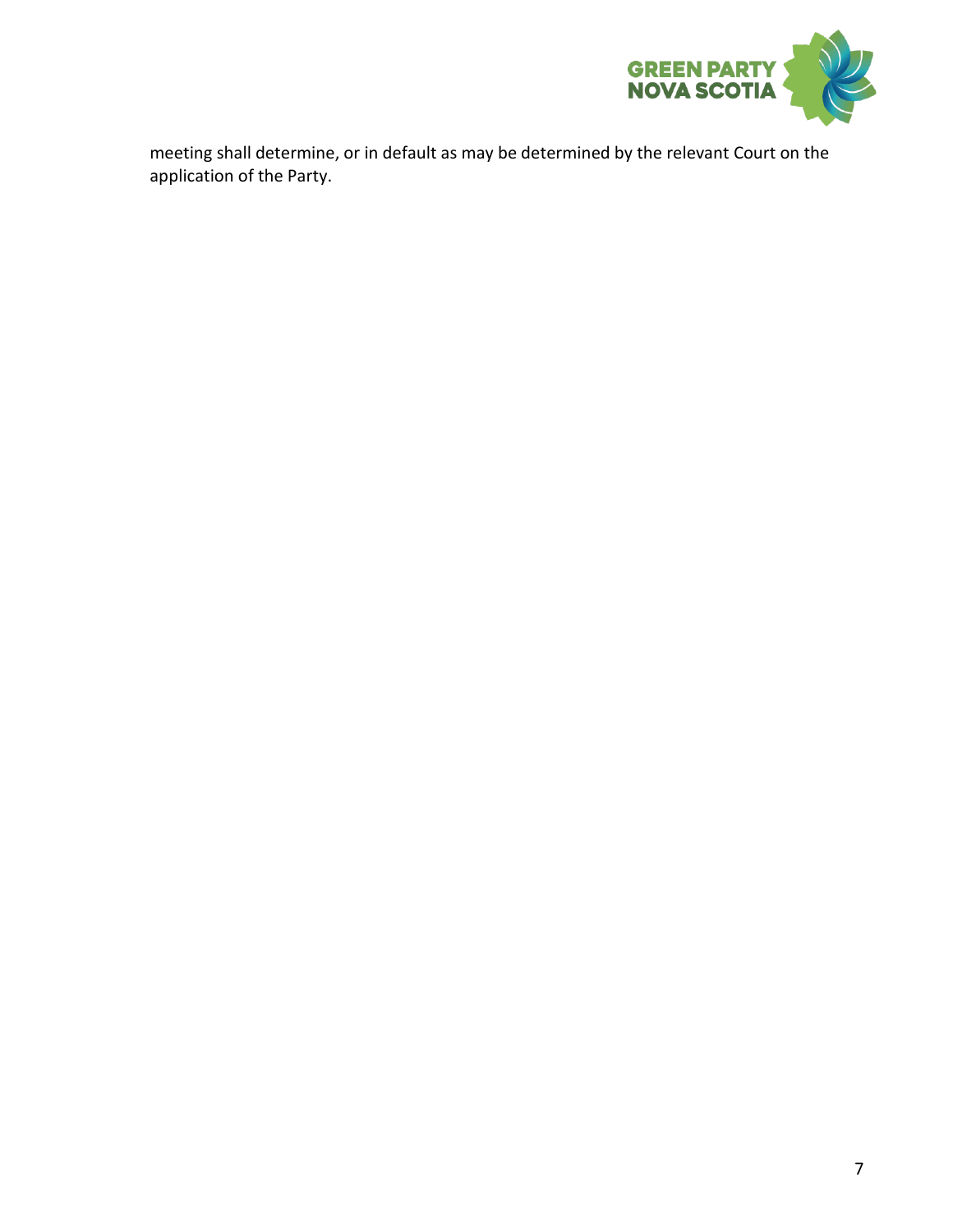

The By-laws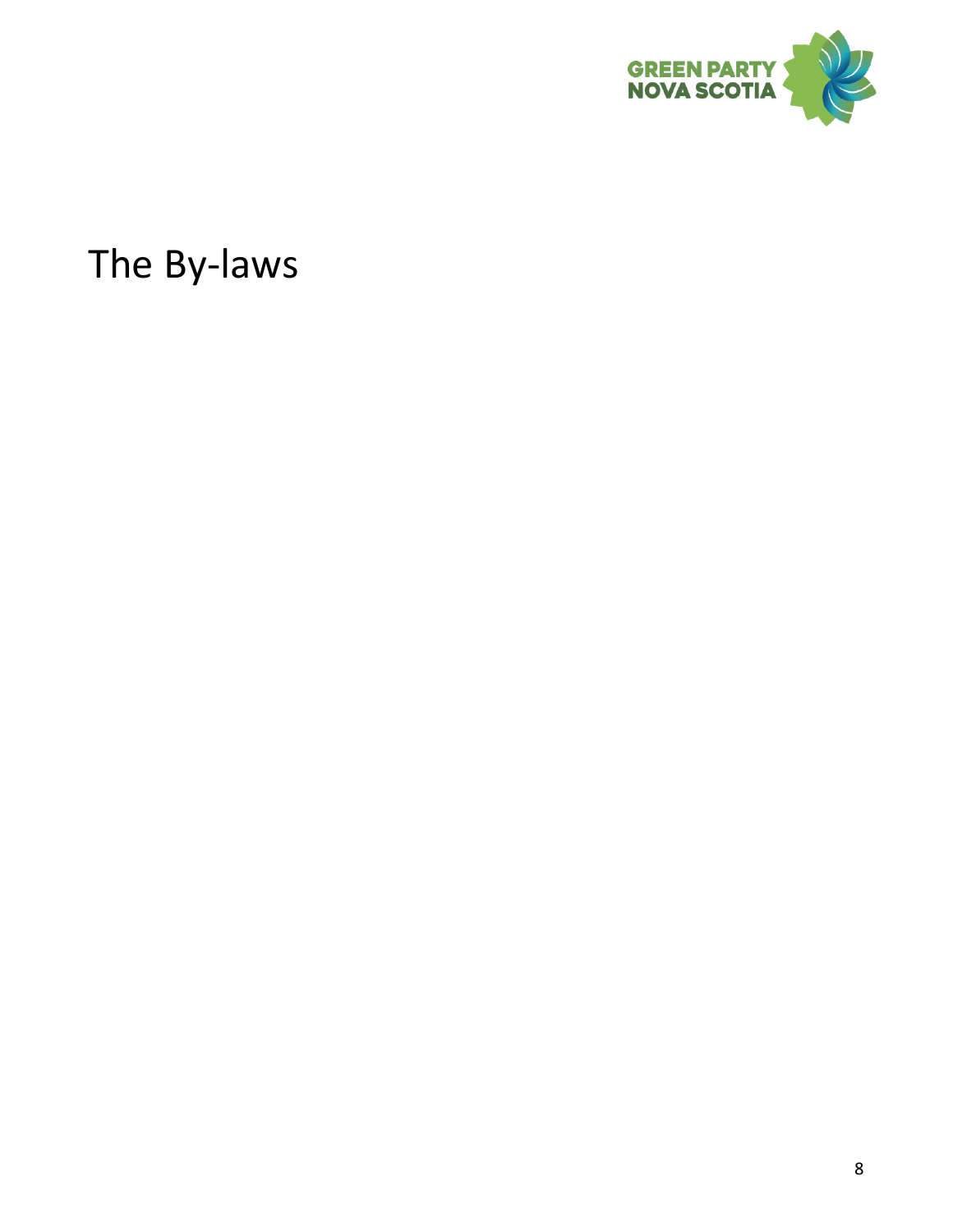

### <span id="page-8-0"></span>**A - By-law on Accountability for Performance**

- A 1. The Party is to do such things political or otherwise that are incidental or conducive to the attainment of the Party's purpose and objectives.
	- A 1.1. The members carry the responsibility for the direction of the Party, the functional and financial organization of the Party, and the effectiveness of the Party in meeting its purpose and objectives.
	- A 1.2. For the various structural units and individuals in positions of trust, the mechanisms for approval and accountability are to be established within the By-laws relevant to those structures and positions, and enforced by the membership as a whole at General Meeting or through those avenues that the membership has set in the By-laws.
- A 2. So as to operate in an effective and efficient manner, the Party shall constantly strive to improve its operations with respect to the Six Principles of the Charter of the Global Greens, including minimizing waste.
- A 3. An annual audit of the performance of the Party relative to the Six Principles shall be conducted independently and reported at the Annual General Meeting after the members have adopted a by-law or by-laws to establish what qualifications are required of the auditor, what specifically is to be audited, and how the details are to be evaluated. (Proviso: This clause shall not come into effect until the members adopt such a by-law or by-laws, which had not happened as of the most recent update of this By-Law, April 2018.)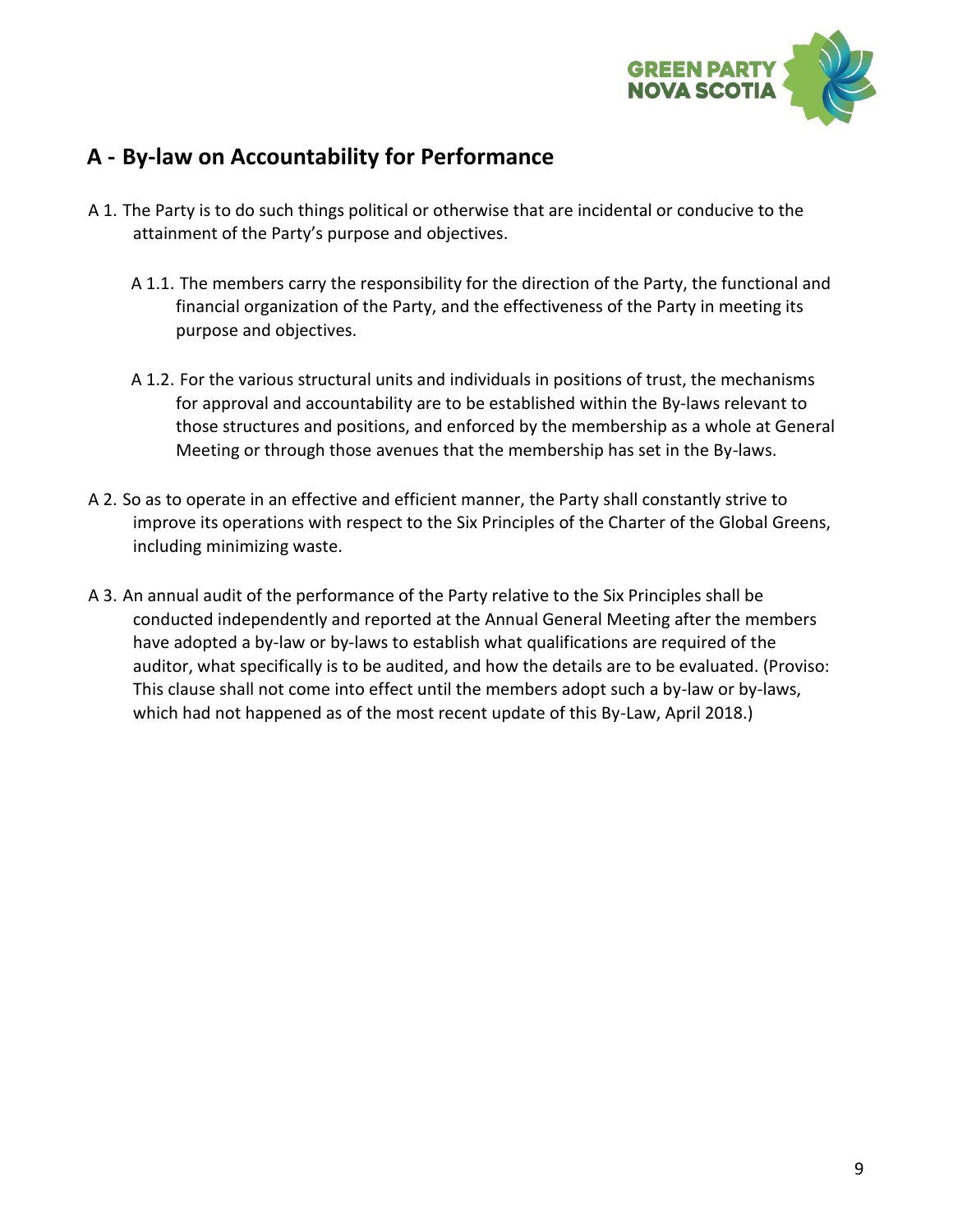

### <span id="page-9-0"></span>**B - By-law on Amendment of Constitution and By-laws**

- B 1. The members entitled to vote on an amendment of the Constitution or a By-law are those members who have individual voting rights for the relevant General Meeting.
	- B 1.1. Members may vote either in-person while present at the meeting or by using those alternative voting methods made available by the Executive of the Party or the appropriate appointed working group, including electronic or mailed ballot.
- B 2. The Executive of the Party is responsible for the proposal of amendments to the *Constitution and By-laws* and for review of such proposals submitted by members for presentation to the membership at a General Meeting.
	- B 2.1. In the preparation of a proposal for amendment of the *Constitution and By-laws*, the Executive is to ensure that the foundational nature of the document, the legal language, the required clarity of intent, and the required consistency throughout the document are carefully considered.
- B 3. The Executive of the Party may appoint a working group from the membership to develop proposals for amendments of the Constitution and By-laws, and to receive submissions of proposals by members.
	- B 3.1. The working group is directly responsible to the Co-Presidents, who may be members of the working group.
- B 4. At least 60 days before an Annual General Meeting, the Executive or its working group must invite the membership to submit general statements of concern, or specific formal amendments, pertaining to the Constitution and By-laws, which the Executive or its working group is to address as appropriate through proposals for presentation to the membership at a General Meeting.
	- B 4.1. The notice must include
		- B 4.1.1. the electronic or mailing address for statements of concern
		- B 4.1.2. the closing date by which submissions must be received
		- B 4.1.3. the requirements for a statement of concern (as determined by the Executive or its working group)
		- B 4.1.4. detailed requirements for formal amendments, including the number of signatures by members required for the amendments to be presented directly to the Membership at the General Meeting. This number shall be determined by the Executive or its working group, but shall not be greater than 10% of the Membership.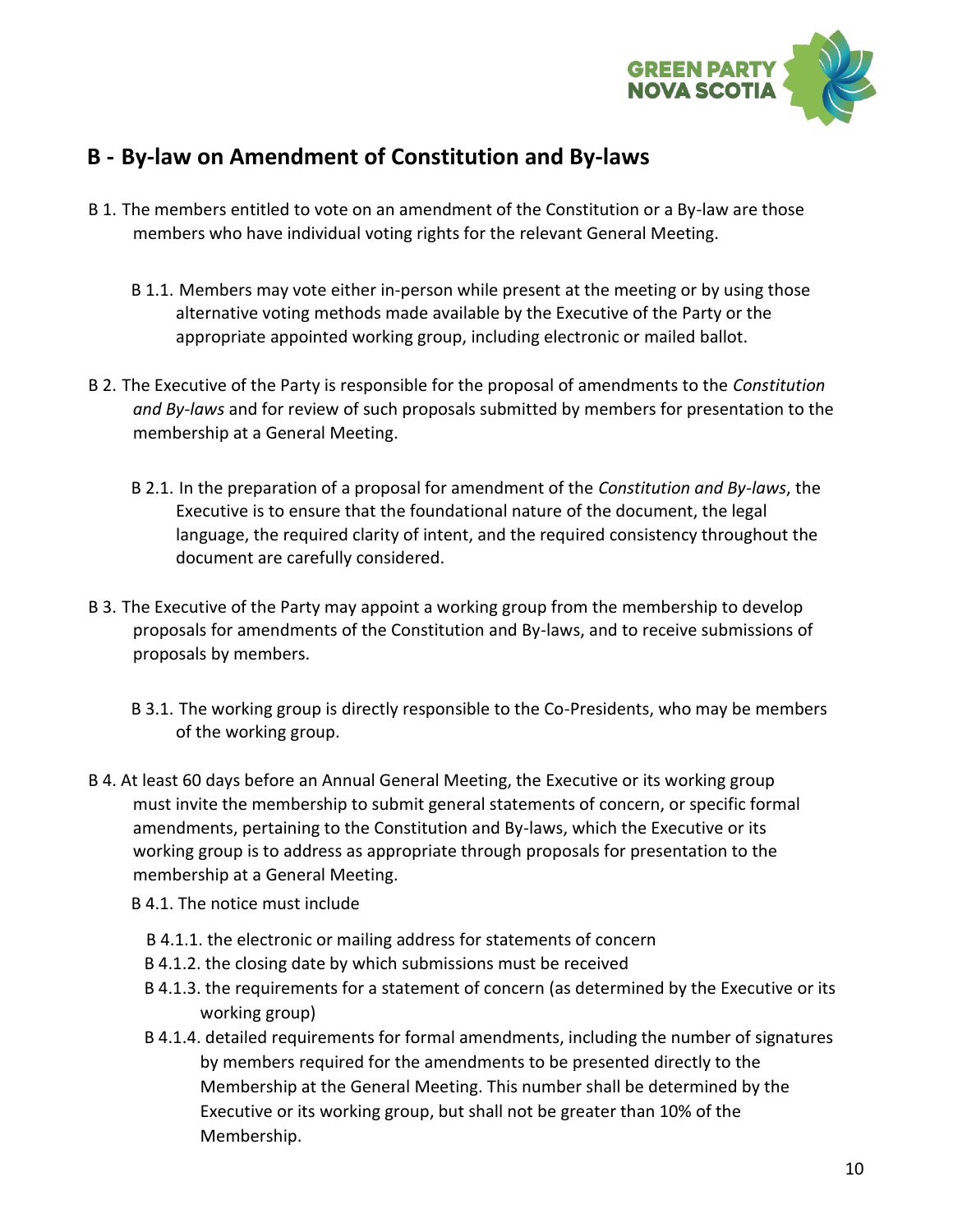

- B 5. In order for a proposed amendment to be considered at a General Meeting, it must either:
	- B 5.1. have been distributed to all members more than thirty days prior to the day of the consideration; or
	- B 5.2. have been the subject of a resolution, passed unanimously at the General Meeting in question, to waive the notice requirement of 5.1.
- B 6. The submissions of proposals for amendments to the *Constitution and By-laws* must include:
	- B 6.1. the date and the principal member's name to appear at the top of the submission
	- B 6.2. the name, address, phone number, signature with date for each member endorsing the proposal, to appear at the end of the proposal
	- B 6.3. the name of the member endorsing the proposal who will speak to the proposal if required at the General Meeting
	- B 6.4. the body of the proposal, which must contain:
		- B 6.4.1. if amendment of an article is being proposed, then
			- B 6.4.1.1. the number of the article of the Constitution, or the By-Law title and article number of concern;
			- B 6.4.1.2. the reason for amendment;
			- B 6.4.1.3. the wording of the original article;
			- B 6.4.1.4. the exact wording of the proposed article
		- B 6.4.2. if the addition of a new article is being proposed, then
			- B 6.4.2.1. the reason why this addition is thought necessary;
			- B 6.4.2.2. where in the Constitution and By-laws the proposed addition is to be made and the suggested number of the proposed article; and
			- B 6.4.2.3. the exact wording of the proposed article
		- B 6.4.3. if rescinding an article is being proposed, then
			- B 6.4.3.1. the reason for this proposed removal;
			- B 6.4.3.2. the number of the article of the Constitution, or By-Law title and article number of concern; and
			- B 6.4.3.3. the exact wording of material for which removal is proposed.
- B 7. After each General Meeting where the Constitution or a By-law is amended, the Executive of the Party, or a committee appointed by the Executive, must oversee the drafting of the amended *Constitution and By-laws (date of amendment)* and may, in so doing, and subject to steps that ensure amendments are made as passed by the membership: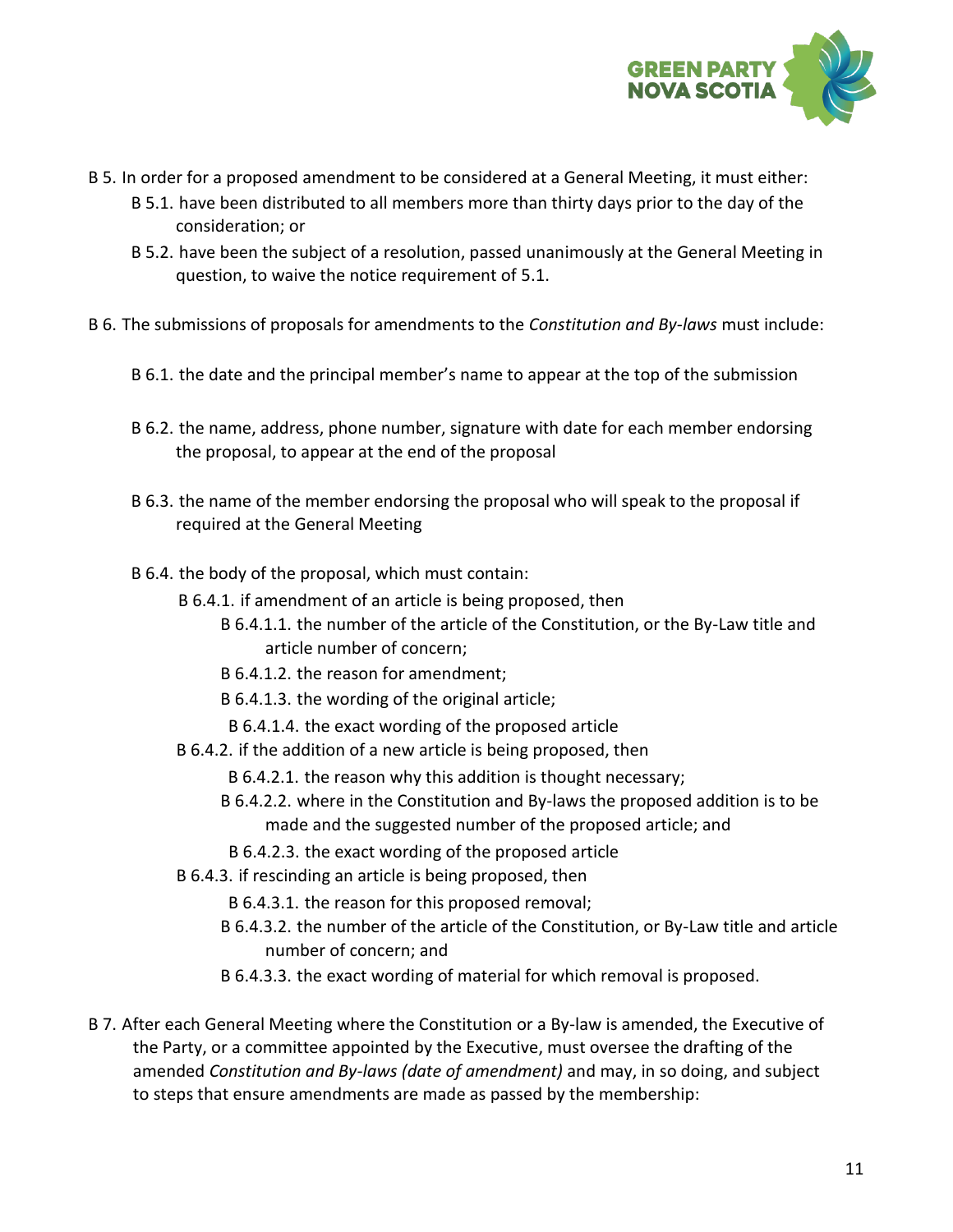

- B 7.1. Renumber the articles of the Constitution and By-laws to accommodate the changes that have been made
- B 7.2. Correct typographical and spacing errors
- B 7.3. Correct spelling errors
- B 7.4. Remove *proviso* statements and similar clauses referring to conditions that have been met through amendments passed at a General Meeting
- B 7.5. Correct cross-references to article numbers which are no longer accurate.
- B 8. The Executive may authorize the translation of the Constitution and By-Laws, or other relevant documents, into languages other than English. Upon the completion of such a translation, the translated document shall by resolution of the Executive be accepted as the "Authorized Translation" of that document, and shall be made generally available to Members and, as appropriate, the public. In all cases, only the English version of the document has force.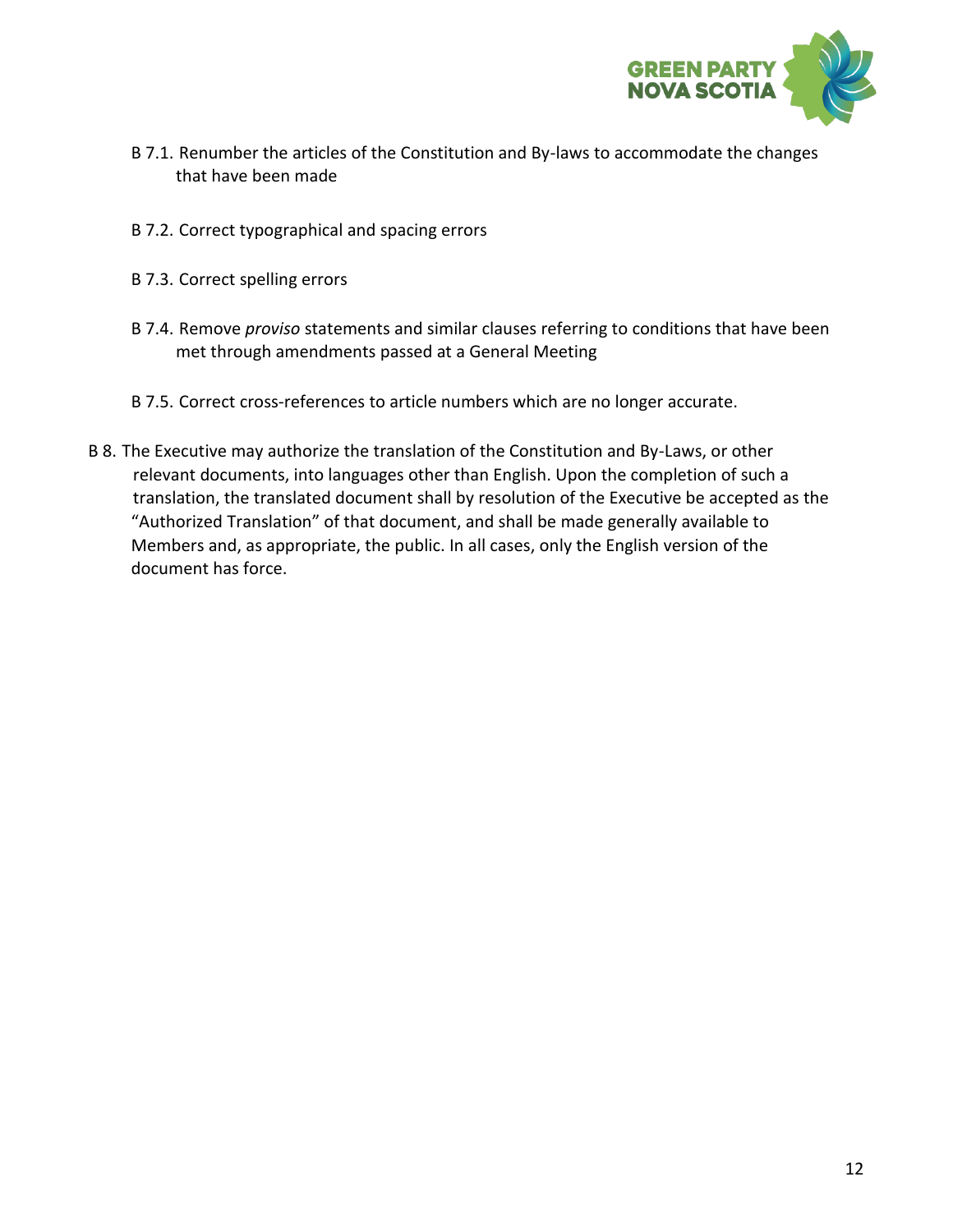

### <span id="page-12-0"></span>**C - By-law on Caucus**

- C 1. The Caucus may include any representative of the Policy Committee or the Executive appointed by those bodies and agreed by the elected Caucus to be non-voting members of Caucus.
- C 2. The Caucus shall make such rules for its conduct as it sees fit in accordance with the Objectives and Purpose of the Party.
- C 3. The Leadership and elected Members of the Legislative Assembly shall be the voting members of Caucus.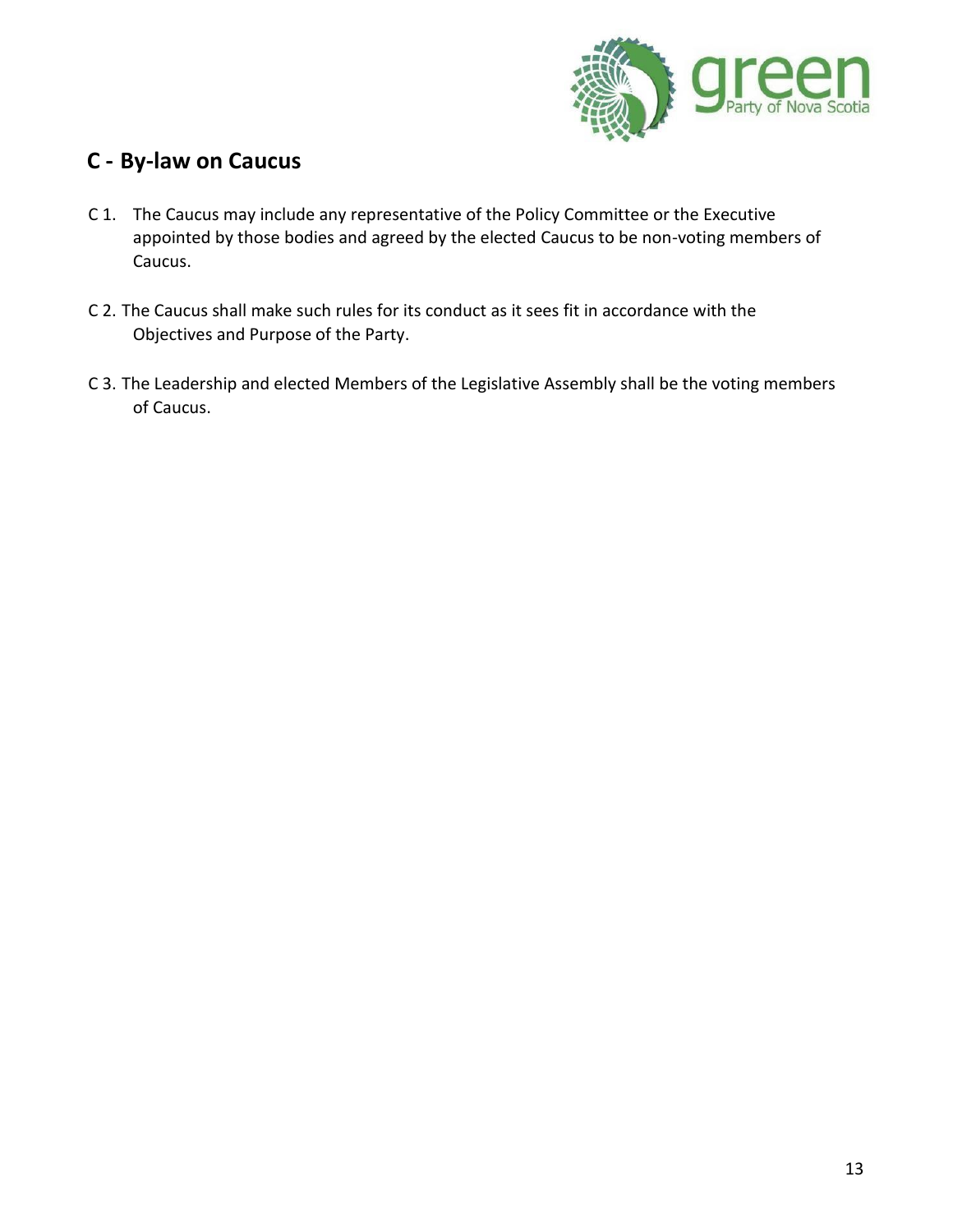

### <span id="page-13-0"></span>**D - By-law on Constituency Divisions**

- D 1. A Constituency Division
	- D 1.1. supports the work of the members toward the purpose and objectives of the Party
	- D 1.2. has the responsibility to seek, select, and support their Candidate for Member of the Legislative Assembly during and between provincial elections in accordance with the Constitution and By-laws, and provincial legislation and regulations.

#### D 2. A Constituency Division

- D 2.1. must elect annually a convenor, a secretary, and their Representative to be a member of the Regional Committee
- D 2.2. may have other positions as needed for effective operation
- D 2.3. must report in a timely manner the names of the members holding the elected positions to the Regional Division and the Executive of the Party.
- D 3. A Constituency Division may not be involved directly in fundraising, may not raise funds in the name of the constituency, may not have a bank account, and may not transfer funds from or to any other organization.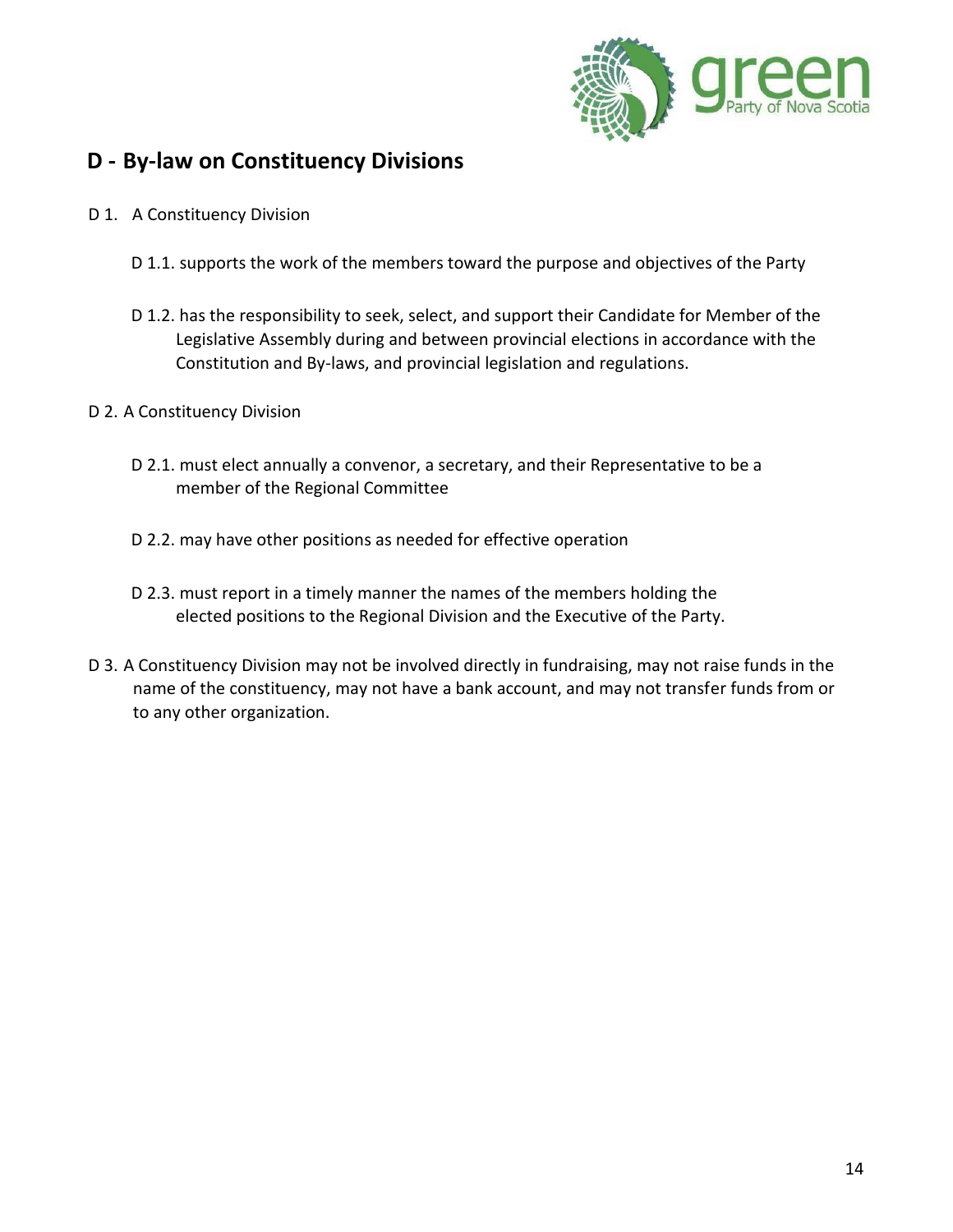

### <span id="page-14-0"></span>**E - By-law on Discipline, Complaints, and Appeals**

- E 1. If a person has a problem with the actions of a Green Party member, the actions to be taken, can include:
	- E 1.1. statement of complaint
	- E 1.2. verbal warning to repeat the statement of complaint
	- E 1.3. written warning re statement of complaint
	- E 1.4. If there is still no change: send the complaint to an ombuds committee composed of at least three people (known to the Green Party / in good standing with the Green Party / with knowledge of the Green Party), who will listen to both sides, allow time for submissions by both parties, and then come to a decision.
	- E 1.5. If, at any time, during the procedure, legal counsel is obtained, then all communication with the person will cease, and communication will be through a lawyer.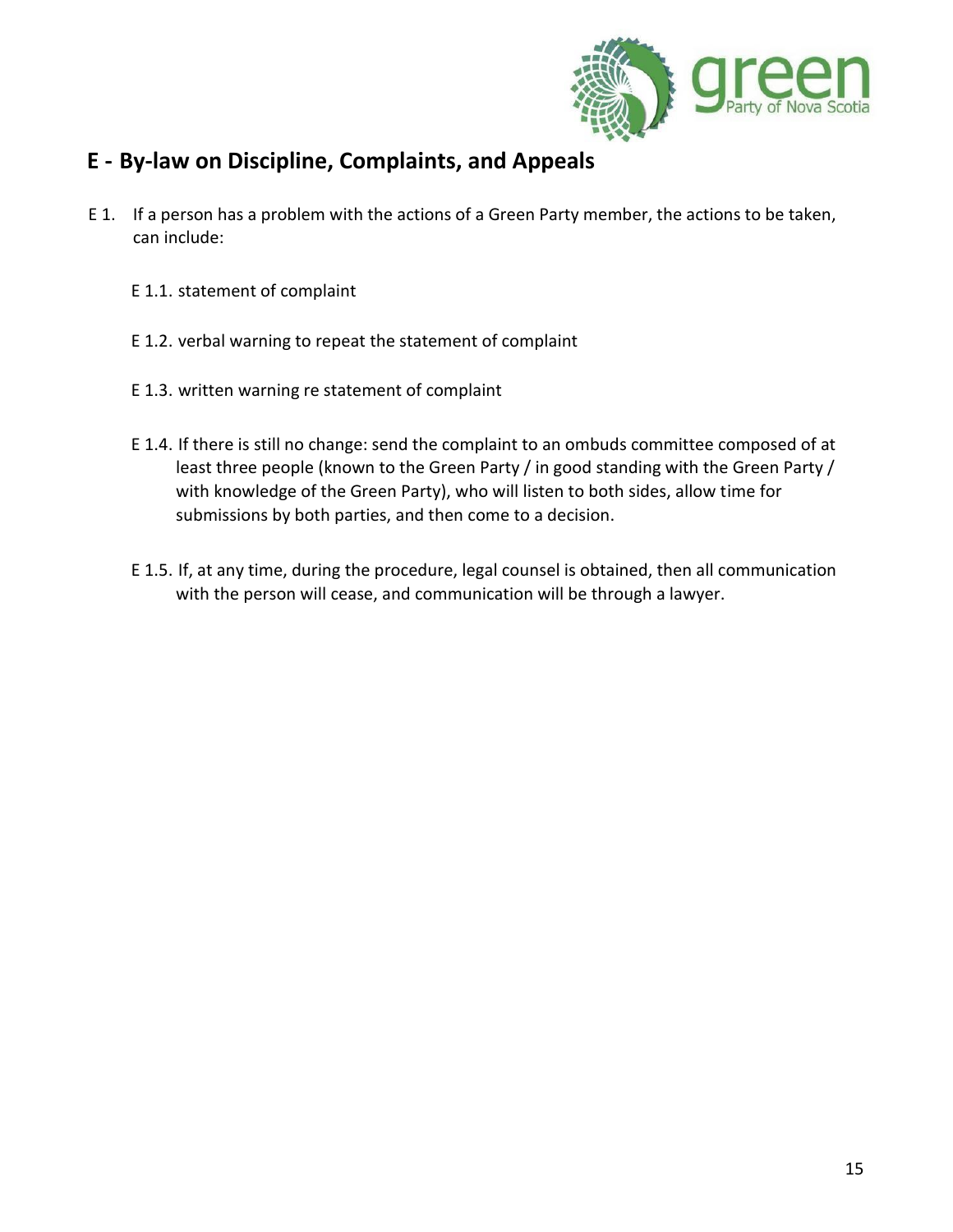

### <span id="page-15-0"></span>**F - By-law on Election of Officers of the Party by the Membership**

- F 1. Elections of Officers of the Party of Nova Scotia by the membership will be conducted in accordance with the *Constitution and By-laws*, and will normally be part of the Annual General Meeting.
- F 2. The Executive will appoint an election team to organize and conduct the election of Officers by the membership. This team will consist of at least an organizer and a returning officer. This team will be responsible to the current executive and membership for:
	- F 2.1. the election notice to the membership to be received not less than 60 days prior to the Annual General Meeting at which the election is to be held
		- F 2.1.1. the election notice will include
			- F 2.1.1.1. the voting methods and dates;
			- F 2.1.1.2. the voting rights requirements;
			- F 2.1.1.3. the Officer positions that are open; and
			- F 2.1.1.4. the requirements to declare intent to run for one of the Officer positions
			- F 2.1.1.5. the electronic and/or mailing address to which "Declaration of Intent to Run" documentation is to be sent
			- F 2.1.1.6. the closing date for documentation to be received which should allow for appropriate notification to the membership of the candidates for each position normally 30 days before a General Meeting at which the election is to take place.
	- F 2.2. the production and distribution of voting materials such as ballots, online voting process and voting stations;
	- F 2.3. accepting and vetting candidate declarations and nominations;
	- F 2.4. ensuring, to the maximum extent possible, that information on candidates is made available to the membership prior to voting;
	- F 2.5. actively seeking candidates for the positions.
- F 3. To formally declare their intent to run for one of the Officer positions, candidates shall submit "Declaration of Intent to Run" documentation to be received by the date published in the election announcement. Declaration of intent to run documents shall include: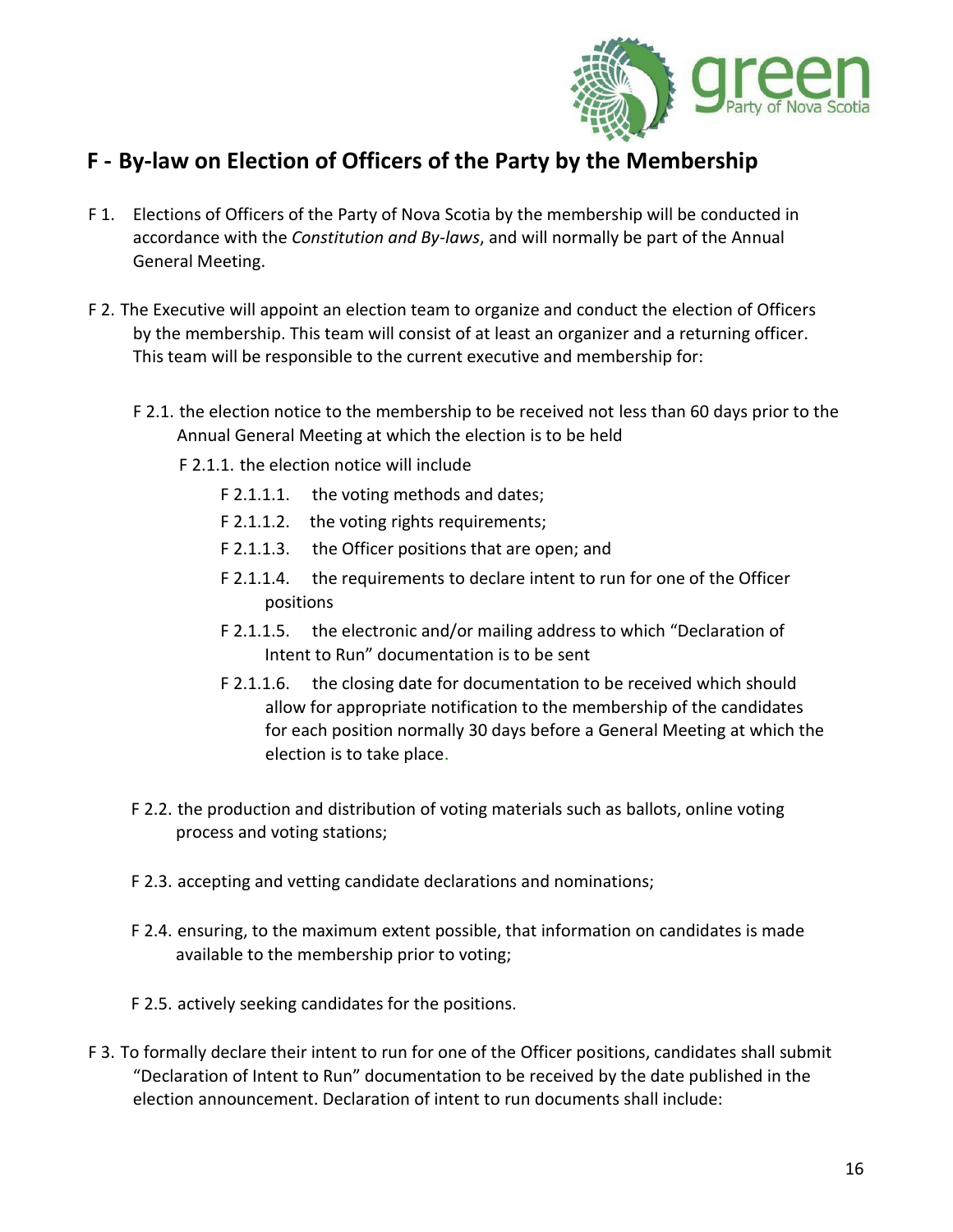

- F 3.1. a 250-word letter stating reasons for seeking the executive position in the GPNS; this document will be given the widest possible distribution among the membership; and
- F 3.2. a current resume or CV.
- F 4. The voting is to be done by preferential ballot.

F 5. Voting in elections for which the choices are known in advance (such as Officer elections) shall normally be done in a fashion that allows all eligible members to vote, not only those present at a meeting.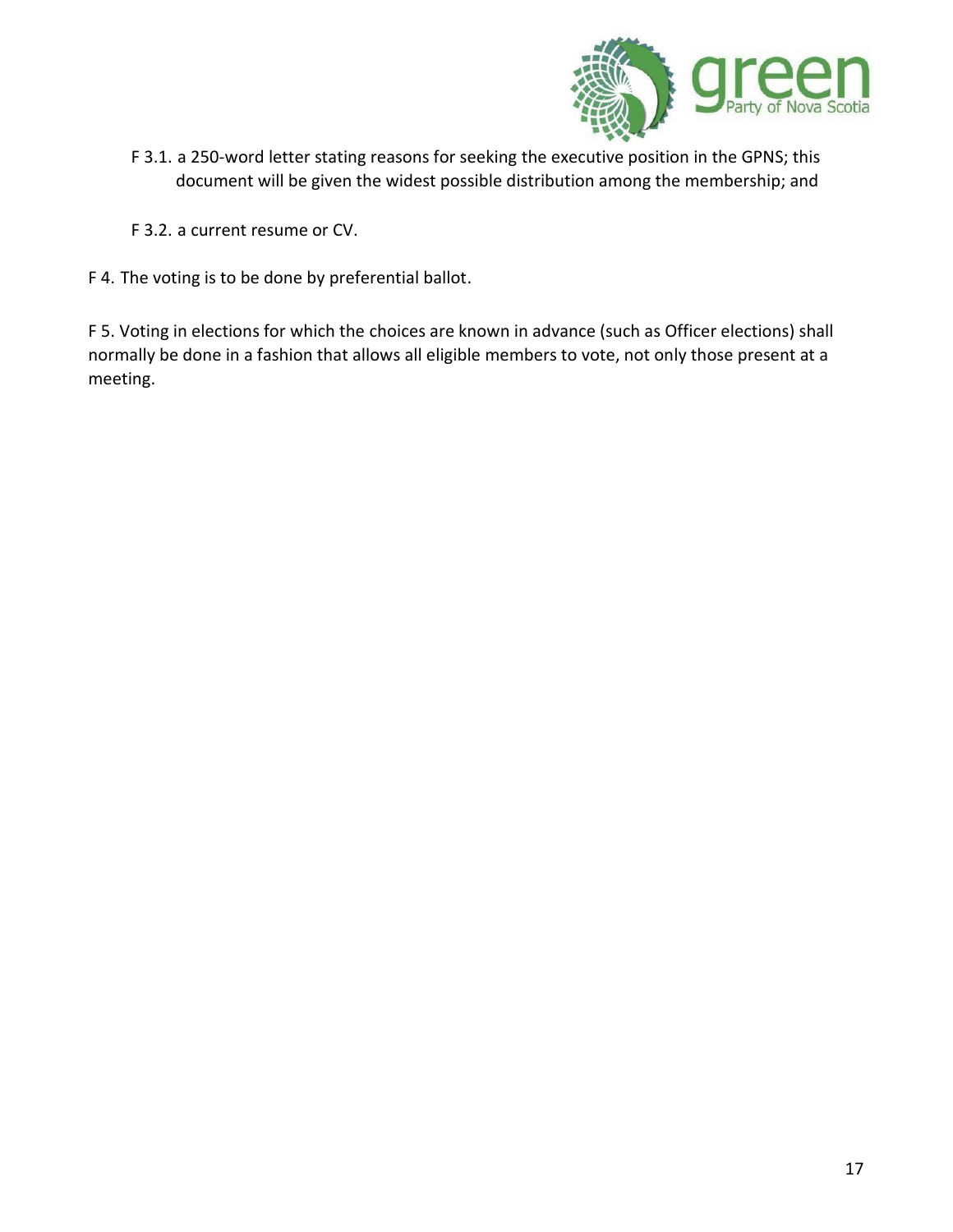

### <span id="page-17-0"></span>**G - By-law on Electoral District Associations**

G 1. An Electoral District Association (EDA) is a legislatively defined association with legal status and it is the responsibility of each EDA to maintain its registration with Elections Nova Scotia and meet the requirements of provincial legislation and regulations.

#### G 2. An EDA

- G 2.1. must have an Official Agent whose duties are set out in provincial legislation and summarized in a handbook produced by Elections Nova Scotia
- G 2.2. must elect annually a convenor, a secretary, a treasurer, and their EDA Representative to be a member of the Regional Division Executive
- G 2.3. may have other positions as needed for the effective operation of the EDA
- G 2.4. may have two positions held by one member unless not permitted by provincial legislation and regulations
- G 2.5. must report in a timely manner the names of the members holding the positions in its internal structure to the Regional Division and the Executive of the Party.
- G 3. An EDA has both business and political functions. An EDA
	- G 3.1. must have a bank account and file financial reports as required under the provincial *Elections Act;*
	- G 3.2. can raise funds, transfer funds and accept donations in accordance with provincial legislation and regulations;
	- G 3.3. can initiate membership in accordance with this Constitution and By-laws, while G 3.3.1. ensuring all pertinent membership information, including financial and contact information, is communicated to those within the Party who maintain membership and financial records; and
		- G 3.3.2. transferring half of the membership fee to the Party;
	- G 3.4. supports the work of the members toward the purpose and objectives of the Party; and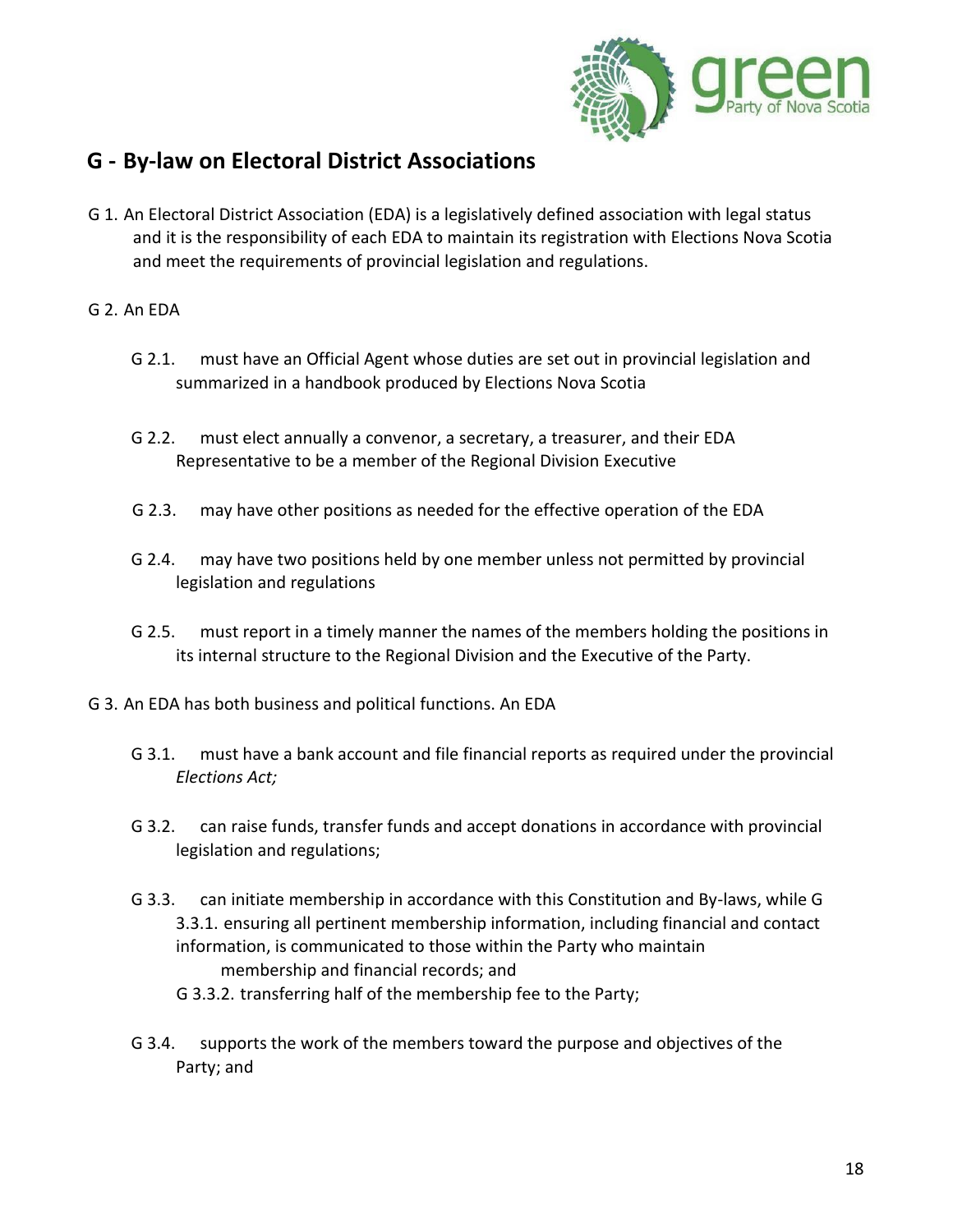

G 3.5. has the responsibility to seek, select, and support their Candidate for Member of the Legislative Assembly during and between provincial elections in accordance with the Constitution and By-laws, and provincial legislation and regulations.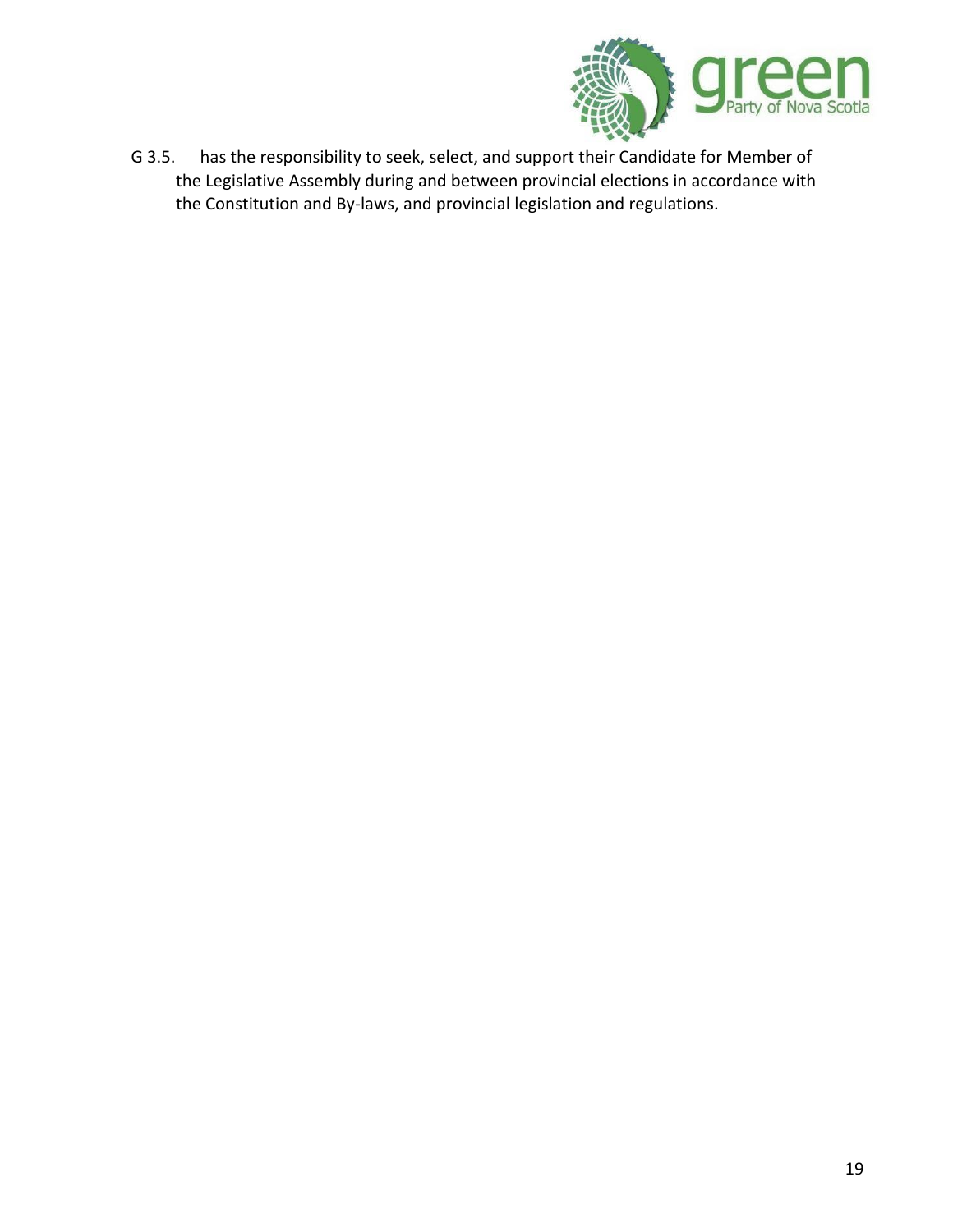

### <span id="page-19-0"></span>**H - By-law on Executive of the Party**

- H 1. The Executive will act in a manner consistent with the *Constitution and By-laws*, and with the will of the Party as expressed through the General Meetings.
	- H 1.1. At such time as Party members are elected to the Nova Scotia House of Assembly, the Executive and Caucus also will act in a manner consistent with any agreement made between Caucus and Executive.
	- H 1.2. The primary responsibility to ensure that the Constitution is upheld shall lie with the two Co-Presidents.
- H 2. The Executive shall consist of:

H 2.1. the two Presidents who shall be elected at an Annual General Meeting in accordance with the Constitution and By-laws

- H 2.1.1. the Co-Presidents serve a staggered two-year term with one President to be elected in even numbered years and the other to be elected in odd-numbered years
- H 2.2. The most recent past President who does not otherwise hold a position on the Executive;
	- H 2.2.1. If this person declines to fill the position:
		- H 2.2.1.1. They will no longer be considered a member of the Executive.
		- H 2.2.1.2. They will not be considered for the purposes of determining quorum.
		- H 2.2.1.3. No earlier past president, nor any other person, will be considered to fill the position.
		- H 2.2.1.4. With the approval of the Executive, the person may change their decision and take up the position again at any point in the future.
	- H 2.2.2. For purposes of determining quorum, the person's decision shall take effect at the date it is communicated in writing to the Governance Director or the end of an Executive Meeting where the decision has been recorded in the minutes, whichever comes first.
- H 2.3. the two Policy Convenors who shall be elected at an Annual General Meeting in accordance with the Constitution and By-laws.
	- H 2.3.1. the Policy Convenors serve a staggered two-year term with one Policy Convenor to be elected in even-numbered years and the other to be elected in odd-numbered years.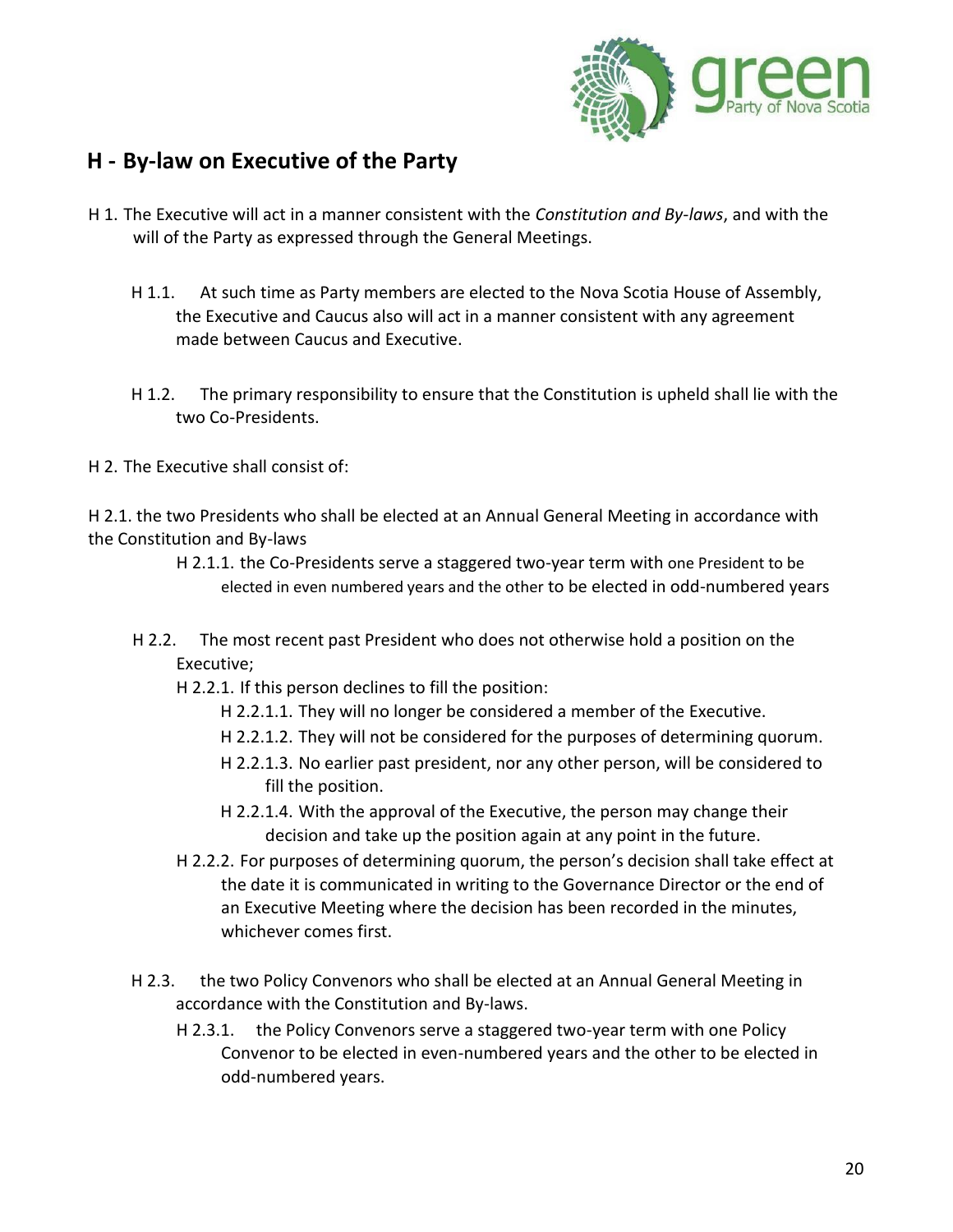

- H 2.4. The following Directors, who shall be elected annually during the Annual General Meeting:
	- H 2.4.1. The Membership Director, responsible for encouraging a larger and more diverse membership, as well as ensuring that the experience of being a member of the Party is positive and rewarding;
	- H 2.4.2. The Financial Director, responsible for financial policy, financial planning and budgets; and
	- H 2.4.3. The Governance Director, responsible for the party's procedures and safeguarding the party's internal democracy.
- H 2.5. one Representative of each Region.
- H 2.6. the two-person Leadership as set out in the By-laws
- H 2.7. the Official Agent or agents, for whom the requirements and duties are set by current provincial legislation and regulations, and whose selection by the Executive will be guided by these requirements
- H 2.8. such non-voting members as may be authorized by this or other sections of this By-Law.
- H 3. Non-voting positions:
	- H 3.1. The Official Agent shall not have a vote in decisions made by the Executive.
	- H 3.2. When the party employs a single central staff person, such as an Executive Director, Provincial Organizer or other such individual, that person shall be a member of the Executive, but shall not have a vote in decisions made by the Executive.
	- H 3.3. The Executive may authorize the creation of additional non-voting positions on the Executive.
- H 4. The voting members of the Executive shall, when considering a motion to go to a closed or *in camera* session, specify which, if any, non-voting members are to be included.
- H 5. The Co-Presidents, Policy Co-Convenors, Governance Director, Membership Director, and Financial Director are the Officers of the Party.
- H 6. Filling a Vacancy in the Executive, except for the elected Leadership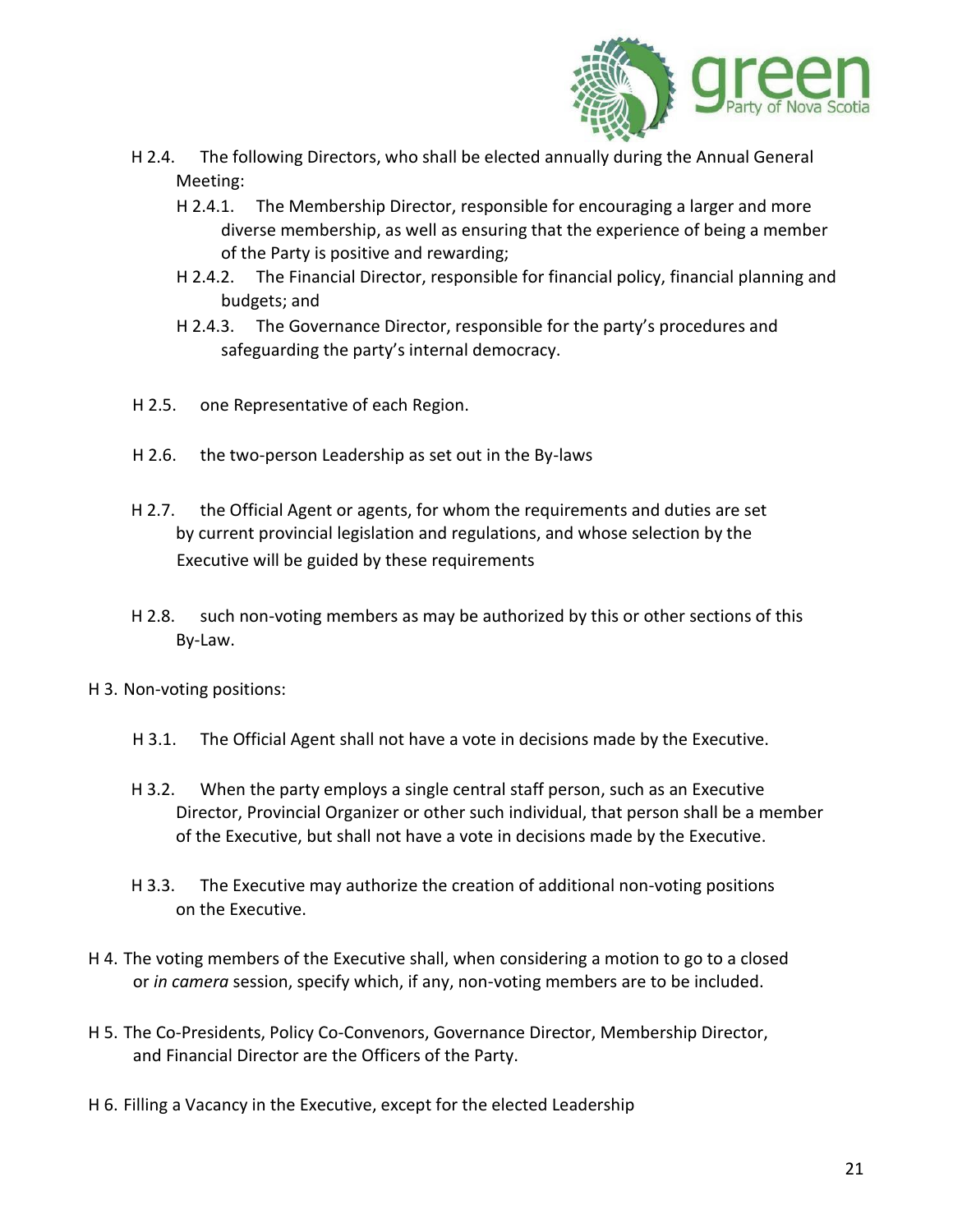

- H 6.1. Any vacancy of a Regional Representative on the Executive must be filled by calling for nominations from the relevant Region, in accordance with the By-Law on Regional Representation.
- H 6.2. A vacant Officer position, regardless of the reason for the vacancy, must be filled as soon as possible by a means determined by the Executive.
	- H 6.2.1. Any Officer position elected by the membership at the Annual General Meeting that is vacant must be filled by:
		- H 6.2.1.1. Electronic ballot of all Members,
		- H 6.2.1.2. A General Meeting, or
		- H 6.2.1.3. Appointment of a qualified member as an Interim Officer by the Executive from members offering for the position in response to, and at least seven days after, its availability having been announced to all members; an interim appointment terminates at the next General Meeting.
- H 6.3. The Official Agent position must not be vacant at any time. Therefore, the Executive is to have always a Signing Officer of the Party designated to move into the interim position as Official Agent should the Official Agent position unexpectedly be vacated.
- H 7. Removal of a Member of the Executive of the Party:
	- H 7.1. Any Member except the Leader may be removed from the Executive of the Party by a 75% vote of the full Executive except the Member in question.
		- H 7.1.1. The Executive is to have used the processes in the By-laws to attempt to address the situation, except those cases involving serious disobedience to the Constitution and By-laws or gross misconduct where the Executive can act directly for removal.
	- H 7.2. If the Member removed is a Regional Representative from an Active Regional Division, then the Regional Committee is to be informed within 24 hours.
	- H 7.3. If the Member removed is a Regional Representative from a Region without an Active Regional Division, then the members from that Region are to be informed within 7 days.
- H 8. The Executive shall, subject to the Constitution, be the administrative body in all matters connected with the affairs of the Party excluding policy, and shall pursue the objects and protect the interests of the Party and shall have authority to:
	- H 8.1. Raise money from time to time upon such terms as the Executive thinks fit, but not by incurring debt.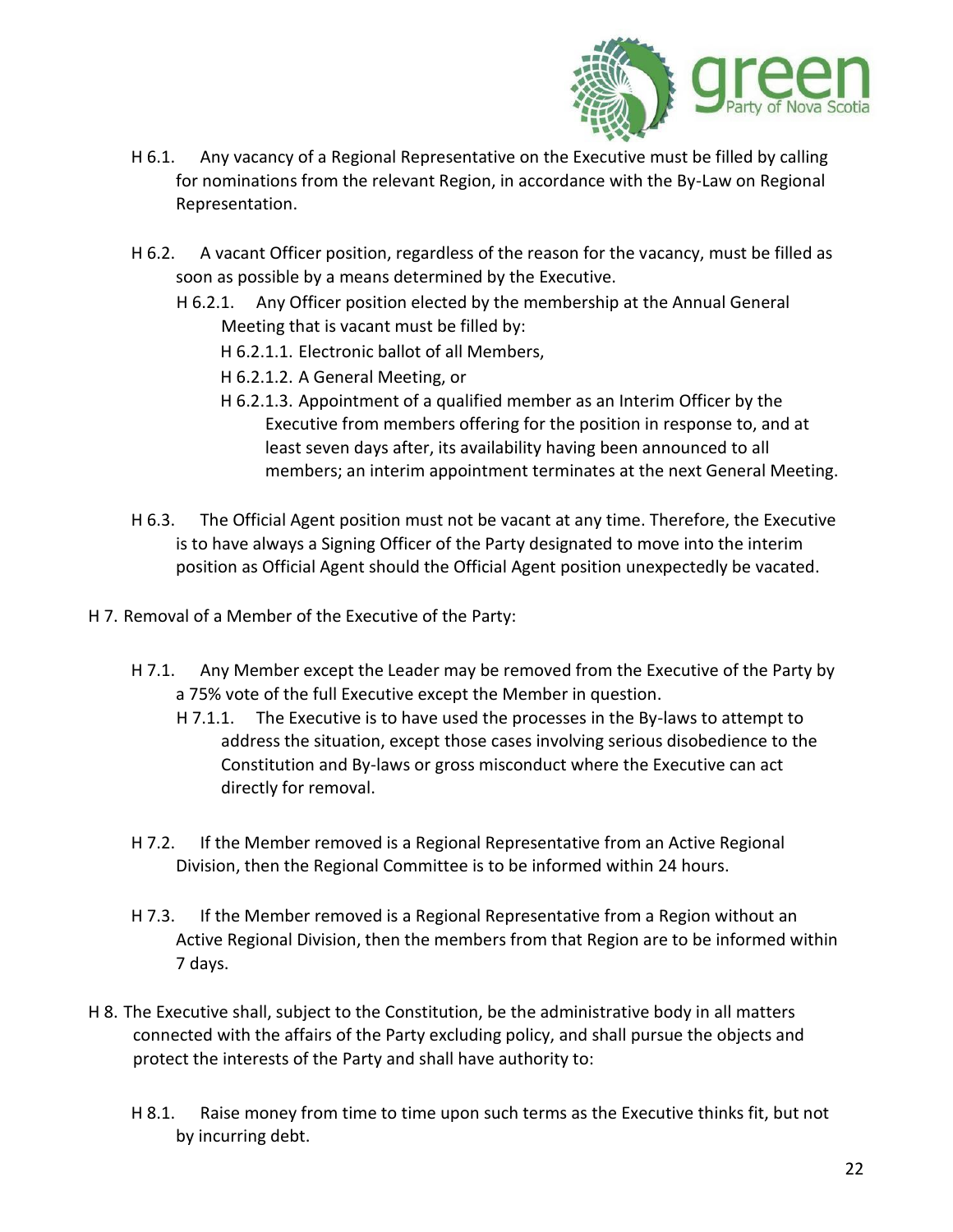

- H 8.2. Exercise any other lawful powers not inconsistent with these rules or the decisions of the General Meetings as made from time to time; and
- H 8.3. Appoint such working groups from the membership as it considers necessary for the efficient administration of the Party's affairs.
	- H 8.3.1. In doing so it may delegate any of its powers and duties to any such committee or to any person. The committee or person may without confirmation by the Executive exercise or perform the delegated powers or duties in the same way and with the same effect as the Executive could itself have done, subject only to the Constitution and By-Laws.
	- H 8.3.2. Any committee or person to whom the Party has delegated powers or duties will be bound by the rules of the Party and any terms or conditions of the delegation set by the Executive;
	- H 8.3.3. The Party will be able to revoke such delegation at will, and no such delegation will prevent the exercise of any power or the performance of any duty by the Executive.
- H 8.4 Appoint a Human Resources Committee. The Human Resources Committee shall:
	- H 8.4.1 Be appointed by a resolution of the Executive passed at the first meeting of the Executive after each Annual General Meeting, and as necessary thereafter to fill vacancies.
	- H 8.4.2 Have responsibility for considering questions directly related to the establishment, definition, restructuring and removal of employed staff positions, working conditions and primary communication with employed staff.
	- H 8.4.3 Not have authority to spend money, or agree to spend money, without the prior approval of the Finance Committee or the Executive.
	- H 8.4.4 Maintain strong privacy and confidentiality practices.
	- H 8.4.5 Meet at whatever time, and in whatever format, desired by the Members of the Committee, so long as, regardless of the mode of communication and/or decision making, clear records are kept of all decisions that affect any employee.
	- H 8.4.6 Consist of between four and six members, appointed by, and from, the voting members of the Executive.
		- H 8.4.6.1 These members shall normally include the two Presidents.
- H 8.5. Establish contracts, one between the Leader of the Party and the membership, and one between the Deputy Leader of the Party and the membership.
	- H 8.5.1. The Executive will provide job descriptions for the Leadership positions, prior to a Leadership election, taking the form of contracts relating to the duties and expected performance of the Leadership, with provisos that these contracts will be subject to amendment based on decisions taken by the membership at the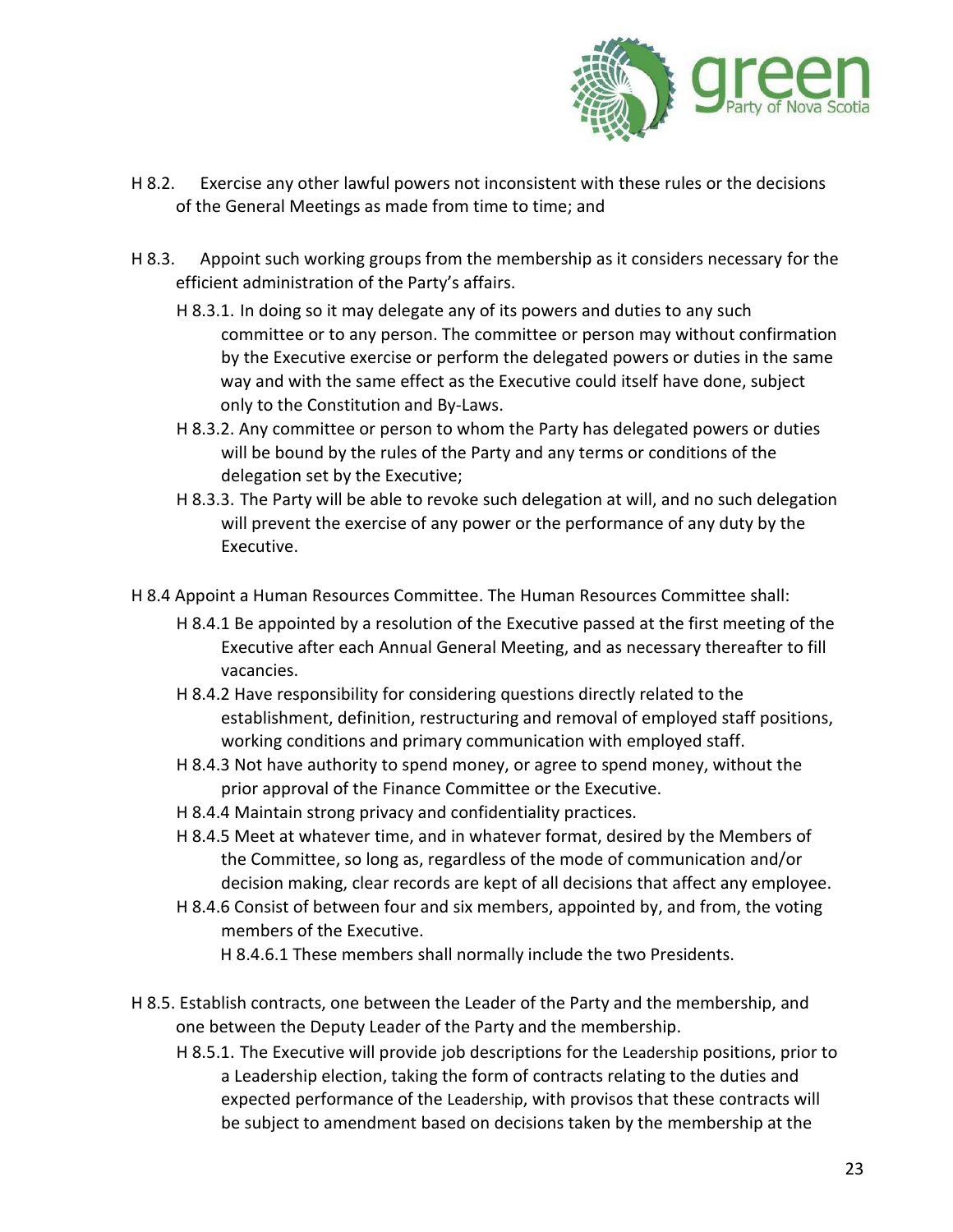

same General Meeting where the election takes place and subsequent General Meetings.

- H 8.5.2. These job descriptions shall be made available to any member who has expressed interest in entering a Leadership race and candidates for the Leadership will agree to the contracts and their conditions at the time of entering the Leadership race
- H 8.5.3. The Executive will provide the contracts amended to reflect any amendments to the *Constitution and By-laws* and relevant decisions passed by the membership following the General Meeting at which the Leadership are elected and each subsequent General Meeting, for the Leadership's signatures.
- H 8.5.4. The Executive is responsible for ensuring that the duties set out in the Leadership's contracts are carried out. The Executive shall establish written reasonable expectations for the Leadership in the short term and longer-term plan of the Party and set guidelines for assessment of the Leadership, which are to be appended to the Leadership's contract.
- H 8.5.5. Should the Leadership be unwilling or unable to fulfill the contract, the Executive has the authority to initiate a Leadership review by the membership.
- H 9. The Executive shall ensure that the Party has by-laws consistent with the Constitution that guide actions and are available to all Party members. The Executive shall review and propose amendment of or additions to these by-laws from time to time, which shall come before the membership for ratification at a General Meeting.
- H 10. The Executive shall ensure that the Party has job descriptions for all Party Officers consistent with the Constitution and By-laws, that guide actions and are available to all Party members. These job descriptions shall be reviewed and amended by the Executive from time to time based upon experience and shall come into force upon approval by the Executive or a General Meeting.
- H 11. The Executive shall meet:
	- H 11.1. Whenever it is scheduled by the Executive, or
	- H 11.2. Whenever a minimum of half of all Regional Representatives agree to call an Executive meeting, in which case the meeting will be held within 30 days of the agreement**.**
	- H 11.3. Notice of Executive meetings shall be given to all Executive members, as well as the general membership unless the executive declares the meeting closed.
	- H 11.4. Executive meetings may be conducted in-person or remotely using appropriate synchronous telecommunication technology.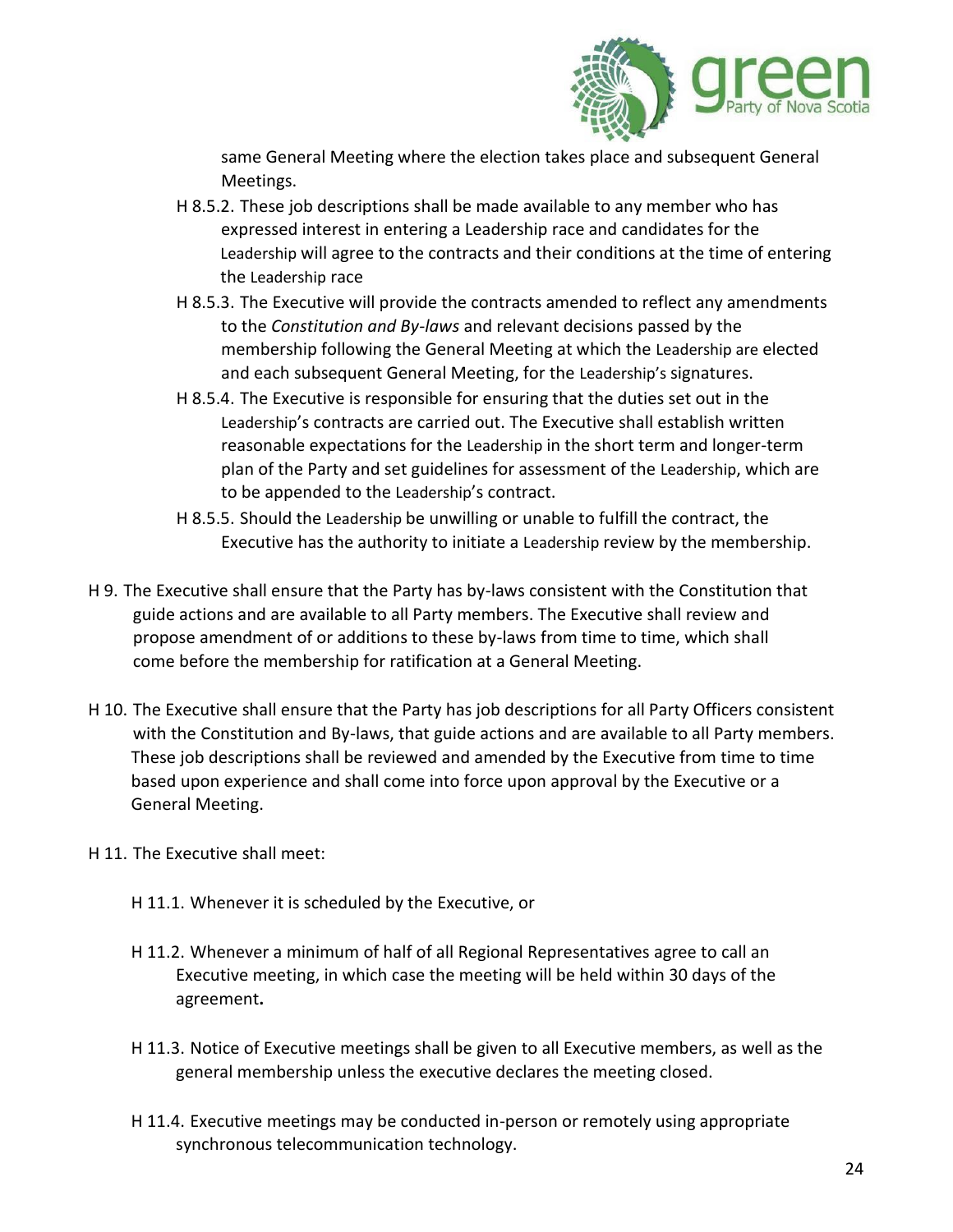

- H 12. Any Party member may normally attend a face-to-face or remote Executive meeting. Speaking rights may be granted at the discretion of the Executive.
	- H 12.1. The Executive may declare a meeting closed to all persons other than Executive members where to do otherwise would
		- H 12.1.1. put at risk the privacy of an individual or
		- H 12.1.2. seriously prejudice the interests of the Party.
			- H 12.1.2.1. The Executive will provide means for members to obtain a reasonable level of information on the proceedings without compromising privacy or party security
- H 13. A quorum of the Executive shall consist of at least 50% of Regional Representatives and 50% of voting Executive Members who are not Regional Representatives. For clarity, only voting Executive positions currently occupied are considered for the purposes of evaluating quorum.
- H 14. Members of the Executive shall act in the interests of the Party as a whole rather than simply as representatives of their Regions.
- H 15. A Member shall not occupy simultaneously more than one position of the seven Officers and two Leaders.
	- H 15.1. A member in any Officer position on the Party Executive may hold also a Regional Representative position.
- H 16. The Leader, Deputy Leader, Co-Presidents and Policy Co-Convenors are jointly responsible for ensuring effective co-ordination and communication among the Executive, Policy Committee, and Caucus.
	- H 16.1. Within three months of each Annual General Meeting, the Leader, Deputy Leader, Co-Presidents and Policy Co-Convenors shall report to the membership on the steps they have taken to fulfill their responsibilities to ensure effective co-ordination and communication.
- H 17. The Executive will undertake consultation, on a continuing basis, with Mi'kmaq Members of the Party, in order to ensure that Mi'kmaq Members' voices are represented in the decisionmaking processes of the Party. The method or type of such representation shall be determined primarily by the Mi'kmaq Members of the Party. The Executive will have the responsibility to facilitate the creation of procedures or the amendment of documents to enable such representation.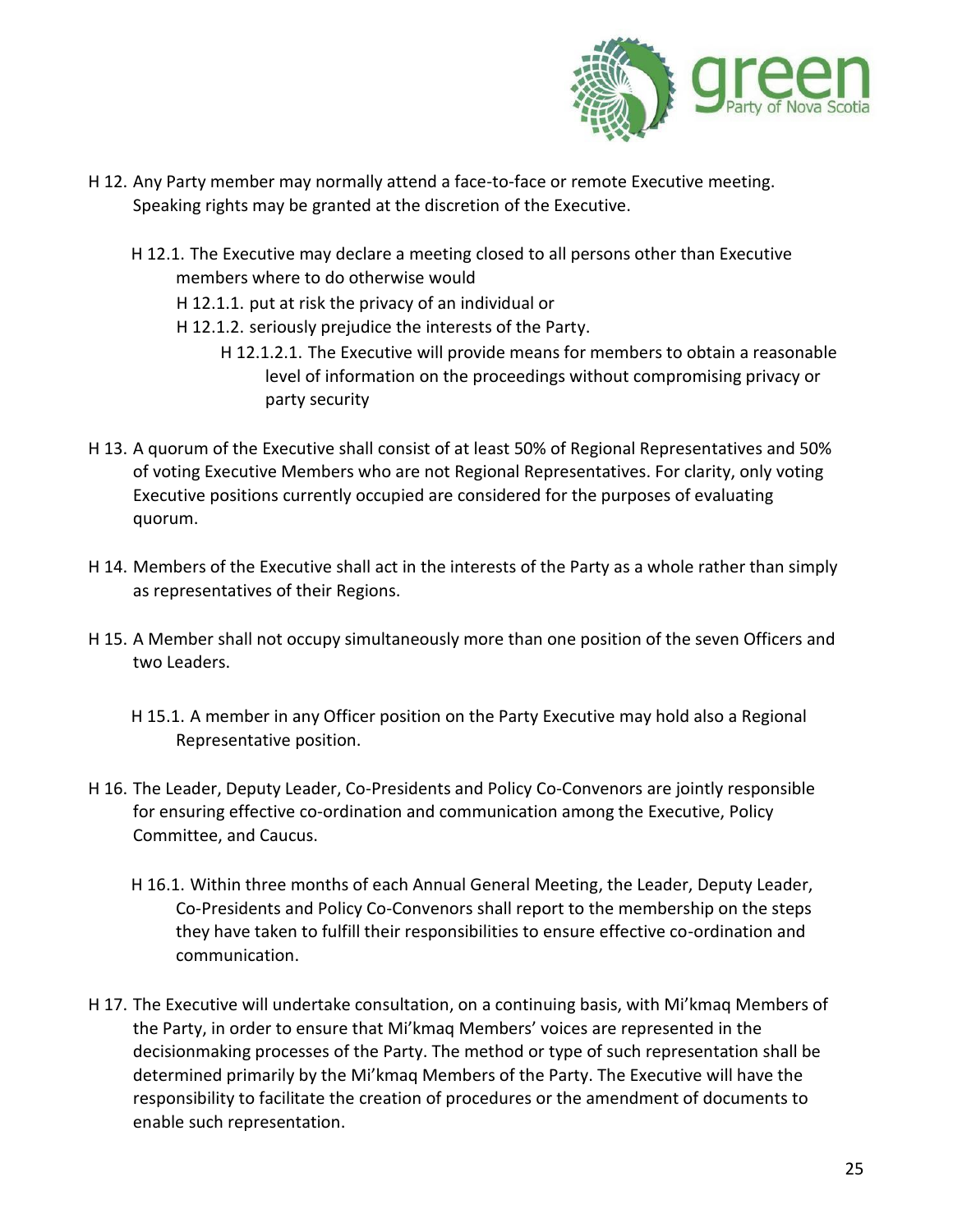

- H 18. Urgent matters that require the Executive to act between scheduled meetings may be addressed with a provisional motion. A provisional motion:
	- H 18.1. May be proposed by any member of the executive;
	- H 18.2. Must only address issues that are urgent and cannot wait until the next executive meeting.
	- H 18.3. Must be communicated to all Executive Members via the medium of communication that is normally used to notify Executive members of Executive meetings;
	- H 18.4. May be acted upon immediately once the approval of at least 50% of Regional Representatives and at least 50% of Executive members who are not Regional Representatives has been communicated to all members of the Executive. For clarity, only Executive positions currently occupied are considered for the purposes of evaluating approval;
	- H 18.5. Must be reported at the subsequent Executive meeting by reviewing the provisional motion and recording it into the minutes of that meeting, along with the names of the approving Executive members.
	- H 18.6. At the time of the provisional motion's reporting, any part of it that has not yet been carried out must be considered again by the Executive.
- H 19. If a responsibility, action or authority is assigned in these By-Laws to a person holding a specific position, and the position in question is vacant, or the person is unable to fulfill the role for an extended period of time, then the responsibility, action or authority shall be temporarily assigned to:
	- H 19.1. The President of the party who has the longest time remaining on their current term; or, failing that,
	- H 19.2. A member of the Executive designated by the Executive.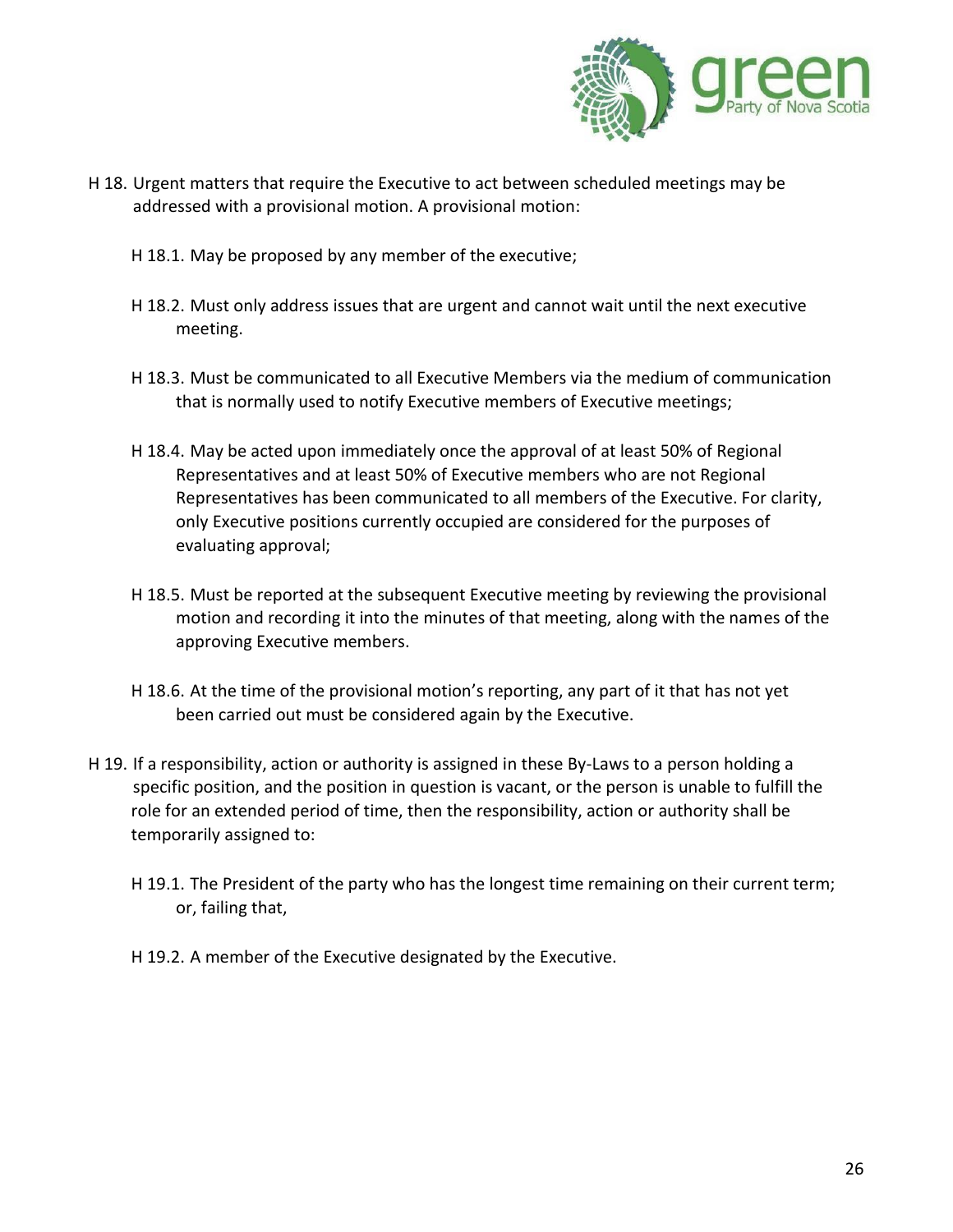

### <span id="page-26-0"></span>**I - By-law on Finance and Financial Procedures**

#### Executive Responsibilities

- I 1. The Executive will prepare a detailed annual budget, to be considered and approved immediately following the Annual Convention. Adjustments to this budget will be made and approved by the Executive as required by changing circumstances.
- I 2. The person responsible for the financial records of the Party and the Official Agent, together with Organizational Units of the Party, shall act at the direction of the Executive to ensure that all financial reporting as required under provincial legislation is done in a timely manner.
- I 3. An annual financial report must be prepared and all books and records so kept must be up to date for presentation at the Annual General Meeting, according to the requirements of law.
- I 4. At the first meeting of the Executive following each Annual General Meeting, the Executive will adopt or reaffirm, by resolution, policies that guide all of the following:
	- I 4.1. How money will be received by the Party;
	- I 4.2. Who will be entitled to produce receipts;
	- I 4.3. How expenditure commitments will be budgeted for by the Party;
	- I 4.4. What bank accounts will operate for the ensuing year, including the purposes of and access to accounts;
	- I 4.5. Who will be allowed to authorize the production of cheques or the use of alternative payment methods such as e-mail, credit card or debit card transactions, and the names of cheque and/or credit card signatories;
	- I 4.6. Who will be allowed to authorize the ordering of goods and services;
	- I 4.7. Policy concerning the investment of money by the Party, including what type of investment will be permitted;
	- I 4.8. The type and frequency of financial reporting required during the year; and
	- I 4.9. The preparation of the annual budget.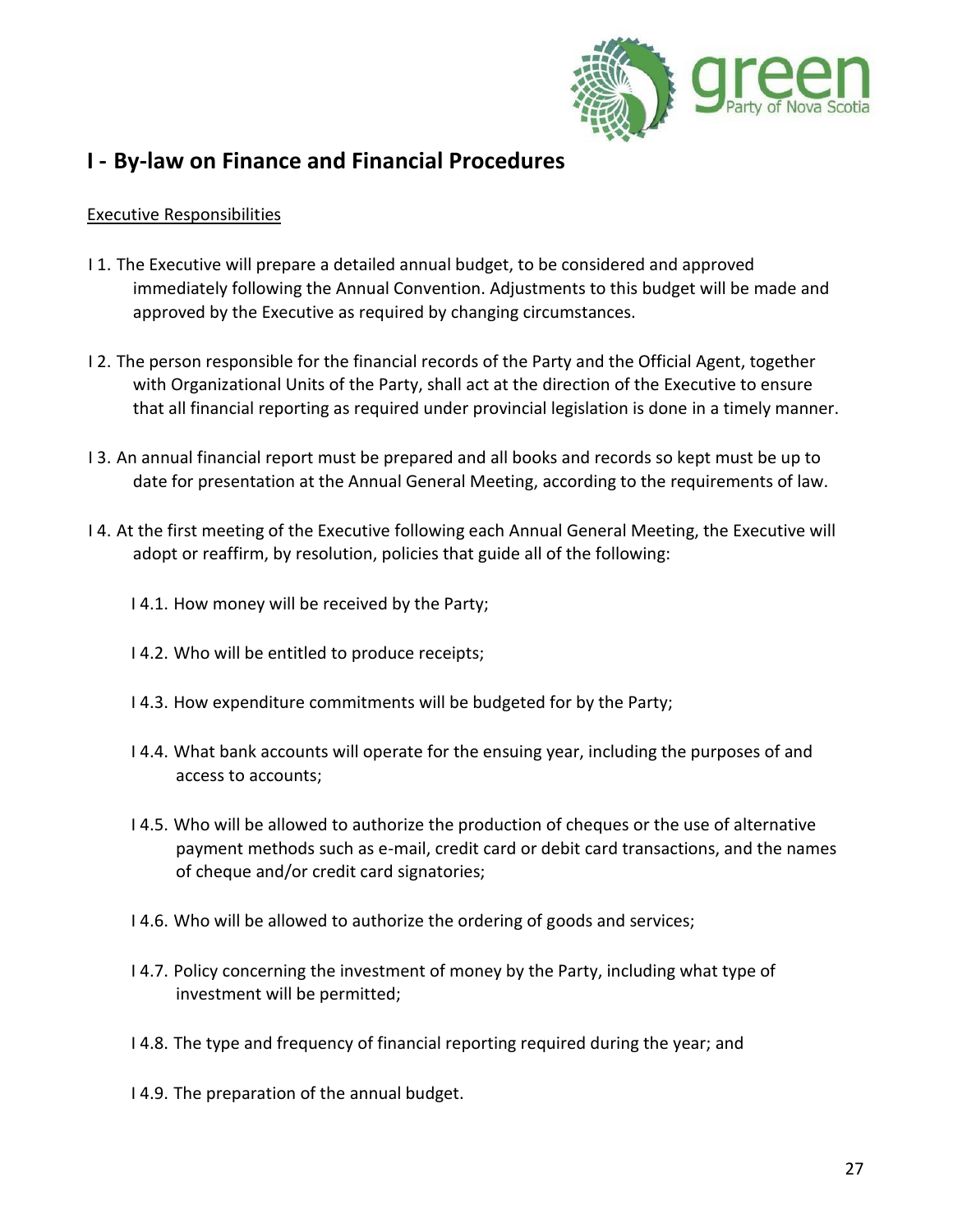

- I 5. The Executive may invest surplus funds as it sees fit provided that the investment does not conflict with the Party's Objectives and Purpose.
- I 6. Only the Executive may hire staff or offer salaries to those holding Party positions. Any recurring expense related to wages and salaries must be approved by the Finance Committee prior to any hiring or salary offer being extended.
- I 7. Conflict of interest: Members of the Executive may not be vendors to the Party.
- I 8. Adoption of this by-law by the Membership replaces any authority previously granted to the Executive, Signing Officers, or others.

#### Expense Approval Process

- I 9. All party members, including the Leadership, Executive, and Officers, must submit an expense Approval Form for all Party expenses.
- I 10. Non-Party members may not submit an Expense Approval Form.
- I 11. The Expense Approval Form contains information about the expense. Each Expense Approval Form has a number for identification purposes.
	- I 11.1. The member is required to provide information about the expense, including:

I 11.1.1. a description of the expense;

- I 11.1.2. the dollar amount of the expense, tax inclusive;
- I 11.1.3. the name and contact information of the member requesting the expense; I 11.1.4. the date the Expense Approval Form was filled out; and I 11.1.5. the date the expense needs to be purchased by.
- I 11.2. The approvers must provide information as well, including:
	- I 11.2.1. their signature and position;
	- I 11.2.2. whether or not they approve of the expense;
	- I 11.2.3. the maximum dollar amount which can not be exceeded;
	- I 11.2.4. the date on which the expense was approved; and
	- I 11.2.5. in the case of limited funds, a condition where part of the funds is approved based on future donations. (In this case, if funds do not become available, the rest of the expense is not approved.)
- I 12. Expense Approval Forms are financial documents and must be archived for 5 years.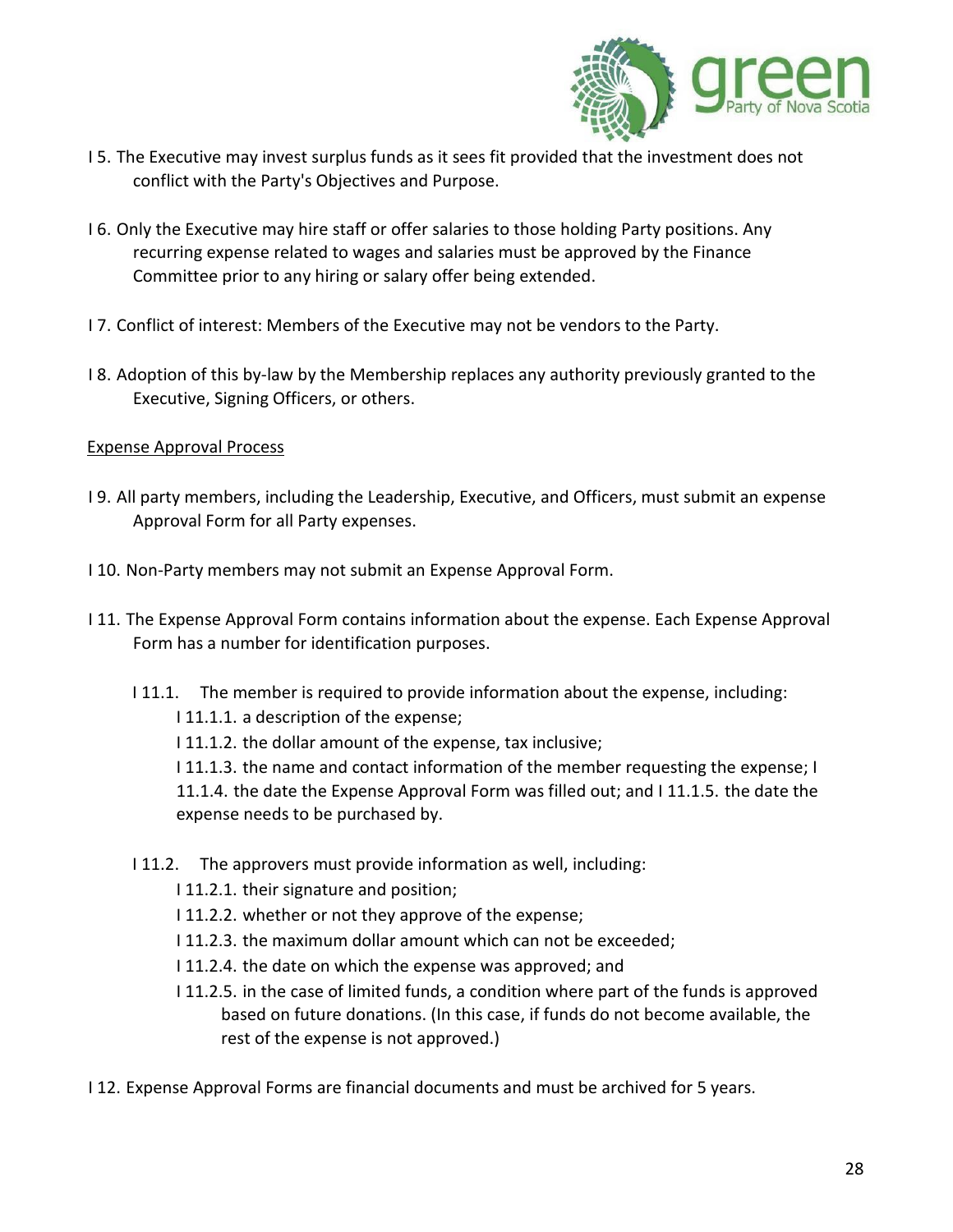

I 13. Approval is subject to availability of Party funds, the relevance of the expense to the Party, and can only be granted by Signing Officers. Availability of funds is determined by the current bank account balance, plus funds received but not deposited, minus outstanding cheques, minus previously approved expenses that have not been paid for yet.

#### Responsibilities of Signing Officers

- I 14. Only the Executive may elect members of the Executive to be Signing Officers with signing authority on the Party bank account.
- I 15. The executive is responsible to ensure that there are at all times a minimum of four Signing Officers.
- I 16. All Signing Officers should attempt to authorize all Expense Approval Forms, but at minimum:
	- I 16.1. Two Signing Officers are necessary to approve any expense amounting to \$1000 or less, tax included.
	- I 16.2. Three Signing Officers are necessary to approve any expense over \$1000, tax included.
- I 17. Except in an emergency, no expense may be approved unless it has been authorized by a budget item or by a special executive motion. In an emergency, the following provisions will apply:
	- I 17.1. For an expense of not more than \$1000 including taxes, the expense may be approved if at least 30% of executive members (with a minimum of three executive members) have been consulted and agreed to the expense.
	- I 17.2. For an expense exceeding \$1000 including taxes, the expense may be approved if at least 60% of the Executive members (with a minimum of six executive members) have been consulted and agreed to the expense.
	- I 17.3. The Executive members agreeing to the emergency approval will be noted on the Expense Approval Form.
	- I 17.4. All Executive members will be immediately notified of the emergency approval.
	- I 17.5. The emergency approval will be reviewed at the Executive meeting following the approval.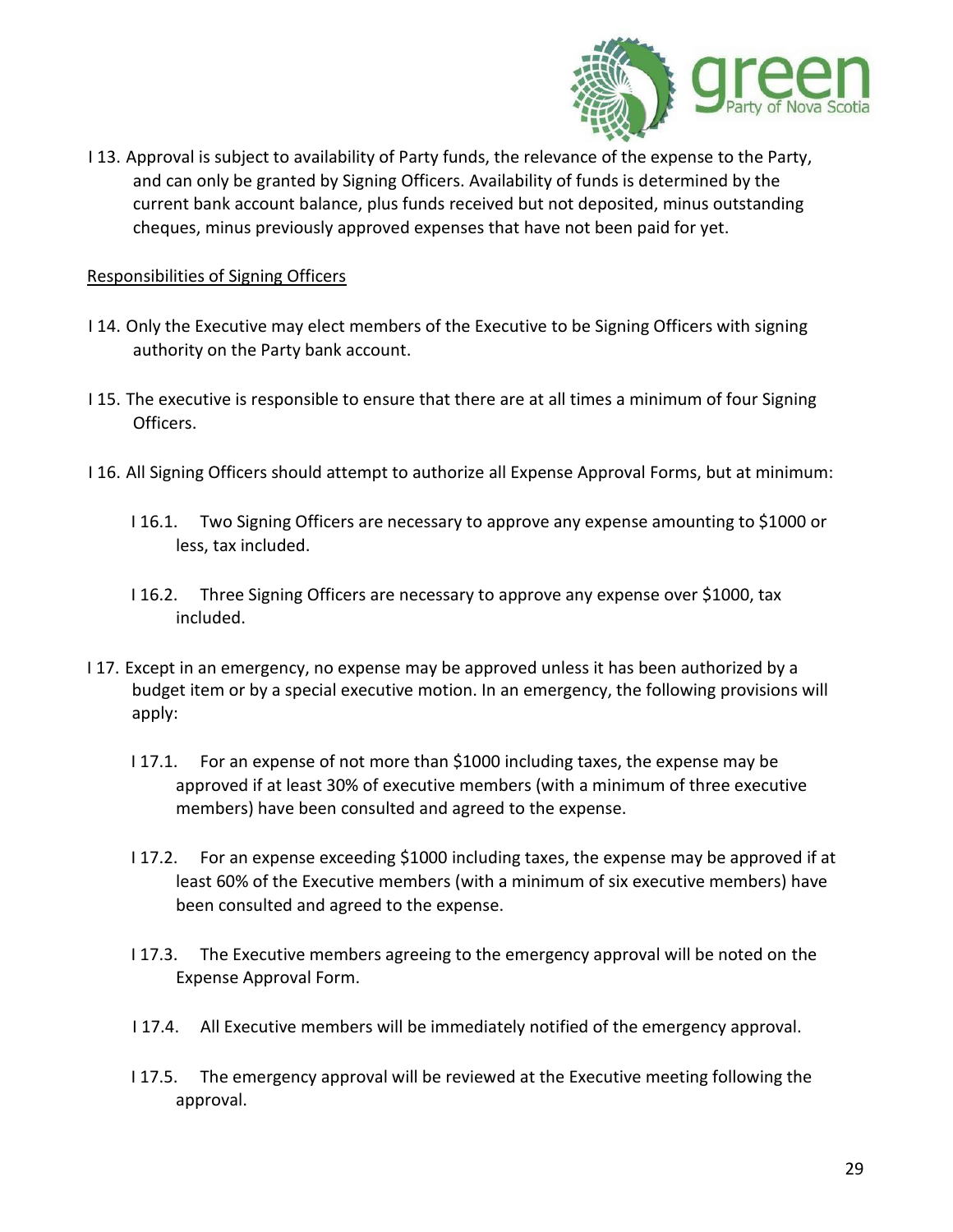

- I 18. The Signing Officer who is the last necessary officer to approve an Expense Approval Form is charged with the responsibility of notifying the member who applied that the expense has been given final approval.
- I 19. The Signing Officers must review: the detailed annual budget and expense authorizing motions of the Executive, the legitimacy of each expense, the applicable Nova Scotian legislation and regulations, the Constitution and By-laws of the Party, any anticipated requests for large amounts, and the availability of funds.
- I 20. Cheques may be written only when final approval has been granted.
- I 21. Even if more than two Signing Officers were necessary to authorize an expense, only two Signing Officers are necessary to sign cheques for authorized expenses , and only one Signing Officer may be necessary to exercise alternative payment methods for authorized expenses.
- I 22. There shall be a Finance Committee, which shall consist of all the Signing Officers, and shall be chaired by the Financial Director.
- I 23. For tendering contracts, the Signing Officers must
	- I 23.1. first authorize the Expense Approval Form,
	- I 23.2. then write up the details of the tender for posting on the party website. The details should include

I 23.2.1. the responsibilities to be executed under the contract, I 23.2.2. the contact information to apply, and I 23.2.3. the deadline.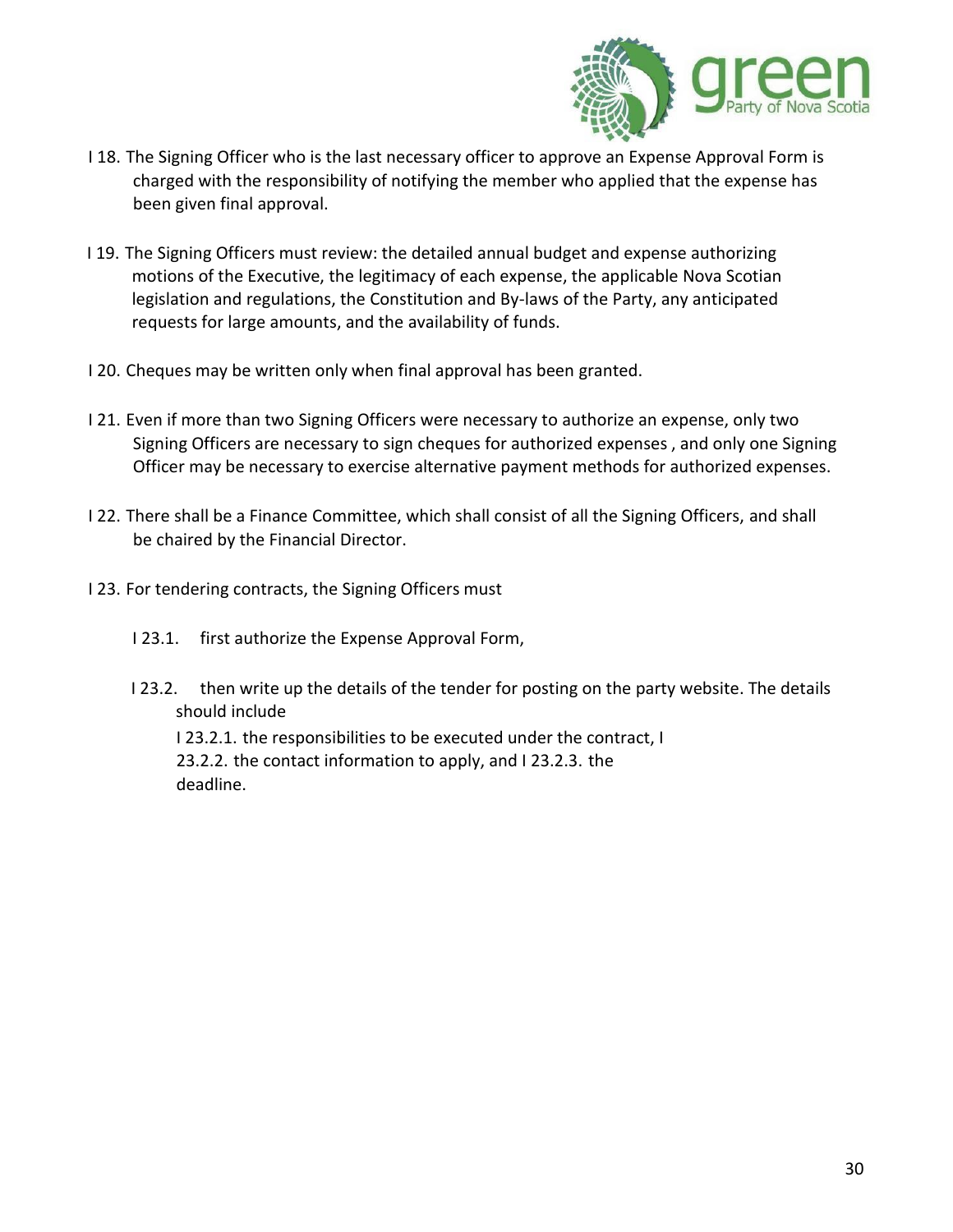

### <span id="page-30-0"></span>**J - By-law on General Meetings and the Annual Convention**

- J 1. The Annual General Meeting, held during the Annual Convention, shall be considered the supreme body and set the political and administrative direction of the organization.
	- J 1.1. The Annual Convention is held at such time and place as designated by the Executive.
	- J 1.2. The agenda of the Annual Convention must be J 1.2.1. consistent with the Constitution and By-laws J 1.2.2. determined by the Executive.
	- J 1.3. Members are to be notified of the times, places and methods (including electronic methods) of gathering, of the Annual Convention not less than two months prior to the start date of that Annual Convention.
	- J 1.4. Members are to be notified of the agenda of the Annual Convention not less than one month (30 days) prior to the start date of that Annual Convention.
	- J 1.5. The Annual Convention and Annual General Meeting may be delayed beyond the normal period from the end of the Financial Year provided
		- J 1.5.1. there are exceptional circumstances relating to a provincial or federal election, a major storm event, or other situation which the Executive and Cabinet, or Shadow Cabinet, unanimously agree requires such a delay, and J
		- 1.5.2. the Annual General Meeting is held as soon as possible.
- J 2. The Annual General Meeting will:
	- J 2.1. Elect officers as provided for by these rules;
	- J 2.2. Receive the financial accounts of the Party for the previous Financial Year;
	- J 2.3. Receive the annual audit of the performance of the Party relative to the Six Principles of the Global Green Charter conducted by an independent auditor, after the members have adopted a by-law or by-laws to establish what qualifications are required of the auditor, what specifically is to be audited, and how the details are to be evaluated. (Proviso: This clause shall not come into effect until the members adopt such a by-law or by-laws, which had not happened as of the most recent update of this By-Law, April 2018.)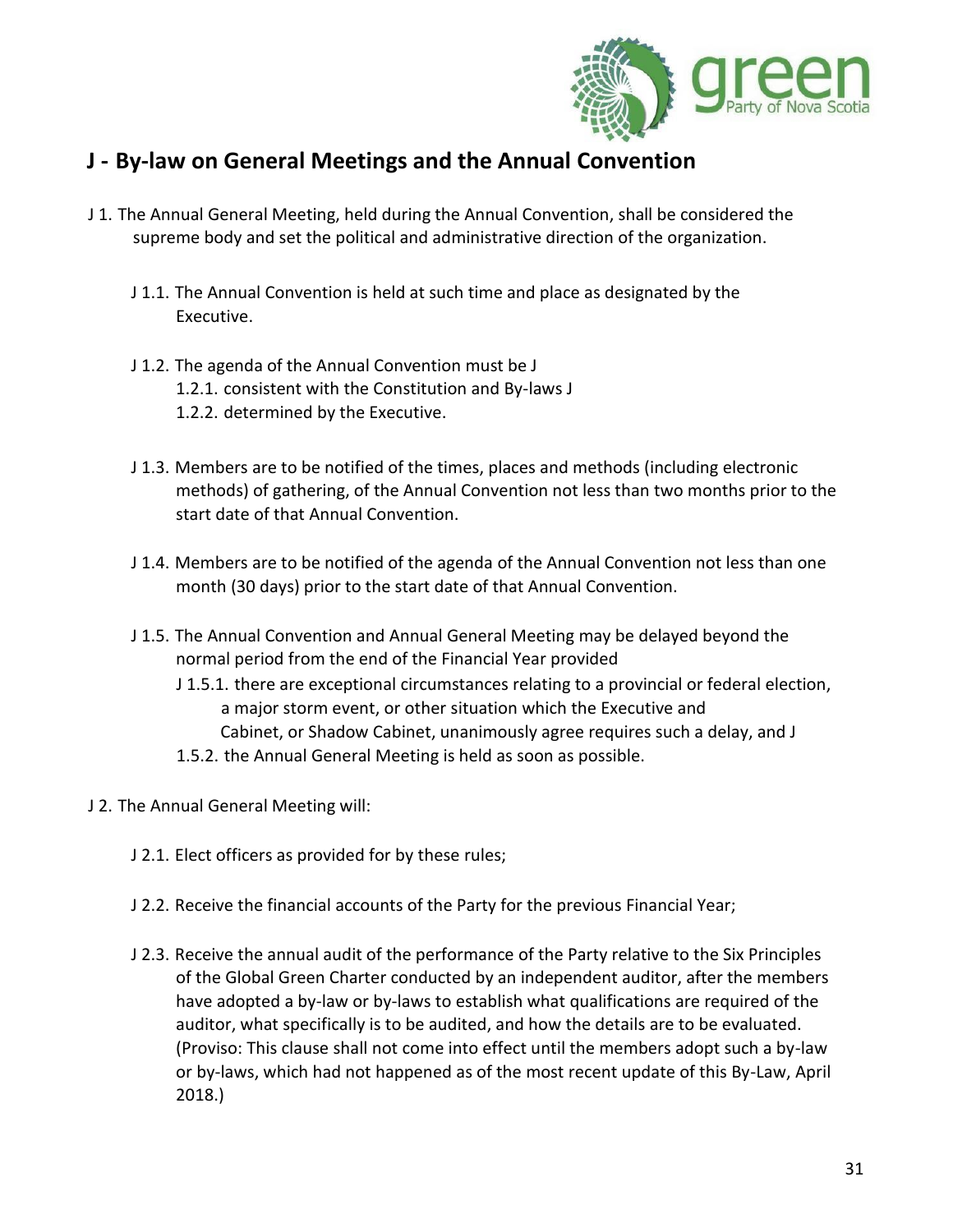

- J 2.4. Provide a forum for the consideration of matters consistent with the Constitution as judged necessary by the Executive.
- J 3. A Special General Meeting may be called by the Executive or by a majority of the Regional Divisions in agreement.
	- J 3.1. The organizational unit calling the Special General Meeting shall notify the Members of its time, place, and purpose not less than seven days prior to such meeting being held, with the exception when the purpose includes changes to the Constitution or By-Laws then not less than 30-days' notice is required.
	- J 3.2. Only matters addressed in the notice shall be considered at the Special General Meeting.
- J 4. The Annual Convention and all General Meetings shall be open to all Members who have paid any applicable registration fee which may be set by the Executive.
	- J 4.1. The Call for a General Meeting must specify the voting rights that apply for that General Meeting in accordance with the *Constitution and By-laws*.
	- J 4.2. Only members who have held registered membership for at least 14 days prior to the date of the start of a General Meeting can have delegate, proxy, or individual voting rights for election of Officers and Leadership, and for amendment to the Constitution and By-laws, at that General Meeting.
		- J 4.2.1. a member may vote by proxy at a General Meeting, or in an election at any Party level, for those matters that use a paper ballot provided that
			- J 4.2.1.1. the member has completed the official proxy voting form delegating a qualified member with voting rights to carry the proxy, and
			- J 4.2.1.2. the member has registered the form with the returning officer for the relevant Meeting within the required timeframe, and
			- J 4.2.1.3. the member carrying the proxy carries no more than one proxy vote, and
			- J 4.2.1.4. the member carrying the proxy has been verified by the returning officer at the time of the vote.
- J 5. The Annual Convention and all General Meetings shall, except where the Executive decides otherwise, be open to the public and the news media as non-participating observers, subject to a requirement to pay a registration fee that may be set by the Executive.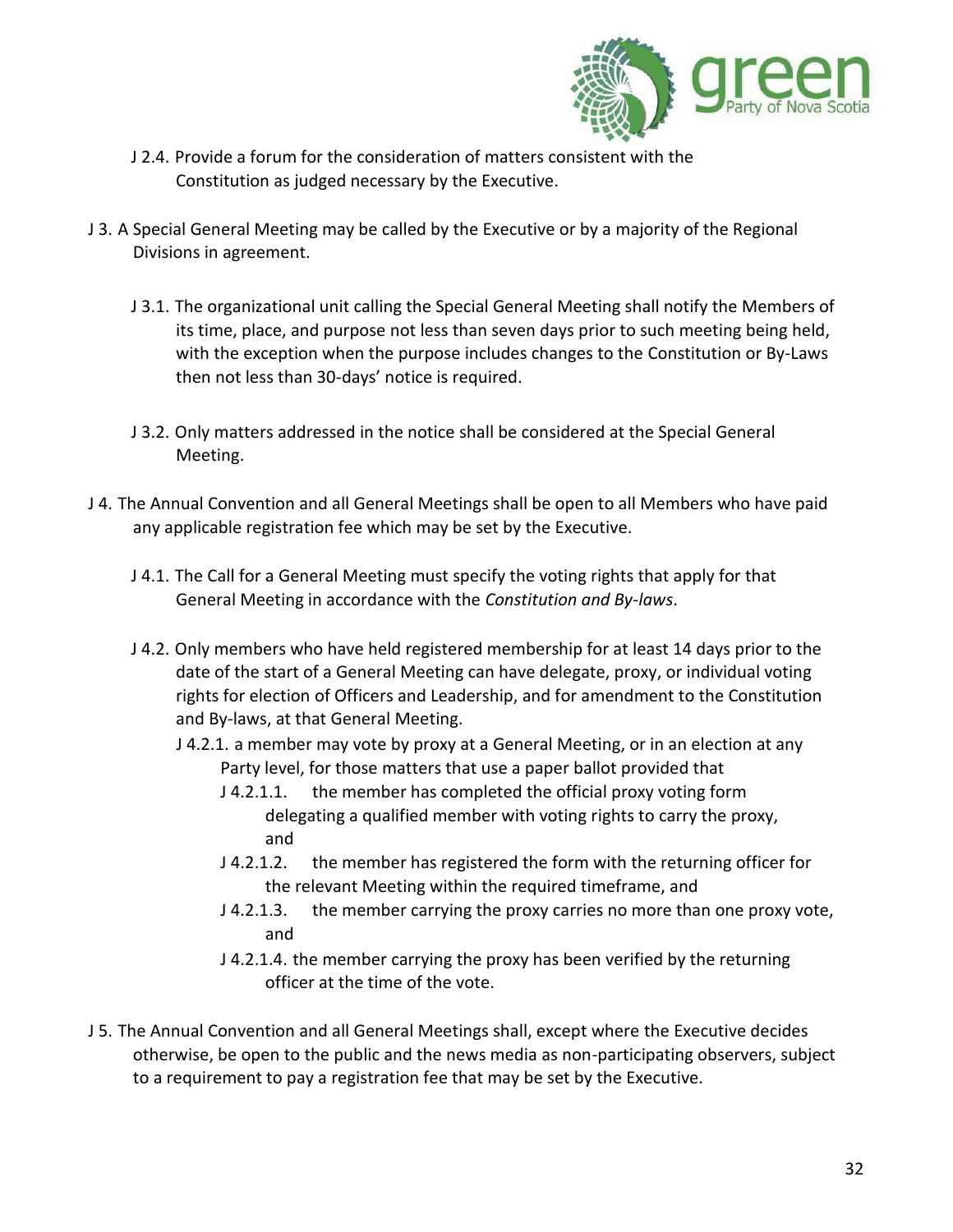

J 6. The business and procedures of the Annual Convention and General Meetings shall be governed by Rules of Order that include procedures for elections and decisionmaking in accordance with the *Constitution and By-laws*.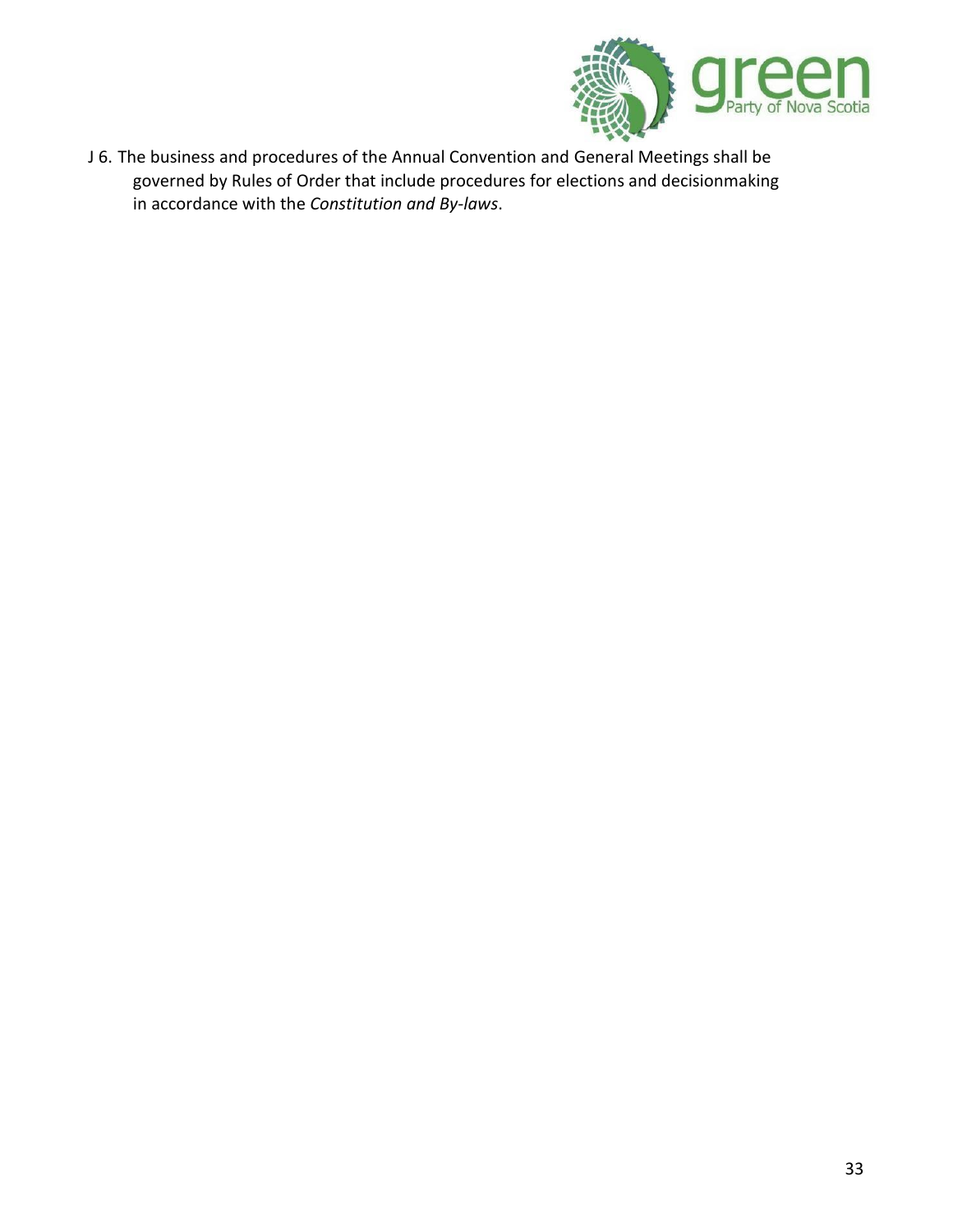

### <span id="page-33-0"></span>**K - By-law on Leadership**

- K 1. The Leader and Deputy Leader constitute the Leadership of the Party.
- K 2. The Leader and Deputy Leader are to be elected by the membership in accordance with the *Constitution and By-laws*.
- K 3. In the event that the Leader steps down or is otherwise unable to serve, the Deputy Leader shall assume the office of Interim Leader.
	- K 3.1. If the Deputy Leader is unable to serve, the Executive will appoint an Interim Leader, such an appointment to terminate at the next General Meeting.
- K 4. A new Leadership shall be elected at a General Meeting held within six months of the loss of the Leader.
- K 5. The Leadership shall be reviewed annually at the Annual Convention and a leadership election shall be held at any time if more than 50% of Members petition to hold such an election.
- K 6. The Deputy Leader position that becomes vacant must be filled by appointment by the Executive.
- K 7. The Leadership shall be the spokespersons for the Party in any formal statements made to the news media on behalf of the Party as a whole.
	- K 7.1. The Leadership in consultation with the Shadow Cabinet or Cabinet is to base position statements on the Principles of the Party, the policies ratified by the membership, the Platform, and the collective wisdom of Nova Scotians.
	- K 7.2. Such statements must be consistent with the Party's Constitution and By-laws.
	- K 7.3. From time to time as judged necessary the Leadership may appoint a spokesperson, or spokespersons, to deal with local and regional issues and to speak on behalf of the Party with respect to the specified issues. Regardless of who speaks, responsibility for any such communications rests with the Leadership.
- K 8. The Leadership, in consultation with the Shadow Cabinet or Cabinet, will apply the Genuine Progress Index approach
	- K 8.1. To evaluate the cost of the Party's position statements, the Platform, and policies as appropriate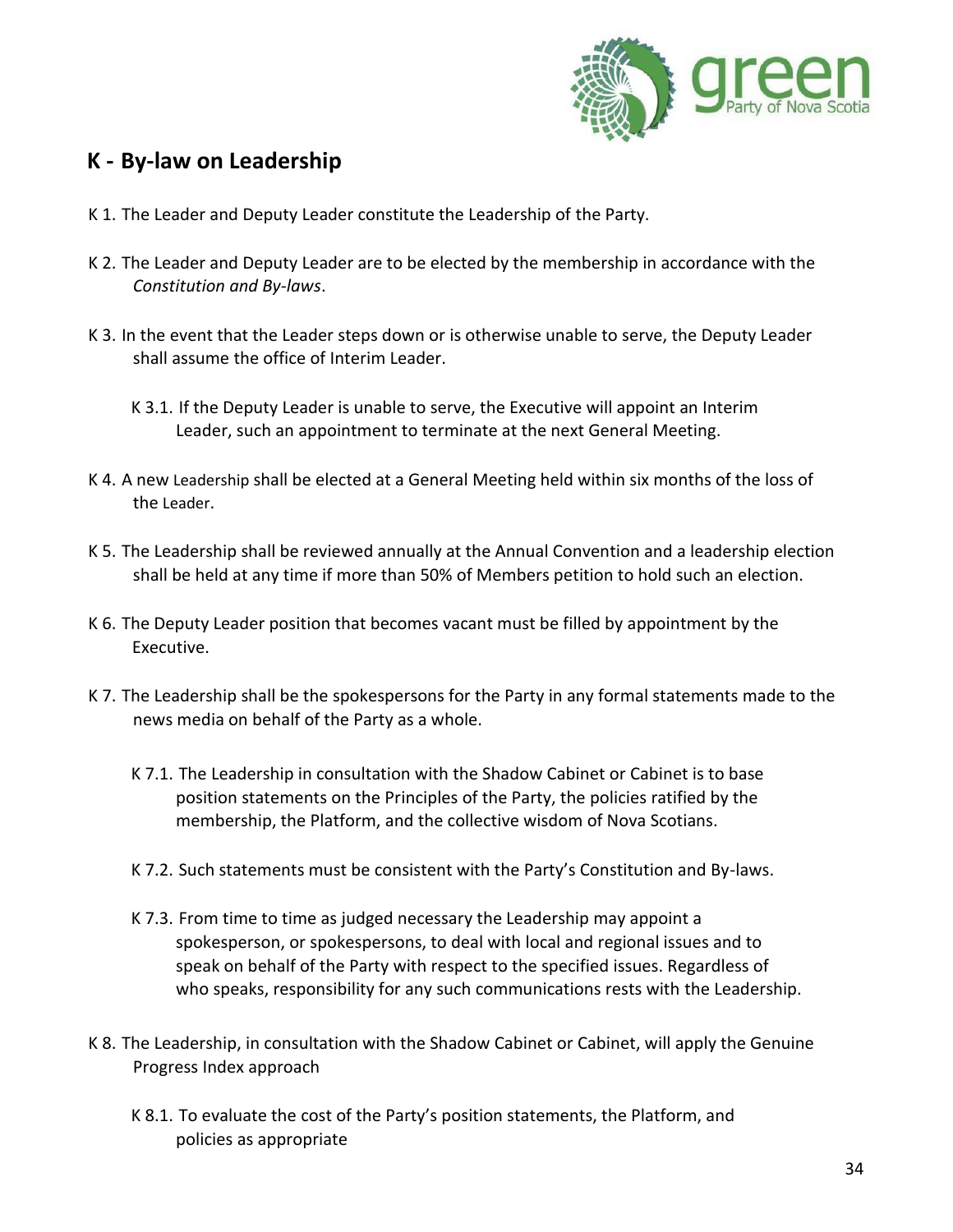

- K 8.2. To critique government expenditures and priorities, and the position statements and platforms of other Parties.
- K 9. At least one member of the Leadership shall attend annually at least one meeting of each Regional Division to hear about regional issues and concerns, and facilitate actions in response to those concerns.
- K 10. The Leadership is responsible for the affairs of Caucus.
- K 11. Leadership Review Leadership Reviews take place at every Annual General Meeting, and can also be initiated by other circumstances, as described in the By-Laws.
	- K 11.1. A Leadership Review consists of two parts: informational and voting.
	- K 11.2. Informational Part:
		- K 11.2.1. If the Review is held as part of a General Meeting, the informational part consists of a question-and-answer session with either the Leader or both members of the Leadership. The session will be moderated by one of the Presidents, or another person designated by the Executive. Non-members shall not be granted speaking rights during this process.
		- K 11.2.2. If the Review is not held as part of a General Meeting, the informational part shall be defined by the Executive, but shall always include both an opportunity for the Leadership to describe their past actions and future vision, and an opportunity for the Membership to question the Leadership. If possible, the informational part shall include opportunity for feedback between the Leadership and Members of the party. Non-members shall not participate in this process.

#### K 11.3. Voting Part:

- K 11.3.1. If the Review is held as part of a General Meeting:
	- K 11.3.1.1. The voting part shall be managed by the Officers Election Team for that General Meeting, or other people appointed by the Executive.
		- K 11.3.1.2. Voting shall be by secret ballot, by a method similar to that for the elections held as part of that General Meeting.
- K 11.3.2. If the Review is held in some other format, the Executive shall appoint a Leadership Review Team, who shall determine the method of, and carry out, the voting process, with the limitation that the ballot must be secret.
- K 11.3.3. Members shall be asked the question: "Do you support the current Leader of the Green Party of Nova Scotia continuing in the position of Leader?" Members shall be given only the options "Yes" and "No".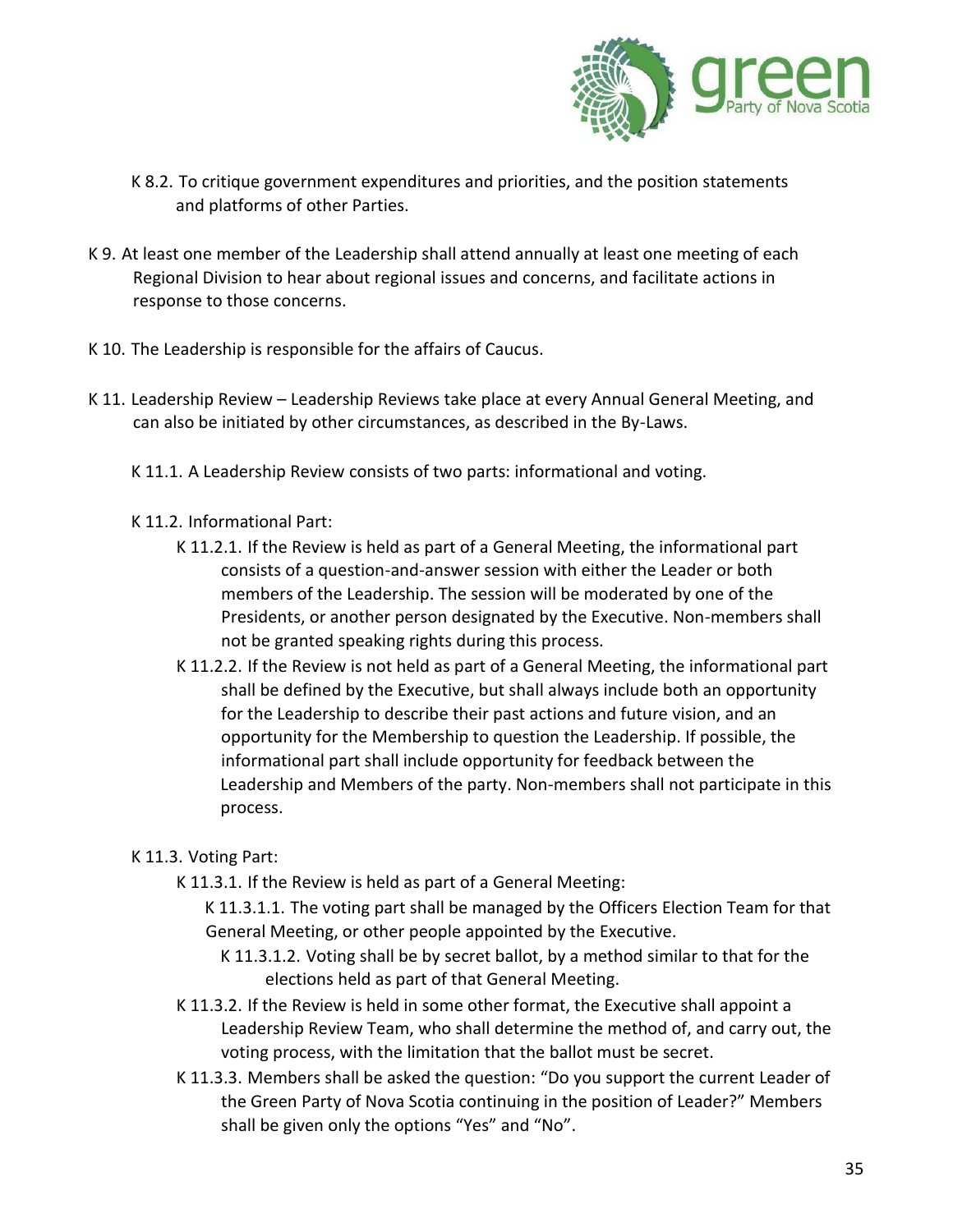

K 11.4. In the case where greater than 50% of the valid votes cast are for "No", the Executive shall meet at the earliest possible opportunity, and in any event no more than 10 days. At this meeting, they shall both accept the results of the Leadership Review and declare the position of Leader vacant.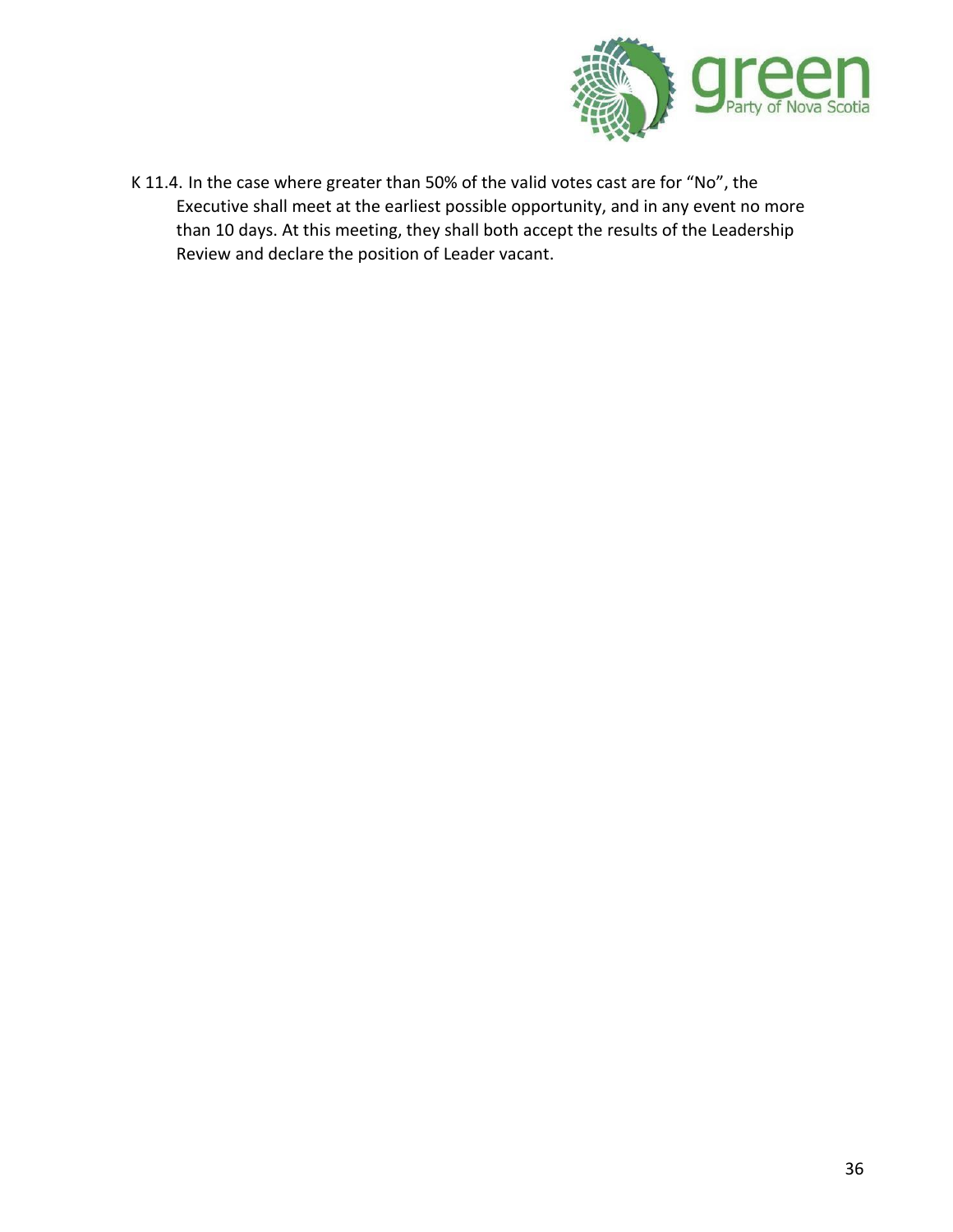

### <span id="page-36-0"></span>**L - By-law on Leadership Election**

- L 1. The executive will appoint a leadership election team to organize and conduct the leadership election. This team will consist of an organizer and a returning officer.
	- L 1.1. In addition to the process of running the election, this team will be responsible for the election notice to the membership to be received not less than 60 days prior to the General Meeting at which the election is to be held.
		- L 1.1.1. The election notice will include
			- L 1.1.1.1. the voting methods and dates;
			- L 1.1.1.2. the voting rights requirements;
			- L 1.1.1.3. the requirements to declare intent to run
			- L 1.1.1.4. the electronic and/or mailing address to which "Declaration of Intent to Run" documentation is to be sent
			- L 1.1.1.5. the closing date for documentation to be received, which must allow for verification of documentation followed by notification to the membership of the candidates for each position normally 30 days before a General Meeting at which the election is to take place.
- L 2. The Leadership of the party is elected as a unit, which each Leadership Candidacy consisting of a candidate for Leader and a candidate for Deputy Leader to be voted upon as a unit.
- L 3. The voting is to be done by preferential ballot.
- L 4. Voting in a Leadership Election shall normally be done in a fashion that allows all eligible members to vote, not only those present at a meeting.
- L 5. Candidacy for a leadership position is open to all members who are residents of Nova Scotia, who are Canadian citizens, and who are of provincial legal voting age by the first day of the General Meeting at which the election is to be held.
- L 6. To formally declare their intent to run for Leadership, both candidates that are part of a Leadership Candidacy must submit "Declaration of Intent to Run" documentation to be received by the date published in the election notice.
	- L 6.1. Declaration of Intent to Run documents must include:
		- L 6.1.1. a 250-word letter of application stating reasons for seeking the leadership of the Green Party of Nova Scotia
		- L 6.1.2. proof of Nova Scotia residence and Canadian citizenship (photocopies accepted)
		- L 6.1.3. a current resume or *Curriculum Vitae*; and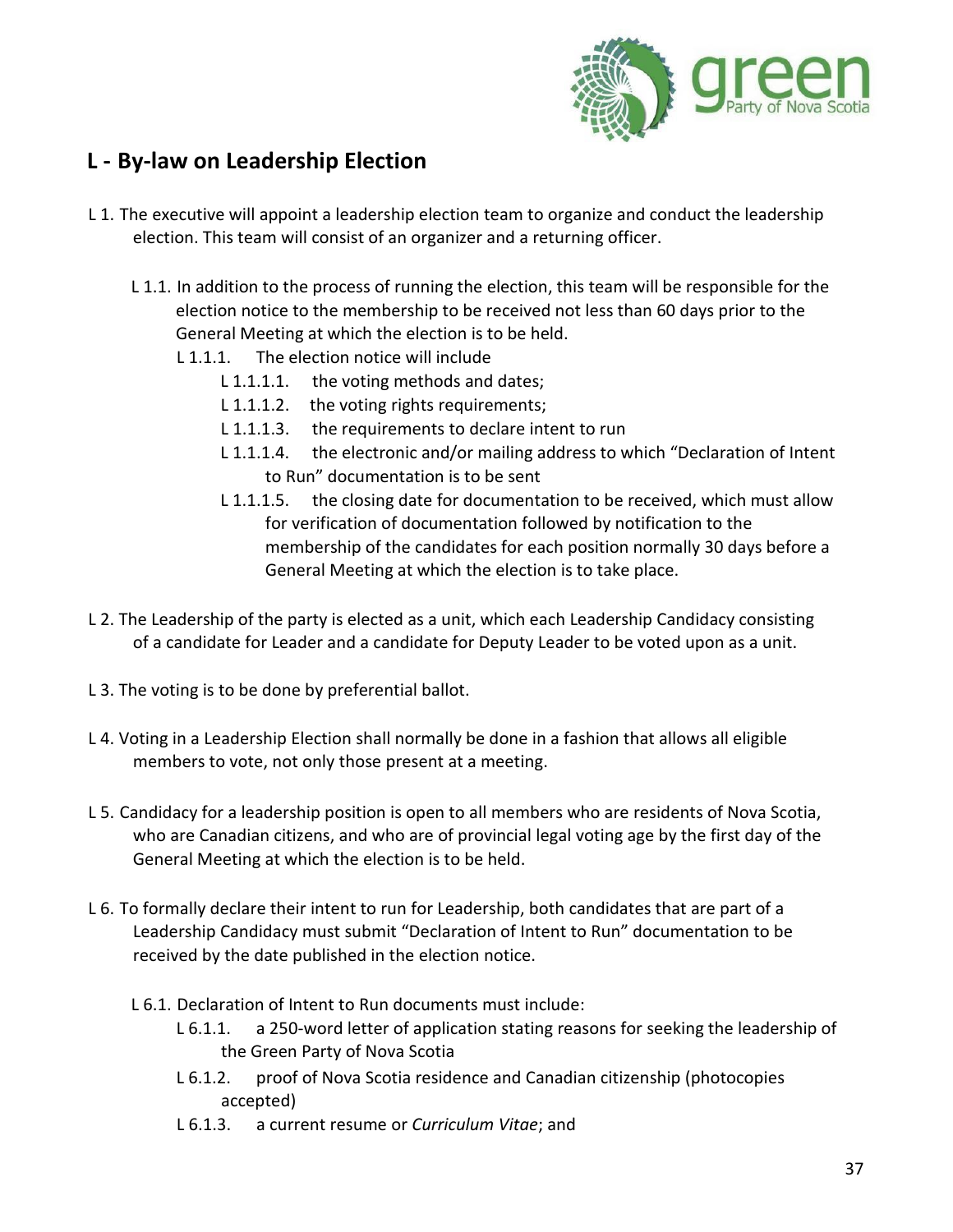

- L 6.1.4. a current photograph in a format specified in the election notice for electronically submitted or mailed documents.
- L 7. In the Declaration of Intent to Run documentation, each candidate for Leader must name the candidate for Deputy Leader who is to run on the same ticket under the name of the candidate for Leader.
	- L 7.1. Failure to receive Declaration of Intent to Run documentation from the candidate for Deputy Leader by the promulgated closing date will be regarded as formal withdrawal of the candidate for Leader from the leadership race.
- L 8. No Leadership Candidacy of the Green Party of Nova Scotia may spend more than \$7,500 total, including campaigning before and during the convention.
	- L 8.1. Any candidate for the Leadership of the Green Party of Nova Scotia must submit a financial report detailing all campaign contributions of money, services, and material within 60 days of the convention. The report need not be complicated but should record all contributions and clearly indicate when, from whom, and what (money, material or service) was received.
- L 9. Any candidate for the Leadership of the Green Party of Nova Scotia who is also a member of the Executive must resign from the Executive on or before one month prior to the first day of the General Meeting at which the election is to be held.
- L 10. At the General Meeting at which the election is to be held, each candidate for the position of Leader must:
	- L 10.1. be nominated by a party member in a speech of no more than 10 minutes
	- L 10.2. accept the nomination in a speech that will not exceed 30 minutes and will immediately follow the nominator's speech, and
	- L 10.3. participate in a 30-minute question and answer session with the membership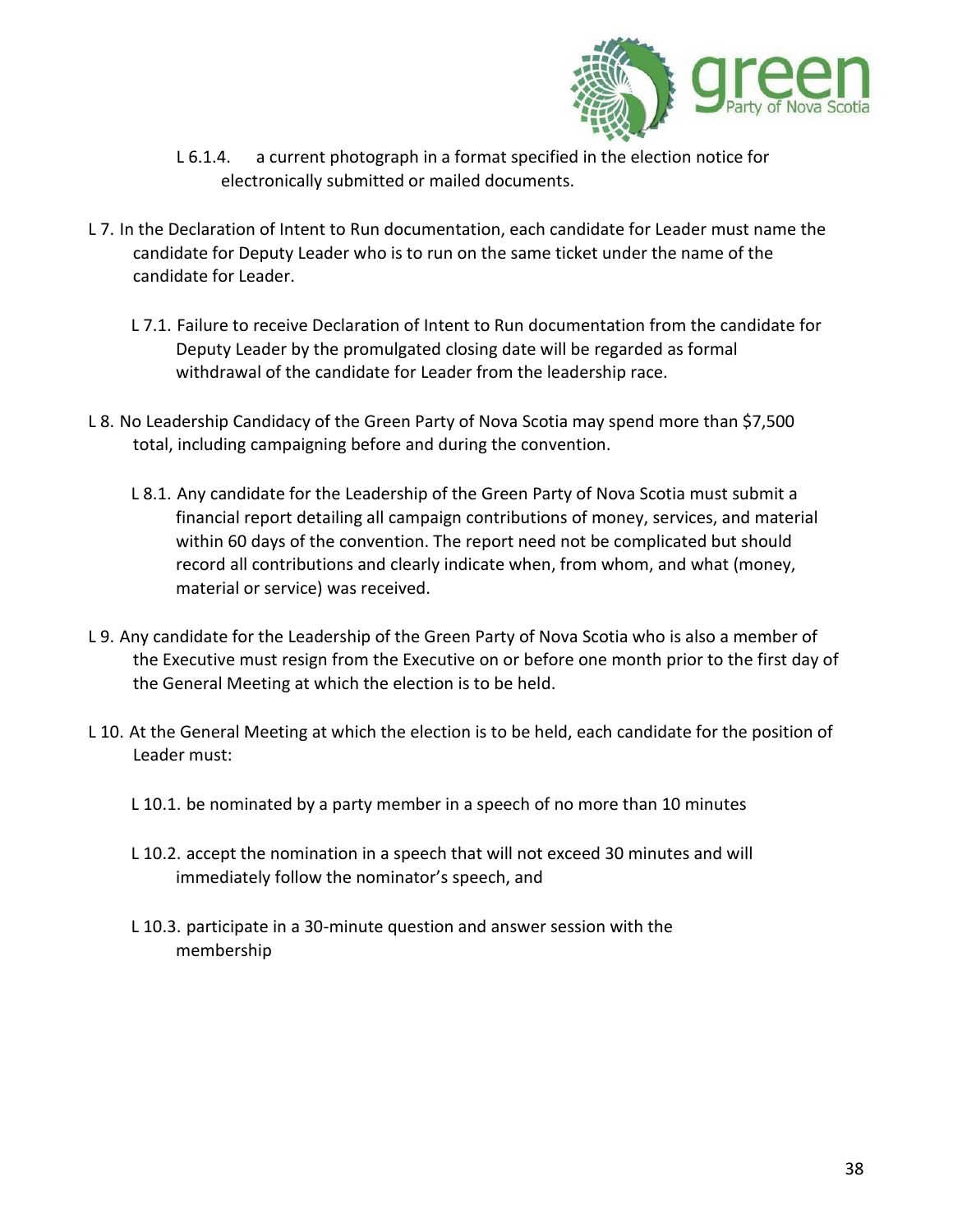

### <span id="page-38-0"></span>**M - By-law on Membership**

- M 1. Any resident in Nova Scotia is eligible for membership if the person:
	- M 1.1. is over 15 years of age
	- M 1.2. is not a member of any other provincial political party.
	- M 1.3. pays the appropriate membership fees
	- M 1.4. Signs or electronically confirms agreement with a statement that the person: M 1.4.1. Supports the Green Party of Nova Scotia;
		- M 1.4.2. Understands that the Green Party of Nova Scotia is a registered political party, and hence that its primary purpose is to field candidates for election as Members of the Nova Scotia House of Assembly; and
		- M 1.4.3. Will act with respect and support towards other members of the Green Party of Nova Scotia.
- M 2. A person's membership is initiated or renewed as of the date recorded in the party's membership database and on the official receipt for the annual membership fee issued electronically or by mail from
	- M 2.1. one of the Signing Officers of the Executive of the Party, or
	- M 2.2. one of the Signing Officers of the Electoral District Party Association of the provincial electoral district in which the applicant resides.
- M 3. A membership allows a person to be a member of the:
	- M 3.1. Green Party of Nova Scotia
	- M 3.2. the Regional Division if formed in the region in which the member resides
	- M 3.3. the Electoral District Association Electoral District Association if formed in which the member resides
	- M 3.4. the Constituency Division if formed in the electoral district in which the member resides
- M 4. An electronic database of all members' contact and membership information shall be maintained by a person appointed by the Executive to do so. Regional Divisions, Electoral District Associations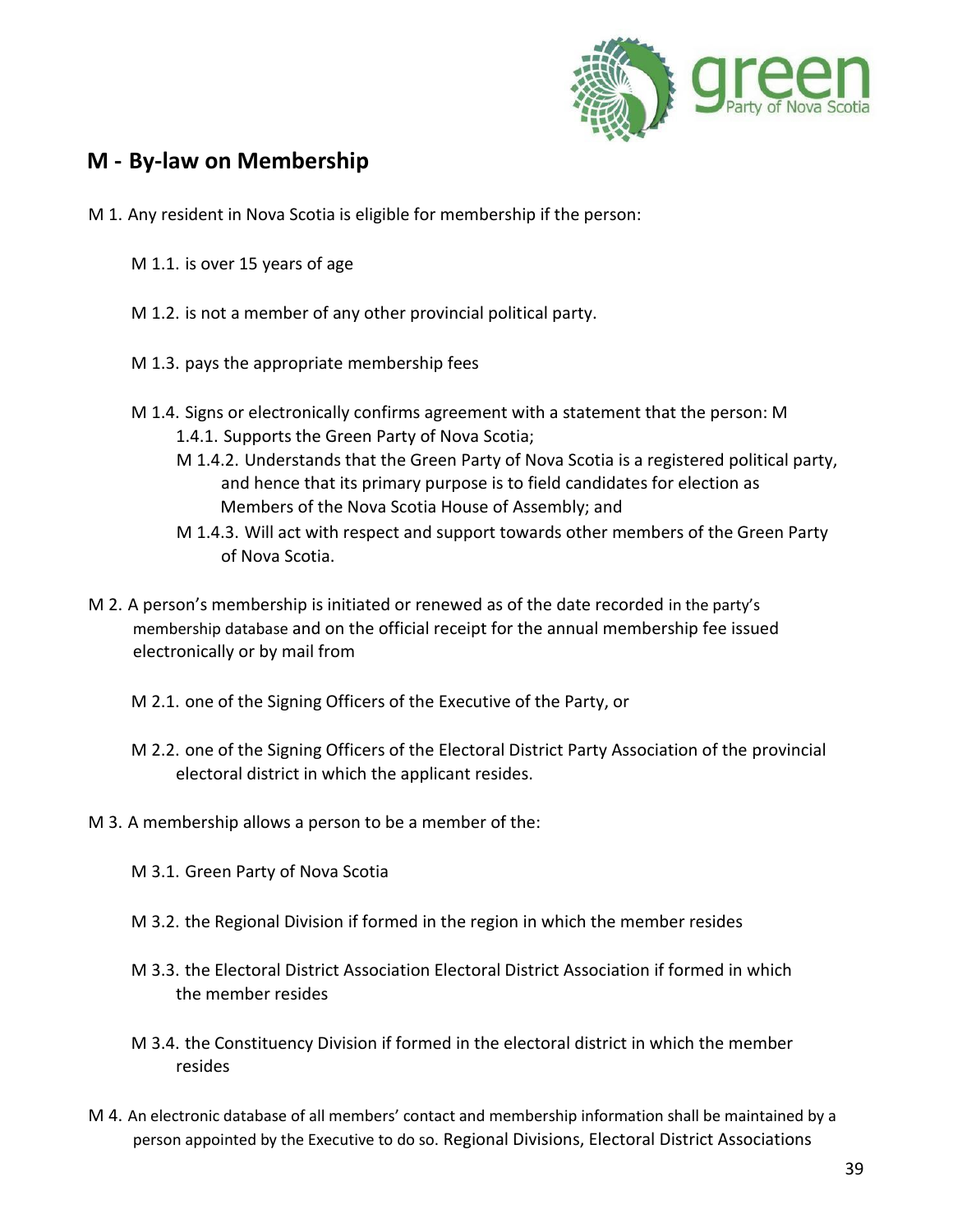

and Constituency Divisions are entitled to the list of their own members upon request at any time, provided adequate steps are taken to abide by the ten fair information principles as stated in the Personal Information Protection and Electronic Documents Act (PIPEDA), and adhere to the intent of PIPEDA.

- M 5. The membership fee that the member pays shall
	- M 5.1. be determined by the Executive of the Party
	- M 5.2. be acknowledged by a receipt issued in accordance with the law to the member who paid
	- M 5.3. be divided equally between the Executive of the Party for use at the provincial level, and the Electoral District Association of the electoral district in which the member resides
	- M 5.4. apply for one year from the date on which it is initiated or renewed.
	- M 5.5. be deducted from the contributions of those members who are on a regular donation scheme and have elected to have their membership fee paid annually in this manner.
- M 6. Any member accepting membership fees on behalf of Green Party Nova Scotia from a person to renew membership or to apply for membership must:
	- M 6.1. collect the contact information that is required on the Party membership application, and a statement that this person is not a member of another provincial political party.
	- M 6.2. issue a personal receipt to verify acceptance of the fee
	- M 6.3. notify the person responsible for the maintenance of the financial records of either the EDA or the Party, as well as the person responsible for the maintenance of the Party's membership database, within 24 hours. Upon confirmation of payment being received, the person responsible for the maintenance of the Party's membership database will provide a receipt and confirmation of membership to the Member.
- M 7. Members may:
	- M 7.1. nominate candidates for office at any level of the Party
	- M 7.2. hold office at any level of the Party as permitted by provincial laws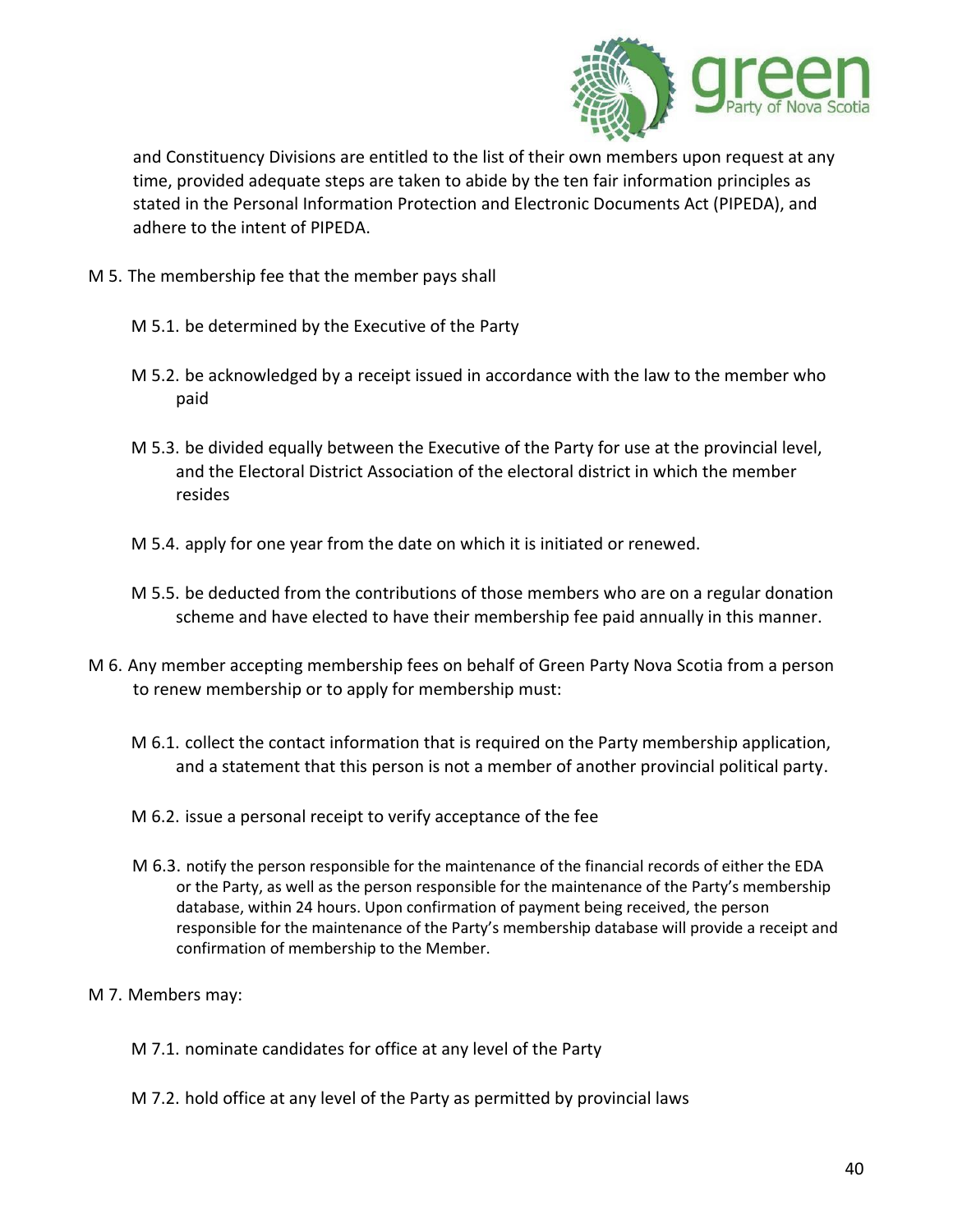

M 7.3. vote at

- M 7.3.1. General Meetings of the Party, except as follows:
	- M 7.3.1.1. Voting rights for election of Officers and Leadership, and for amendments to the Constitution and By-laws, require that the Member's membership was granted at least 14 days prior to the meeting at which the vote is to be taken.
	- M 7.3.1.2. If a former member renews their membership within 90 days after the expiry of their membership then the exception in article M 7.3.1.1 does not apply.
- M 7.3.2. Meetings of the Regional Division of the region where the member resides
- M 7.3.3. Meetings of the Electoral District Association of the electoral district in which the member resides
- M 7.3.4. Meetings of the Constituency Division of the electoral district in which the member resides
- M 7.4. Nominate or be Party candidates for Members of the Legislative Assembly as permitted by provincial laws
- M 7.5. Submit proposals on matters of policy or the Constitution and By-laws to be considered at General Meetings.
- M 8. A person shall cease to be a member when:
	- M 8.1. their written or verbal resignation is received by the Executive either directly or through the Membership Committee;
	- M 8.2. the person dies;
	- M 8.3. their membership expires with fees past due; or
	- M 8.4. their membership is revoked due to serious disobedience of the Constitution or Bylaws, or gross misconduct.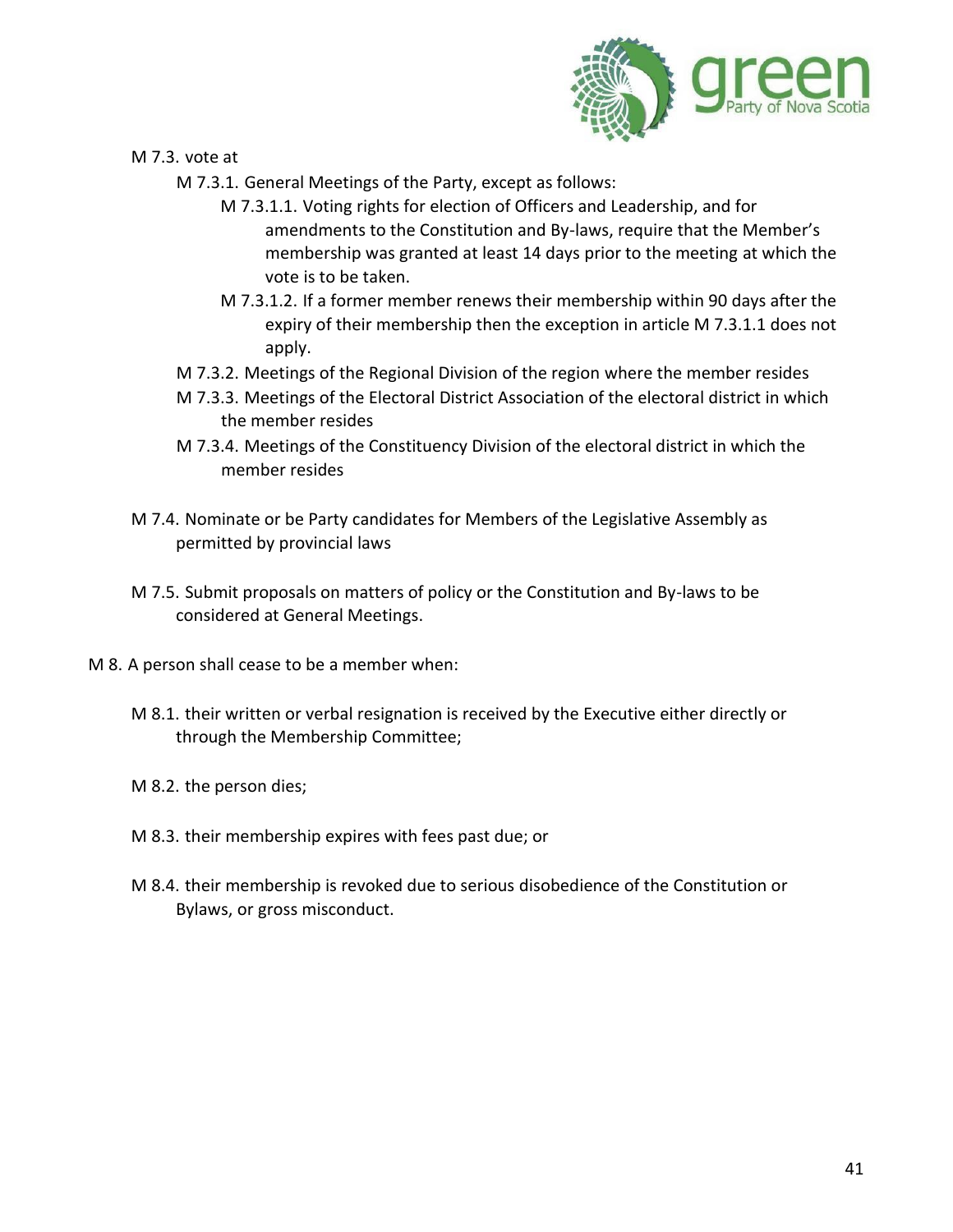

### <span id="page-41-0"></span>**N - By-law on Payment of the Leader**

- N 1. Payment of the Leader shall be not less than minimum wage for the contracted hours.
- N 2. Payment above minimum wage for contracted hours may be made by the Executive provided
	- N 2.1. when determining an offer for additional payment, the Executive is guided by the financial status of the Party, the annual budget, fund raising projections based on experience, funds required for election preparedness, and maintaining a reasonable number of hours for the Constitutional and contracted responsibilities of the Leader; and
	- N 2.2. there is sufficient annual revenue to meet an additional payment without using reserves; and
	- N 2.3. the Executive does not exceed the ceiling for payment set by the membership at a General Meeting
		- N 2.3.1. the ceiling is to be set in terms of the maximum allowable multiple of the minimum wage that can be paid per hour.
- N 3. The Leader shall be reimbursed for expenses in accordance with the By-law on Budget and Expense Approval, and these reimbursements are not part of "payment."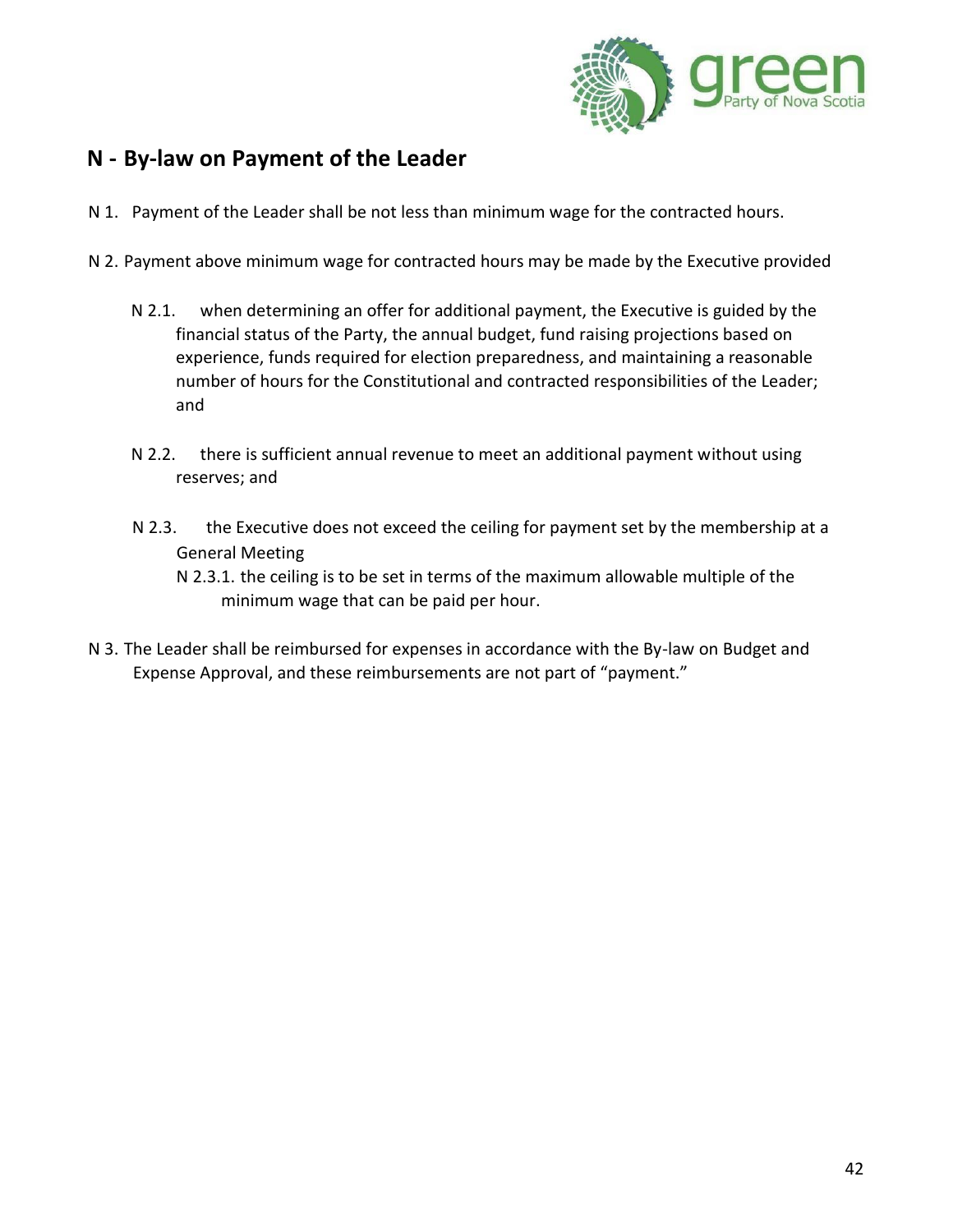

### <span id="page-42-0"></span>**O - By-law on Policy Committee**

- O 1. The Policy Committee is responsible for the development and preparation of Party policy proposals for presentation to the membership at a General Meeting.
- O 2. The Policy Committee shall consist of:
	- O 2.1. The two Policy Convenors, the Leader and the Deputy Leader
	- O 2.2. The members of the Cabinet or Shadow Cabinet, who particularly provide expertise in their portfolio areas and who may serve as Policy Networkers for the Regional Division in which they reside.
	- O 2.3. A maximum of two Policy Networkers per Regional Division can be elected by
	- O 2.4. a Regional Division in order to bring their representation on the Policy Committee to the minimum of one man and one woman, and
	- O 2.5. Other members with expertise whom the Policy Committee may appoint.
- O 3. All members of the Policy Committee shall be kept fully informed of all issues of policy that are being considered, and decisions shall be made by Consensus as defined in the By-laws.
	- O 3.1. The Policy Committee may appoint such working groups from the membership, or elsewhere, as it considers necessary for the efficient development of policy proposals. Such working groups shall not generate policy proposals in isolation but shall listen to, and consult with, the Nova Scotia electorate and its community organizations.
	- O 3.2. In doing so it may delegate any of its powers and duties to any such working group or to any person. The working group or person may without confirmation by the Policy Committee exercise or perform the delegated powers or duties in the same way and with the same effect as the Policy Committee could itself have done.
	- O 3.3. Any working group or person to whom the Policy Committee has delegated powers or duties will be bound by the Constitution and By-laws, as well as any terms or conditions set by the Policy Committee.
	- O 3.4. The Policy Committee will be able to revoke such delegation at will, and no such delegation will prevent the exercise of any power or the performance of any duty by the Policy Committee.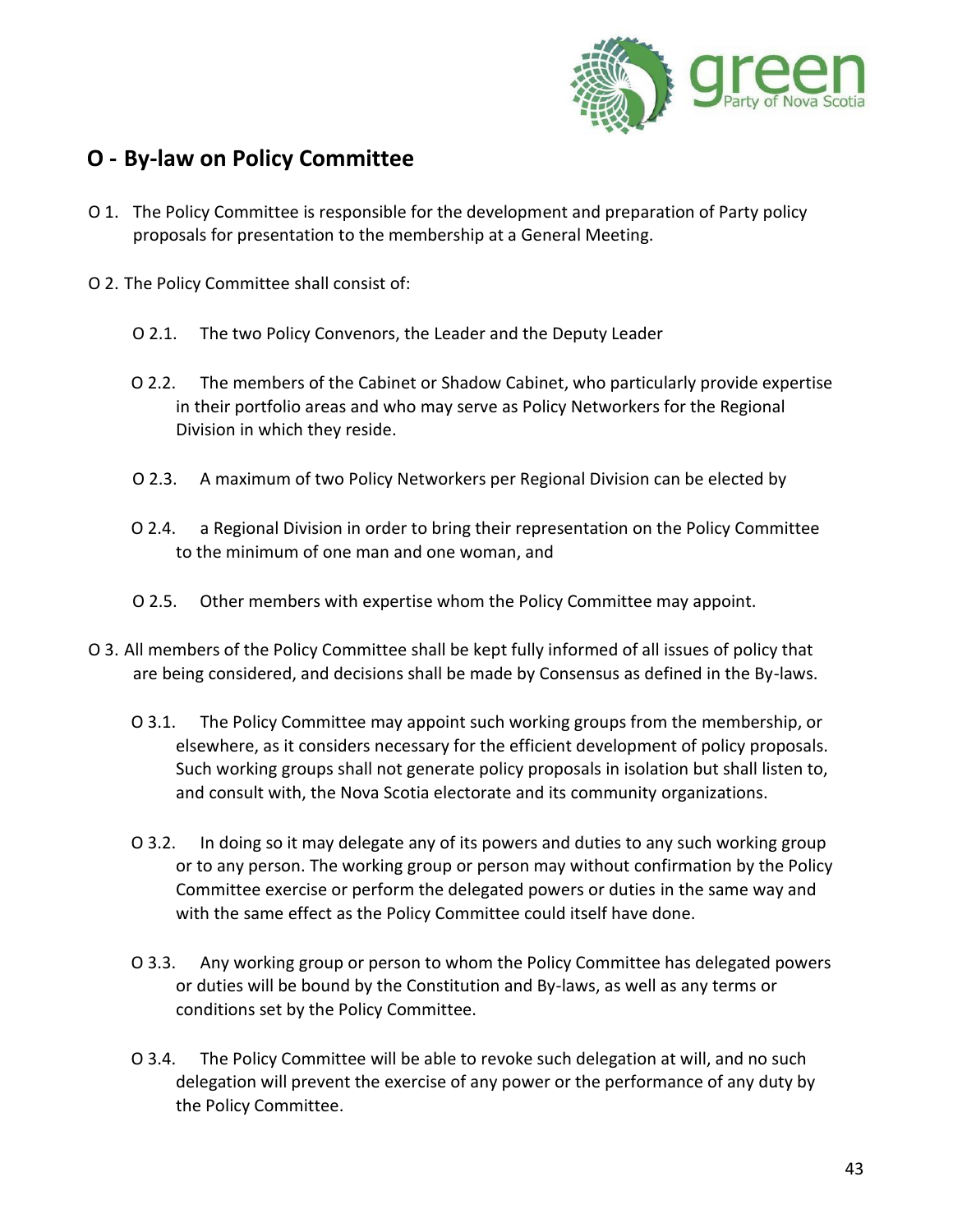

O 3.5. The Policy Committee will act in a manner consistent with the Constitution and Bylaws and with the will of the Party, as expressed through the General Meetings and any agreement with the Executive or Caucus.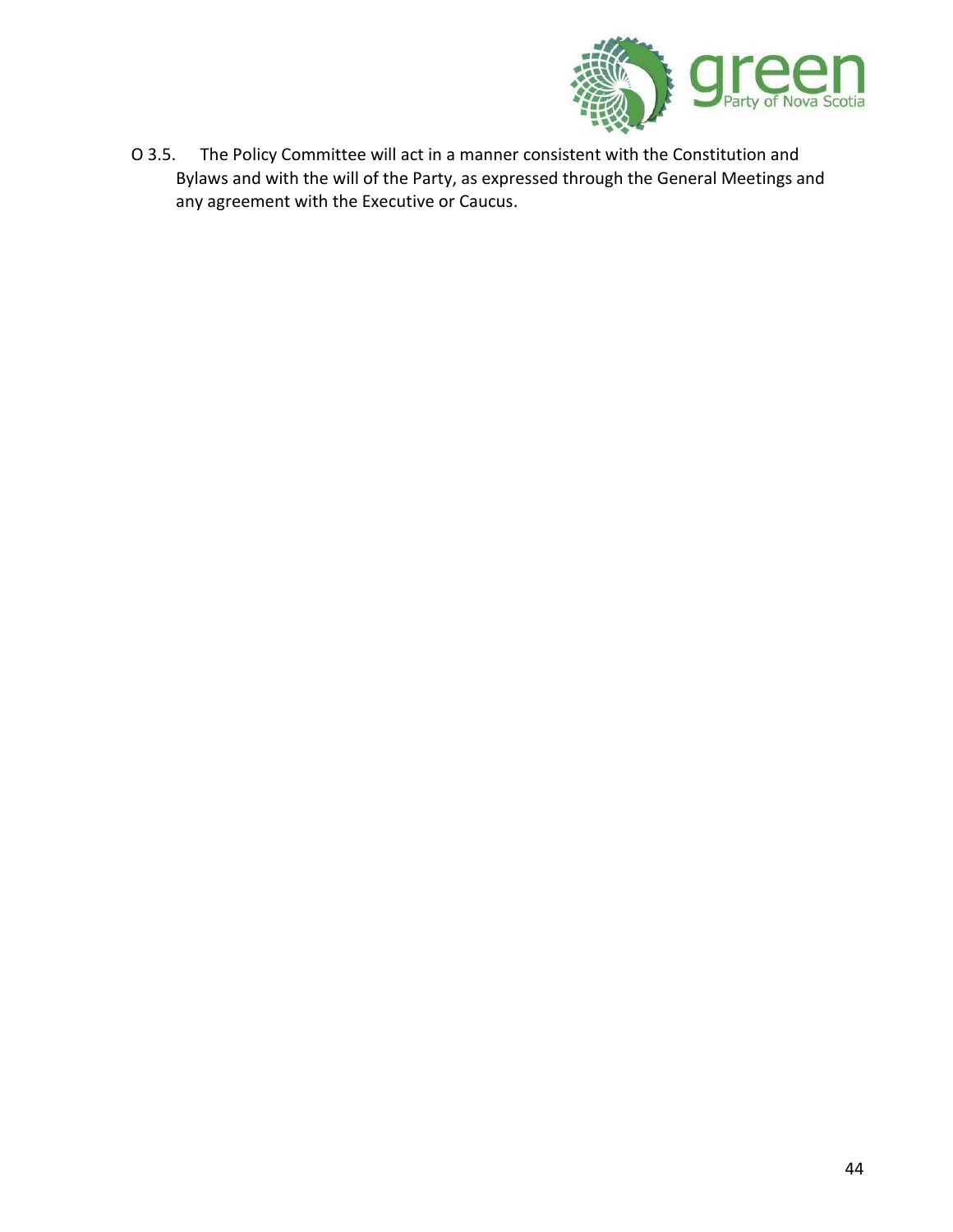

### <span id="page-44-0"></span>**P - By-law on Policy Development and Ratification**

- P 1. All members of the Policy Committee submit policy proposals to the committee, and develop and refine proposed policy, and Policy Co-Convenors oversee and facilitate the policy development process.
- P 2. The Policy Committee will use consensus in policy proposal development and the Committee's approval of a proposal as ready to be presented to the membership will be determined by Bonser vote with at least 75% of the Policy committee members voting.
- P 4. The Policy Committee is required to issue a policy notice at least 60 days before the General Meeting at which policy proposals are to be considered. The notice must include:
	- P 4.1. a call for policy proposal submissions from the membership
	- P 4.2. the details on the requirements for a policy proposal submission
	- P 4.3. the required minimum number of endorsements by members
	- P 4.4. the date by which submissions must be received by the Policy Committee
	- P 4.5. the address for electronic submissions and/or mailed submissions
- P 5. The Policy Committee must give notice to all members of all policy proposals not less than thirty days prior to the General Meeting of the Party at which they are to be presented. Policy proposals include
	- P 5.1. proposals approved by the Policy Committee
	- P 5.2. proposals submitted by the membership that met all requirements.
- P 6. Policy proposals are presented to the membership at a General Meeting for voting by the Bonser process in which proposals with 60% support by membership are passed, proposals with less than 40% support are rejected, and any policy that neither passed nor failed may be sent to a revision committee.
	- P 6.1. All policy proposals that have been prepared for the General Meeting will be presented for ratification before the membership considers revisions
	- P 6.2. As time permits, a policy that neither passed nor failed the first vote will go to a revision committee formed at the General Meeting to prepare a revision to be brought back for a second membership vote at that General Meeting.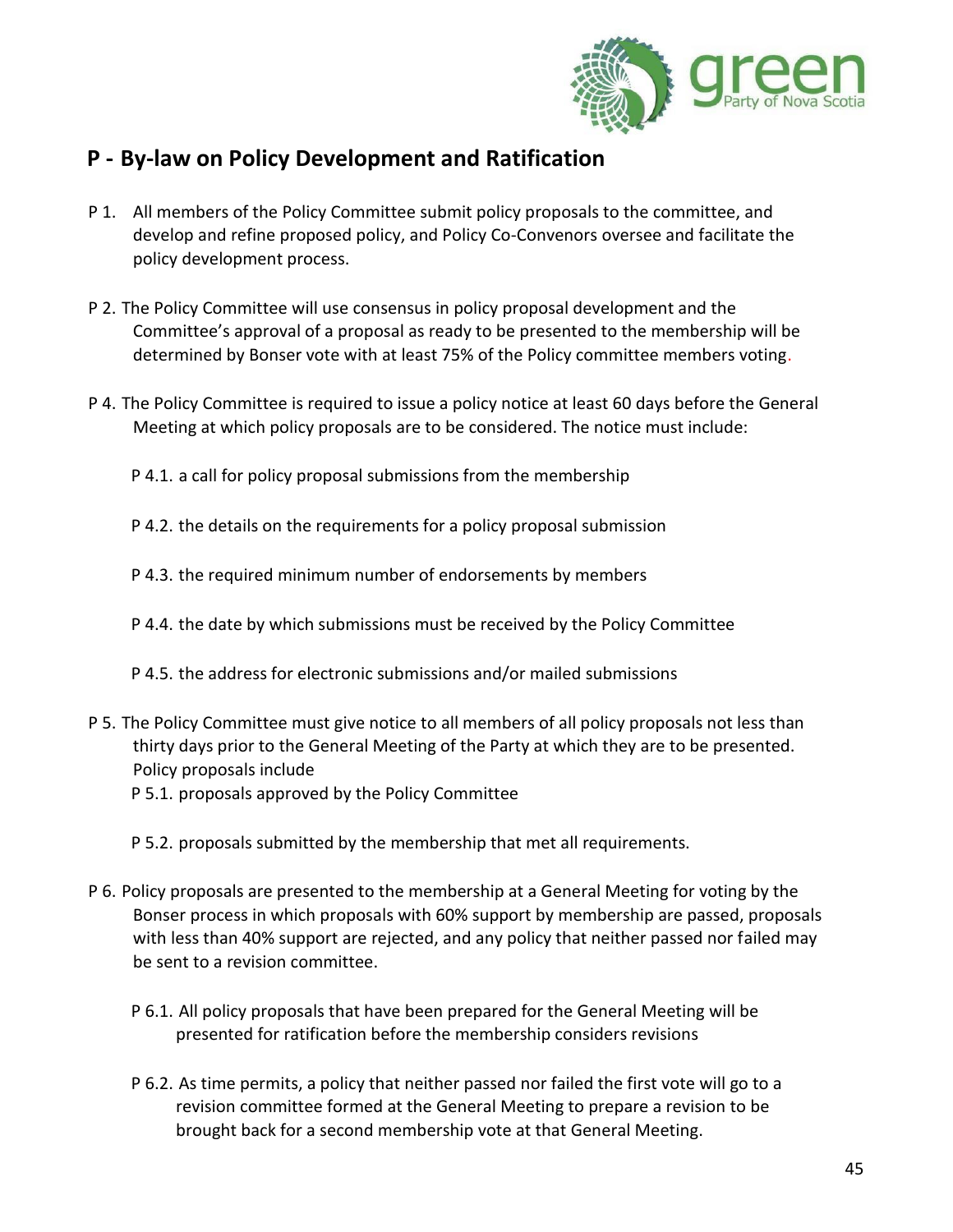

- P 6.2.1. Any member may participate in this committee
- P 6.2.2. A member of the Policy Committee or a member with policy proposal P 6.2.2.1. experience should Chair this committee
- P 6.3. After committee revision of a proposal, a second membership vote will be held as time permits, and proposals that do not obtain 60% support on this second vote are rejected.
- P 6.4. Any policy proposal that neither passed nor failed and was not presented for a second membership vote at that General Meeting is returned to the Policy Committee for further work, along with a copy of any revision done by a committee at that General Meeting.
- P 7. The Policy Committee shall endeavour to review every existing policy on an annual basis, and present a resolution to the Annual General Meeting to either affirm or modify each reviewed policy.
- P 8. All policies that have not been affirmed or modified by a positive vote at a General Meeting within the previous three calendar years shall be considered "lapsed", and shall not be considered official policies of the Party until affirmed or modified at a General Meeting.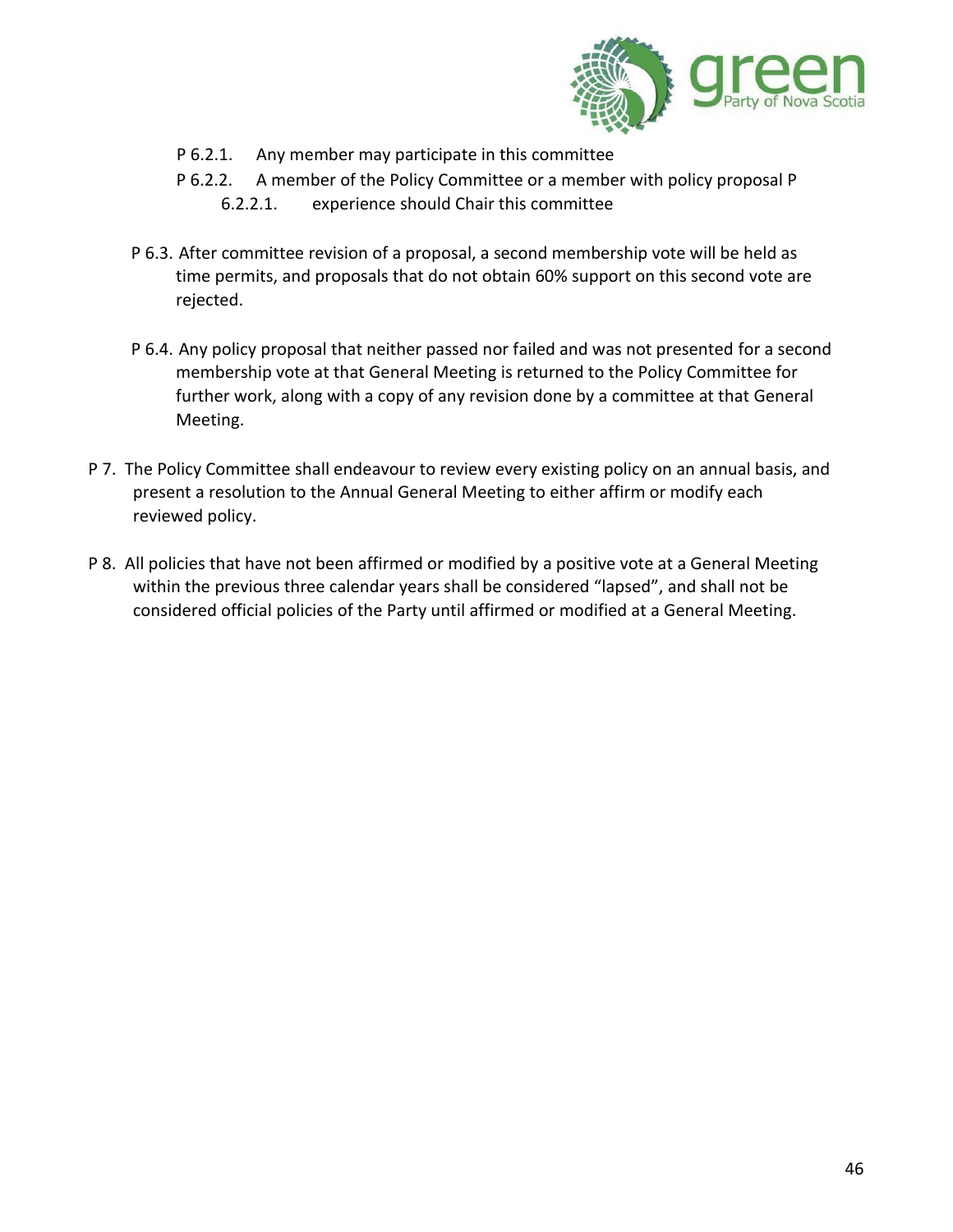

### <span id="page-46-0"></span>**Q - By-law on Regions and Regional Divisions**

- Q 1. Each Regional Division has a sense of identity, having common local interests within geographical boundaries, and members within a Regional Division work together to achieve the objectives and purpose of the Party.
- Q 2. The term "Executive Officer", as used in this By-Law, shall normally mean the Governance Director, but may also be any other Officer of the Party, in a case where the Governance Director does not fulfill the responsibilities described herein.
- Q 3. The Members of the Party are divided into eight Regions, as follows:
	- Q 3.1. Cape Breton Region constituted of the members in the provincial electoral districts of
		- Q 3.1.1. Cape Breton Centre-Whitney Pier,
		- Q 3.1.2. Cape Breton East
		- Q 3.1.3. Glace Bay-Dominion,
		- Q 3.1.4. Inverness
		- Q 3.1.5. Northside-Westmount,
		- Q 3.1.6. Richmond
		- Q 3.1.7. Sydney-Membertou, and
		- Q 3.1.8. Victoria-The Lakes.
	- Q 3.2. Shore to Shore Region constituted of the members in the provincial electoral districts of
		- Q 3.2.1. Antigonish,
		- Q 3.2.2. Eastern Shore
		- Q 3.2.3. Guysborough- Tracadie,
		- Q 3.2.4. Pictou Centre,
		- Q 3.2.5. Pictou East, and
		- Q 3.2.6. Pictou West.
	- Q 3.3. Minas Basin Region constituted of the members in the provincial electoral districts of
		- Q 3.3.1. Colchester North,
		- Q 3.3.2. Colchester-Musquodoboit Valley,
		- Q 3.3.3. Cumberland North,
		- Q 3.3.4. Cumberland South,
		- Q 3.3.5. Hants East, and
		- Q 3.3.6. Truro-Bible Hill-Millbrook-Salmon River.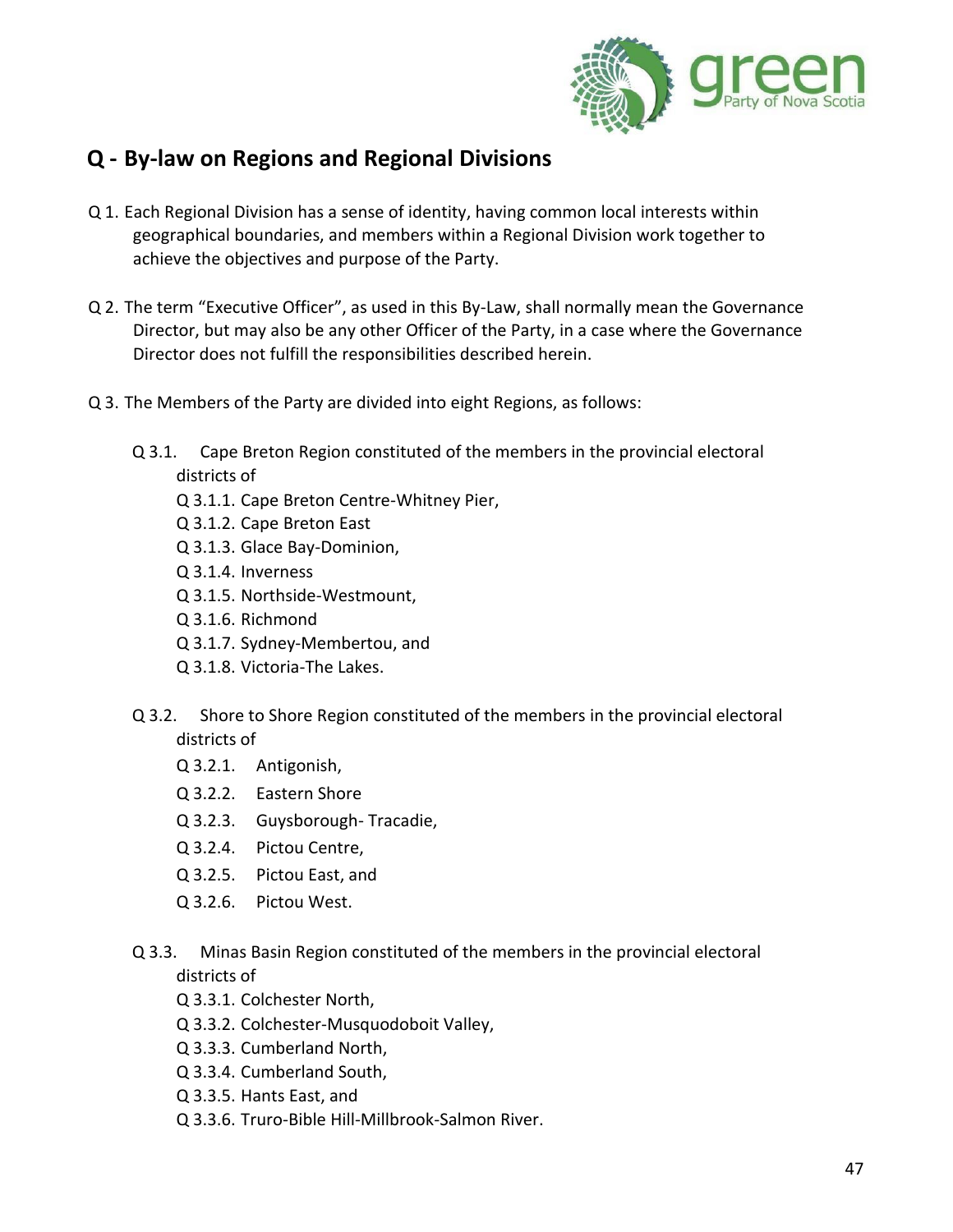

- Q 3.4. Fundy Shore Region constituted of the members in the provincial electoral districts of
	- Q 3.4.1. Annapolis,
	- Q 3.4.2. Clare
	- Q 3.4.3. Digby-Annapolis,
	- Q 3.4.4. Hants West,
	- Q 3.4.5. Kings North,
	- Q 3.4.6. Kings South, and
	- Q 3.4.7. Kings West.
- Q 3.5. South Shore Region constituted of the members in the provincial electoral districts of
	- Q 3.5.1. Argyle,
	- Q 3.5.2. Chester-St. Margaret's,
	- Q 3.5.3. Lunenburg,
	- Q 3.5.4. Lunenburg West,
	- Q 3.5.5. Queens,
	- Q 3.5.6. Shelburne, and
	- Q 3.5.7. Yarmouth.
- Q 3.6. Halifax Region constituted of the members in the provincial electoral districts of
	- Q 3.6.1. Fairview-Clayton Park,
	- Q 3.6.2. Halifax Atlantic,
	- Q 3.6.3. Halifax Armdale,
	- Q 3.6.4. Halifax Chebucto,
	- Q 3.6.5. Halifax Citadel-Sable Island,
	- Q 3.6.6. Halifax Needham, and
	- Q 3.6.7. Timberlea-Prospect.
- Q 3.7. Dartmouth Region constituted of the members in the provincial electoral districts of
	- Q 3.7.1. Cole Harbour,
	- Q 3.7.2. Cole Harbour-Dartmouth,
	- Q 3.7.3. Dartmouth East,
	- Q 3.7.4. Dartmouth North,
	- Q 3.7.5. Dartmouth South,
	- Q 3.7.6. Eastern Passage and
	- Q 3.7.7. Preston.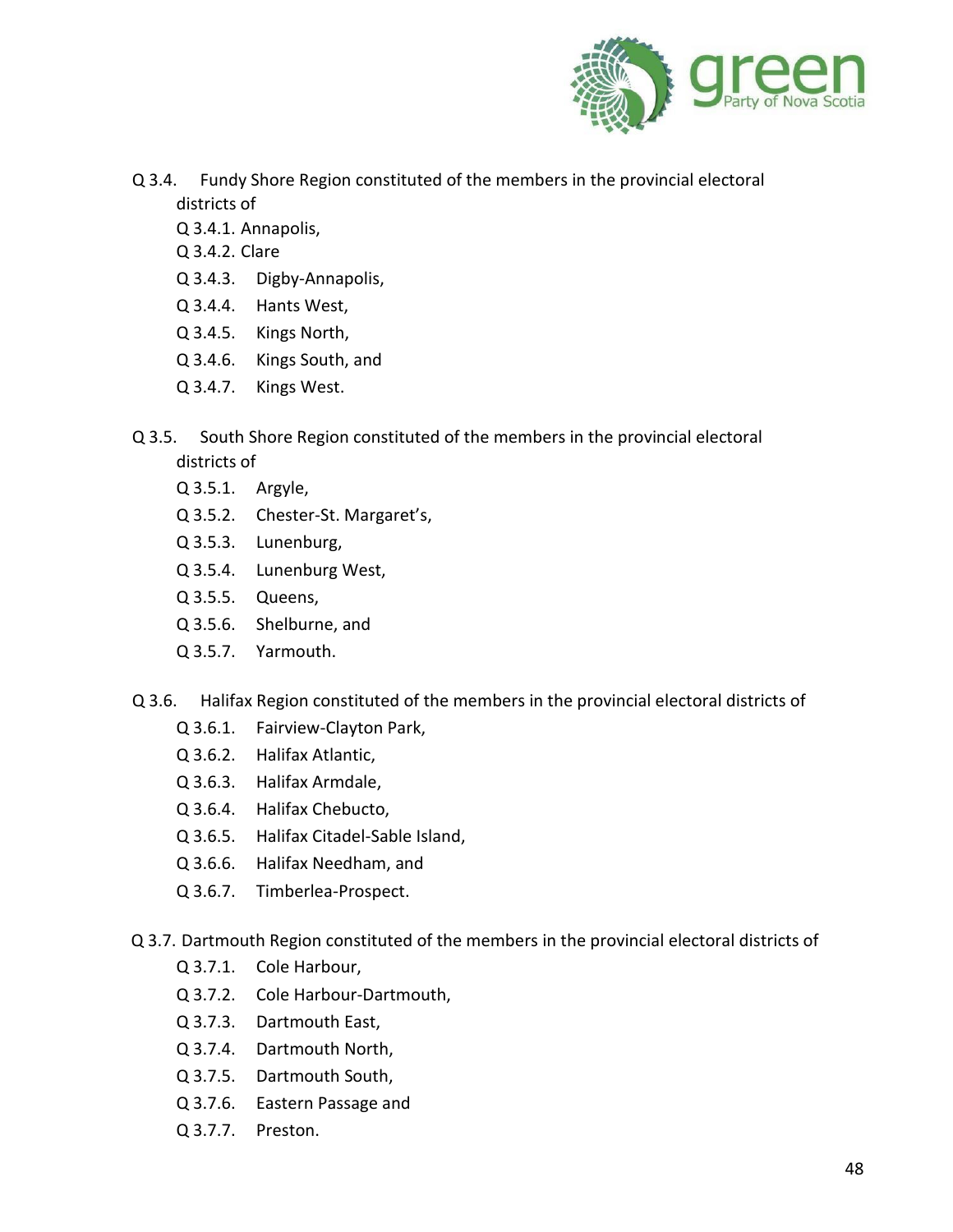

- Q 3.8. Bedford Basin Region constituted of the members in the provincial electoral districts of
	- Q 3.8.1. Bedford Basin,
	- Q 3.8.2. Bedford South,
	- Q 3.8.3. Clayton Park West,
	- Q 3.8.4. Hammonds Plains-Lucasville,
	- Q 3.8.5. Sackville-Cobequid,
	- Q 3.8.6. Sackville-Uniacke, and
	- Q 3.8.7. Waverley-Fall River-Beaver Bank.
- Q 4. When the Executive is notified of the existence of a Regional Division that meets certain criteria, an Executive Officer will confirm to the Executive and the Regional Division that the Regional Division is thereby considered Active, and has a Regional Committee, for the purposes of these By-Laws. Those criteria are:
	- Q 4.1. The Region has at least five Members resident within it.
	- Q 4.2. The Executive Officer has been notified of the names of the Regional Committee, including at a minimum its Convenor, its Regional Representative on the Party Executive and at least one Policy Networker.
	- Q 4.3. The Executive Officer has been satisfied that the positions mentioned in article Q 4.2 were elected in a transparent, democratic fashion, using preferential balloting, of which all Members in the Region had reasonable notice.
- Q 5. The main functions of a Regional Division are to:
	- Q 5.1. Co-ordinate the activities of the members within the Regional Division toward the purpose and objectives of the Party;
	- Q 5.2. Send representatives to other Organizational Units of the party to speak on behalf of the Region's members, and to participate in the work of these Units.
	- Q 5.3. To assist as needed in the process of selection of Party candidates for Members of the Legislative Assembly in accordance with the By-laws
- Q 6. A Regional Division may not be involved directly in fundraising, may not raise funds in the name of the region, may not have a bank account and may not transfer funds from or to any other organization.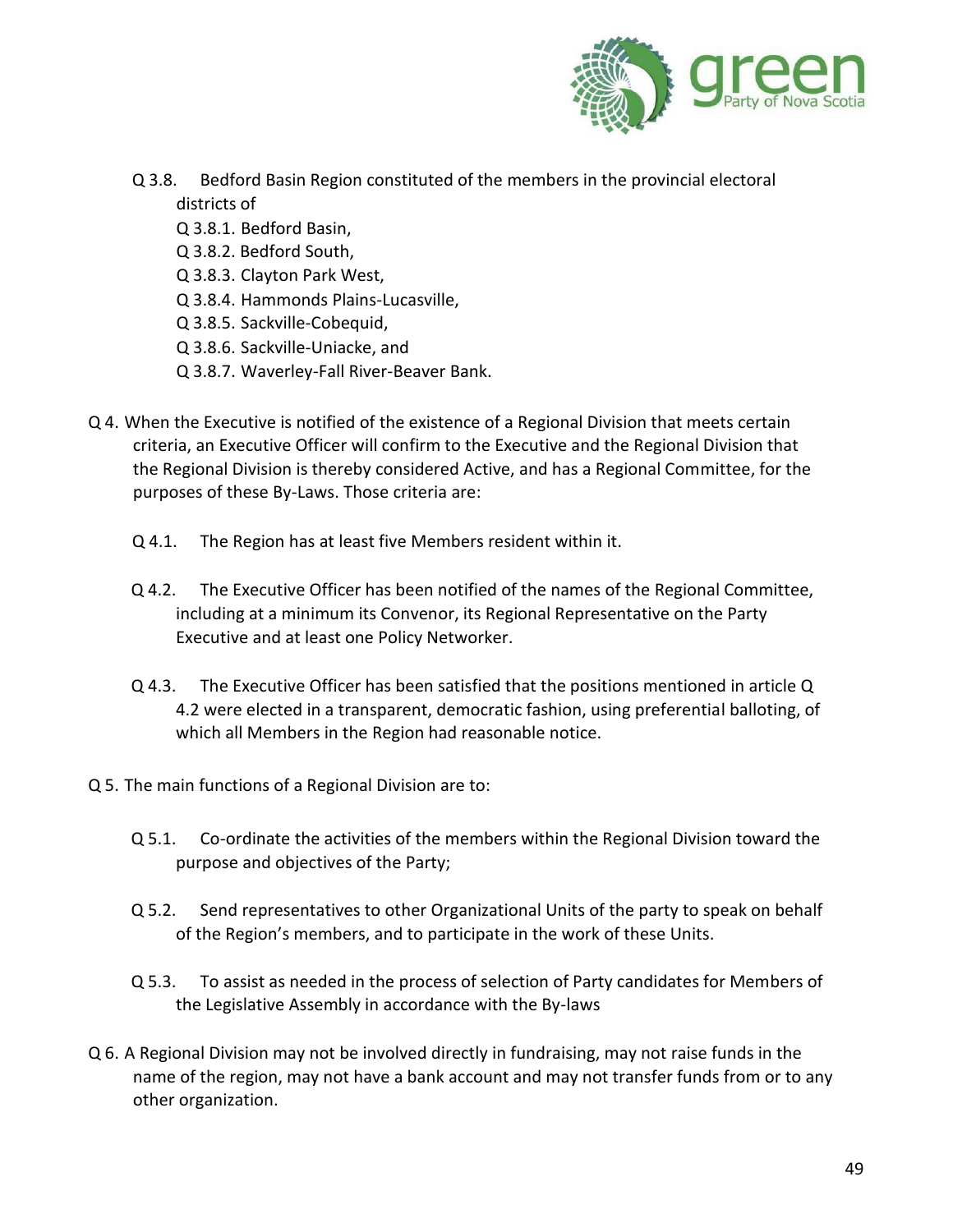

- Q 7. The internal organization of a Regional Division is generally the responsibility of the members in the Regional Division, but it shall have a Regional Committee, including at least the following positions:
	- Q 7.1. a Convenor who chairs meetings of the Regional Division. This position is required in order for the Regional Division to be considered Active.
	- Q 7.2. a Regional Representative, elected annually by the members in the Region, to be a voting member of the Executive of Party. This position is required in order for the Regional Division to be considered Active.
	- Q 7.3. a Policy Networker, to be a member of the Policy Committee. This position is required in order for the Regional Division to be considered Active.
	- Q 7.4. a second Policy Networker of another gender, also to be a member of the Policy Committee.
	- Q 7.5. Constituency Representatives from any Constituency within the boundaries of the Regional Division whose Members have elected one.
	- Q 7.6. If there are insufficient members to fill these positions, two functions may be carried out by a single member.
- Q 8. The Regional Division is to report in a timely manner to the Executive of the Party the names of those members holding the required positions in the internal organization of that Regional Division.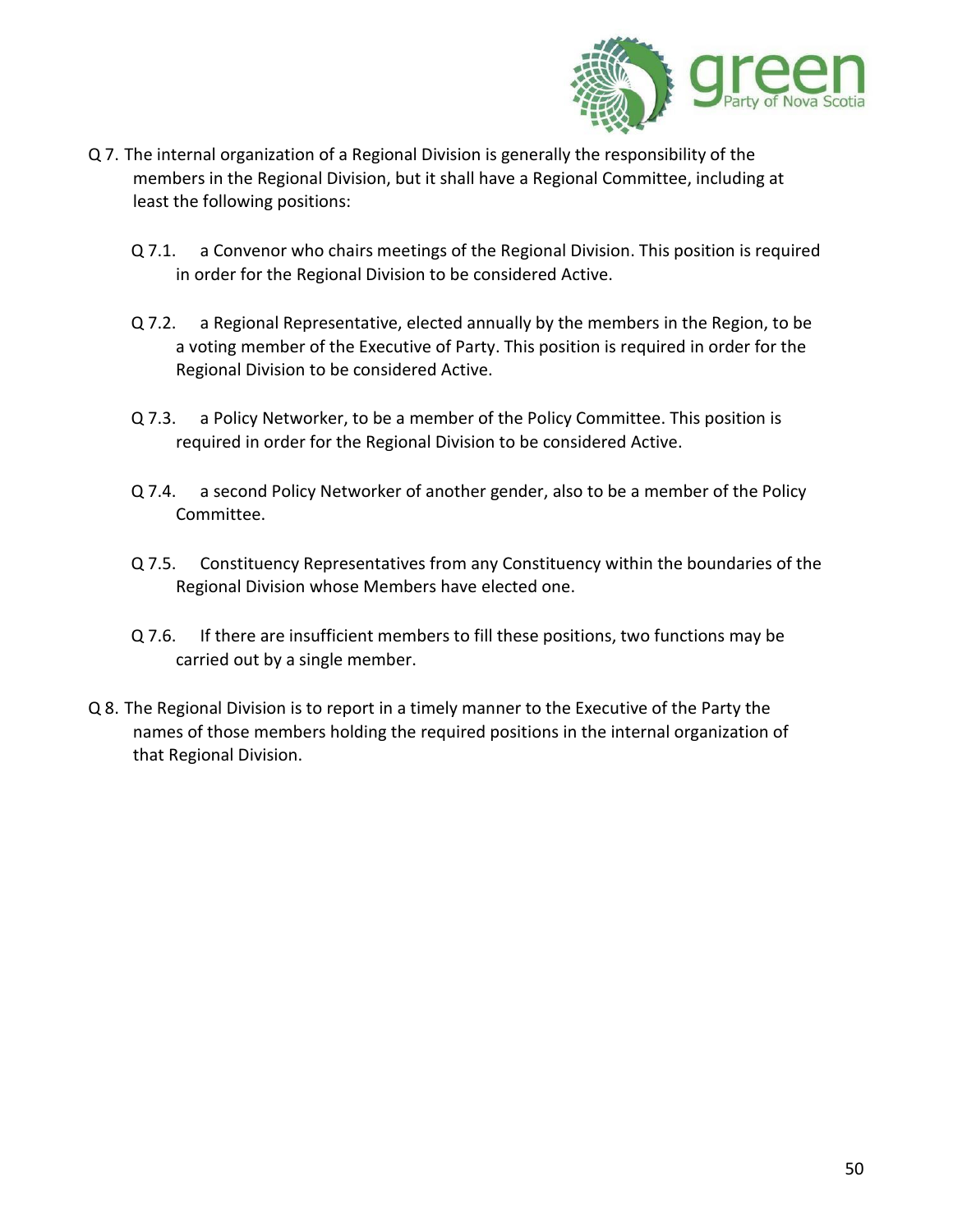

### <span id="page-50-0"></span>**R - By-law on Regional Representation**

- R 1. In this By-Law, "CD/EDA" means "Constituency Division or Electoral District Association" and is used to mean either type of Constituency-level organization.
- R 2. Regional Representatives on the Executive are selected one of two ways:
	- R 2.1. For all Active Regional Divisions, the Regional Division conducts an election, annually and additionally if needed, for the position of Regional Representative, and communicates the name of the Regional Representative to the Executive. This communication must happen at least once per year, during the 45 days preceding the Party's Annual General Meeting, but shall also happen at any time that the Regional Division changes its Regional Representative.
	- R 2.2. For all Regions without active Regional Divisions, a Regional Representative is elected annually and additionally if needed by the Members from that Region. This will normally take place at the Annual Convention, but the Executive may choose to set another time, place or method to encourage greater participation by the Members from that Region.
- R 3. In a case where a Regional Representative from an active Regional Division is unable to attend a meeting of the Executive, the Regional Division may inform the Executive of another Member who will exercise that Regional Representative's vote by proxy. This proxy Regional Representative will count towards quorum.
- R 4. Constituency Representatives on Regional Divisions are selected one of two ways:
	- R 4.1. For all active CD/EDAs, the CD/EDA conducts an election, annually and additionally as needed, for the position of Constituency Representative, and communicates the name of the Constituency Representative to the Regional Division. This communication must happen at least once per year, but shall also happen at any time that the CD/EDA changes its Constituency Representative.
	- R 4.2. For all Electoral Districts without active CD/EDAs, a Constituency Representative is elected, annually and additionally as needed, by the Members from that Constituency. This will normally take place at a meeting of the Regional Division, but the Regional Division may choose to set another time, place or method to encourage greater participation by the Members from that Constituency.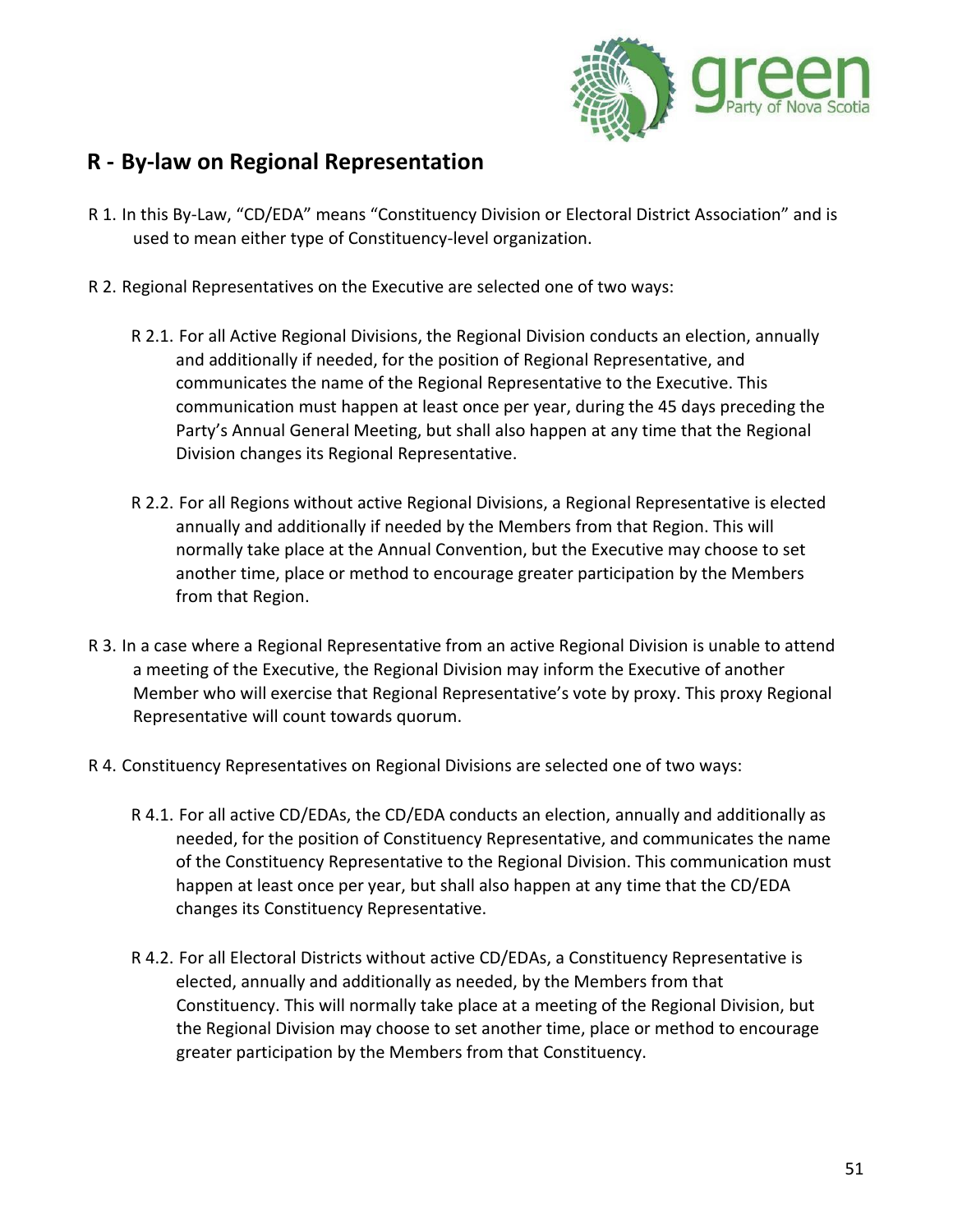

### <span id="page-51-0"></span>**S - By-law on Rules of Order**

- S 1. Consensus decision-making shall be the standard practice.
	- S 1.1. Consensus is a process for ascertaining the will of participants by which agreement is reached that reflects the will of most participants, with dissenters and abstainers agreeing to recognize the majority opinion as being the decision.
- S 2. Decisions by any Group, Regional Division, General Meeting, Executive, Policy Committee, Caucus, or any other body overseen by the Party shall be made by the Bonser method with 60% necessary to secure approval, except for those decisions made by another method in accordance with the Constitution and By-laws.
- S 3. In matters not provided for in the Constitution and By-laws for the orderly running of meetings, *Roberts Rules of Order* apply.
	- S 3.1. Discussion on motions will be by co-operative consensus, and adversarial debate is to be discouraged by the Chairperson of the meeting.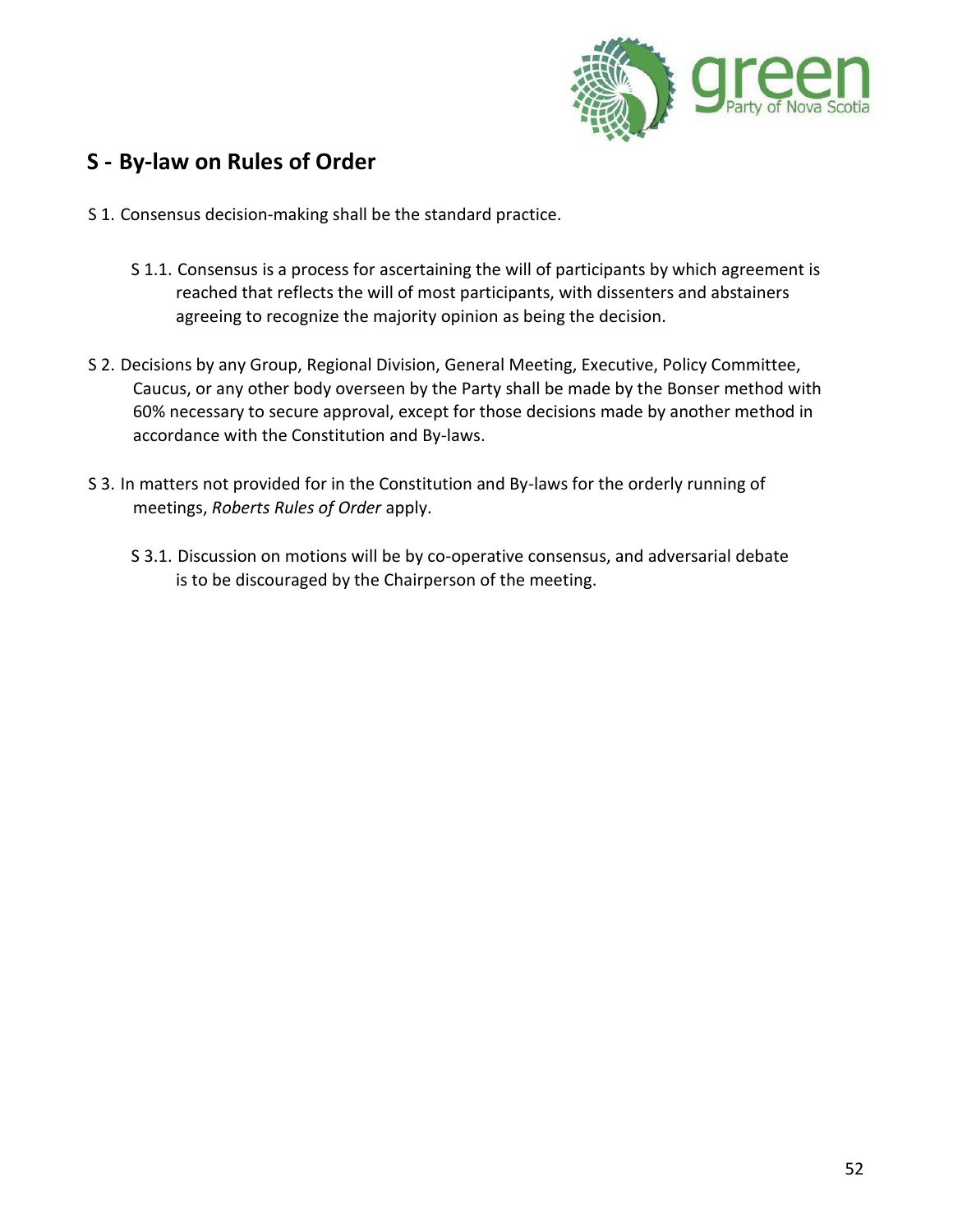

### <span id="page-52-0"></span>**T - By-law on Selection of Candidates for Members of the Legislative Assembly**

#### **Candidate Search and Call for Nominations**

- T 1. The GPNS (including the Leadership, the provincial Executive and its committees, Regional Divisions, Electoral District Associations, and Constituency Divisions) shall conduct a thorough search for Nomination Contestants, including all genders and sexualities, Mi'kmaq people, people with disabilities, cultural minority groups, and other under-represented minorities, reflective of local demographics and party values.
- T 2. The Party Membership shall be informed of the candidate search and encouraged to participate in the process.
- T 3. In anticipation of a general election, the provincial Executive shall issue a province-wide call for nominations, which must include a uniform application deadline for all districts. At the discretion of the executive, an individual district may set a different application deadline. In any event, application deadlines must
	- T 3.1. be communicated to all members in a district to which they apply; and
	- T 3.2. provide a reasonable period of time to allow potential Nomination Contestants to submit their applications.

#### **Application Process**

- T 4. The provincial Executive may establish a Screening Committee, which is empowered by the Executive to be responsible for, and may be entrusted to exercise the powers of the Executive on matters of, nominee applications and vetting as described in this by-law.
- T 5. Any member seeking a GPNS nomination must complete an Application Package, the contents of which will be determined by the Executive before nominations open. The Application Package must be completed and returned to the Executive.
- T 6. Any member offering as a prospective candidate for the Party must, at the time of submission of the Application Package, declare:
	- T 6.1. any potential or perceived conflict of interest; and
	- T 6.2. any specific objections to ratified policy, Party principles, or Party objectives that the member cannot support in good conscience.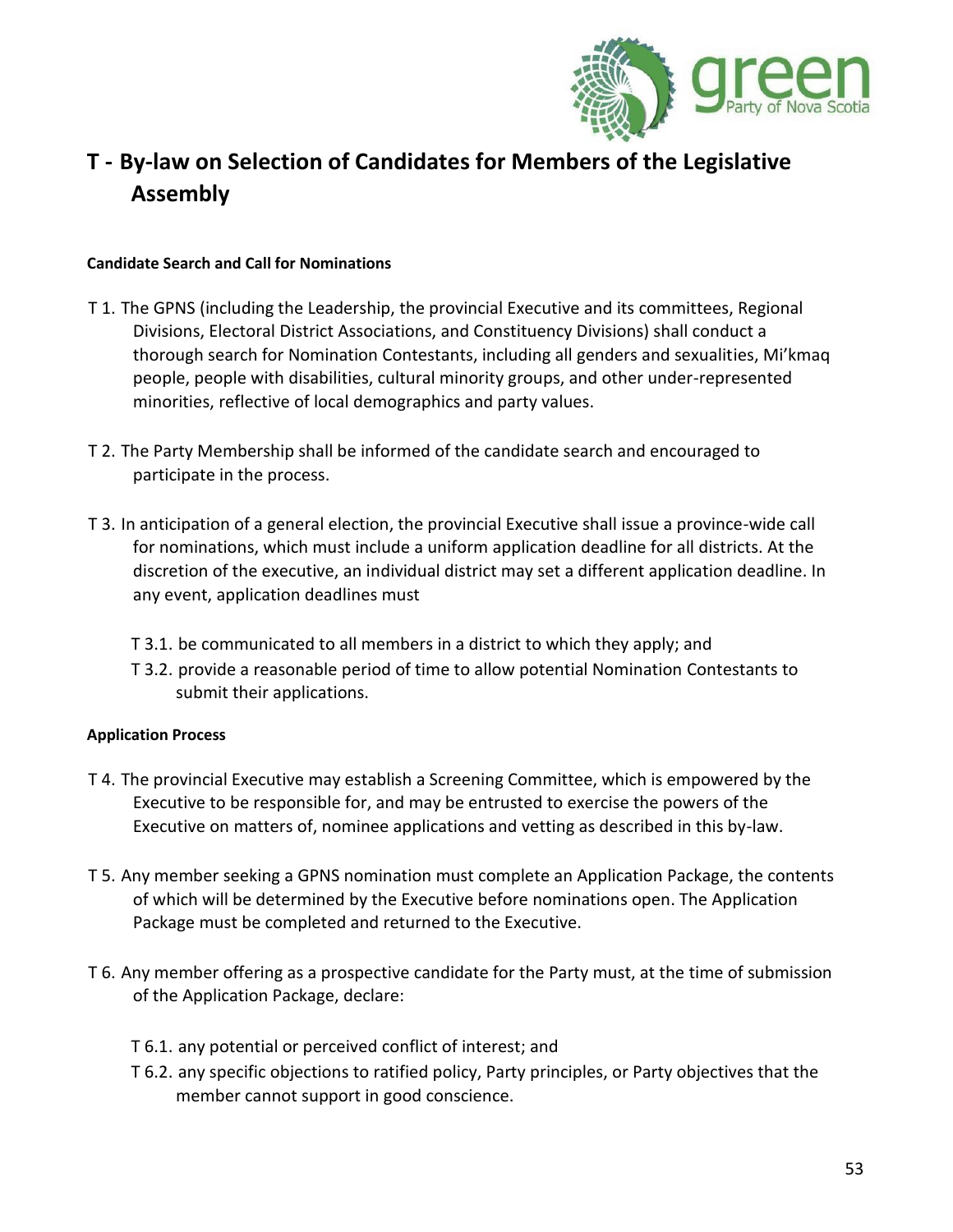

- T 7. If the prospective candidate is accepted for participation in the nomination contest, then the contents of this declaration will be communicated to the members of the electoral district in question, at the time of that approval
- T 8. Additionally, prospective candidates must address with the Leadership, in collaboration with the Shadow Cabinet or Caucus, specific objections to ratified policy that candidates cannot support in good conscience, and come to an agreement on how these differences are to be handled.
- T 9. The Executive will ensure that a screening or vetting process is developed and followed, with the objective that all individuals approved to seek nomination meet a set of predetermined standards such that they will not bring discredit or disrespect to the GPNS.
- T 10. This vetting process may include disclosures from the Application Package, as well as information obtained through interviews, media and internet searches, criminal history, publications, and other relevant sources. All information acquired in support of the vetting or screening process will be strictly confidential to the Executive or the appointed committee.
- T 11. The Provincial Executive will consider the information provided by the Screening Committee, together with any other relevant information known to them, and will vote to accept or decline each nomination application, with a simple majority threshold for acceptance. Acceptance to stand for nomination may be revoked by the Executive at any time before the nomination meeting, based on information received after the initial acceptance. Such a revocation shall require a resolution of the Executive passed with a two-thirds majority.
- T 12. A process for appealing a disqualification will be developed and adopted by the Executive. An applicant whose application is rejected, and who does not successfully appeal that rejection, may not apply to seek a nomination again within the same electoral cycle.

#### **Nomination Contests**

- T 13. Upon completion of the vetting process, the Executive shall announce to the membership of each district:
	- T 13.1. The list of accepted Nomination Contestants for each district;
	- T 13.2. The number of applicants (if any) who were not accepted in each district;
	- T 13.3. The minimum number of members in a district, below which the executive has determined that a fair and transparent nomination vote cannot be held;
	- T 13.4. The minimum notice to members that is required to hold a nomination contest;
	- T 13.5. The cut-off date for membership signup, after which new members will not be eligible to vote in a nomination contest; and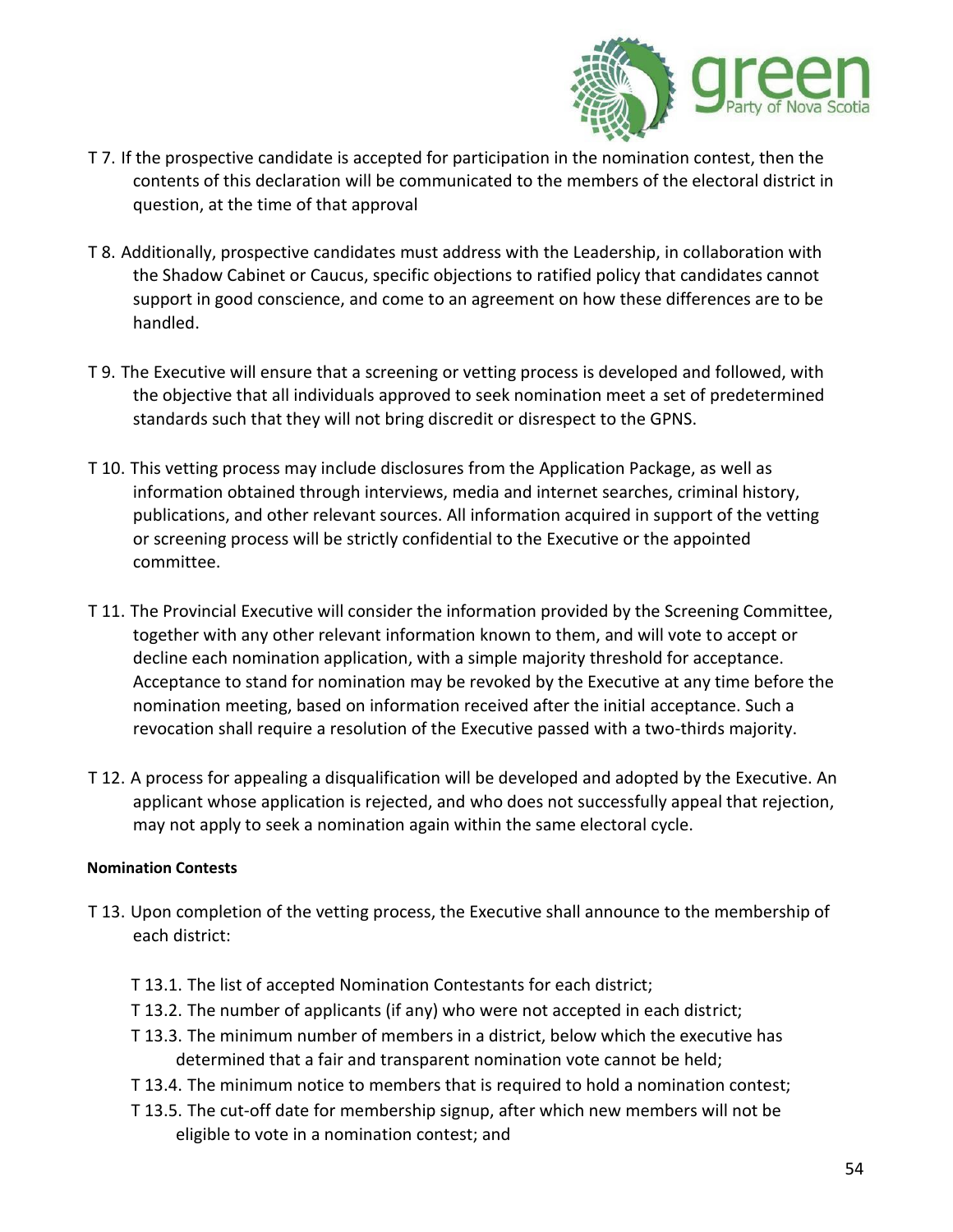

T 13.6. Any other regulations to be observed during membership contests or meetings, such as requirements to retain ballots or deadlines for reporting vote results.

- T 14. Candidates for each district shall be selected from among the accepted Nomination Contestants, by preferential ballot, at a nomination meeting to be held by:
	- T 14.1. The Electoral District Association or Constituency Division, where one is formed;
	- T 14.2. The Regional Division, where no Electoral District Association or Constituency Division is formed; or
	- T 14.3. The Executive, at its discretion, to address a lack of capability or intent to undertake the nomination process by a local body.
- T 15. If a district does not satisfy the minimum number of voting members at the time of the cutoff date for membership signup, then the Regional Division shall make efforts to ascertain the wishes of the membership in the district, such as through an informal vote, and notify the Executive.
- T 16. Nomination contests shall be held whenever possible, even in districts where an incumbent MLA seeks the nomination.

#### **Exceptional Circumstances**

- T 17. In an electoral district where no approved candidate is in place, no nomination meeting is planned, and an election is underway or is considered by the Executive to be imminent, the Executive may name a candidate without conducting a nomination contest. Vetting must still be conducted to the maximum degree possible, and any Electoral District Association or Constituency Division that has been formed in that electoral district must be notified in advance of the Executive's decision.
- T 18. The Leader may choose to withhold endorsement of a nominee, provided the majority of the Executive supports this decision.
- T 19. Nomination of an individual in multiple districts is generally disallowed. The Executive retains the right to allow for exceptional circumstances. If an unsuccessful nominee in one Electoral District wishes to contest the nomination in a second district, they may apply for an exemption to participate in the second nomination contest.
- T 20. It is not the intention of this By-Law to contradict any laws or regulations of the Province of Nova Scotia or Elections Nova Scotia concerning nomination contests. In any case where such a conflict appears, the laws and regulations of the Province shall govern.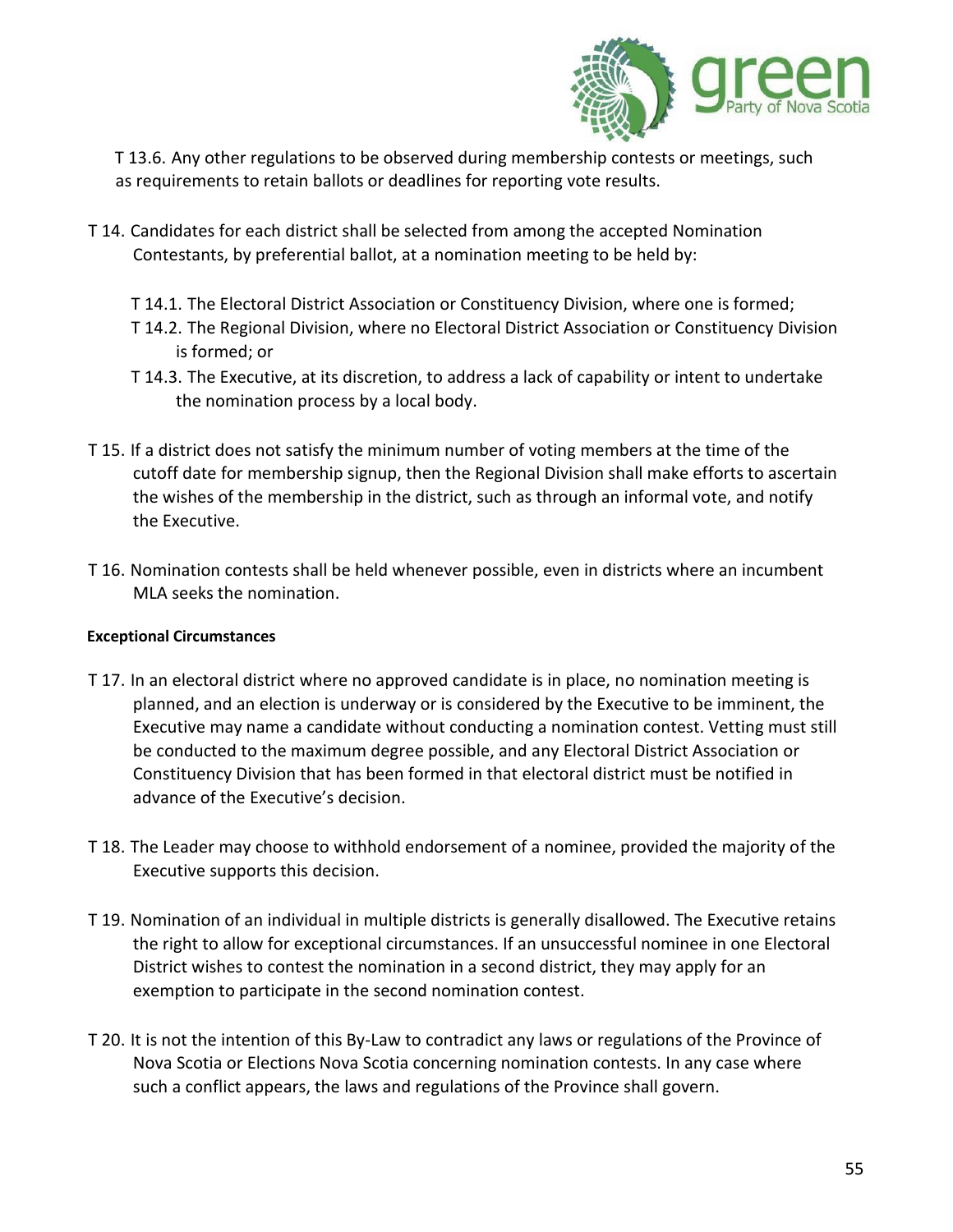

### <span id="page-55-0"></span>**U - By-law on Shadow Cabinet**

- U 1. The Leader and Deputy Leader are members of the Shadow Cabinet.
- U 2. Any Party member elected as a Member of the Legislative Assembly is a member of the Shadow Cabinet.
- U 3. Additional Shadow Cabinet members may be appointed by the Executive from the Party membership.
- U 4. Shadow Cabinet portfolios are assigned by the Executive, taking into consideration recommendations from the leadership.
- U 5. Shadow Cabinet members are individually and in collaboration
	- U 5.1. to keep abreast of the issues relevant to the given portfolio,
	- U 5.2. to review the stands of Nova Scotia's non-governmental organizations, industry associations, and the input from Nova Scotians on issues relevant to the given portfolio,
	- U 5.3. to study the Genuine Progress Index material relevant to the given portfolio,
	- U 5.4. to critique the government material on the issues
	- U 5.5. to advise the Leadership on positions for the issues and help to draft communications
	- U 5.6. to prepare material for the Policy Committee,
	- U 5.7. to advise fellow Shadow Cabinet members on interdependent issues
	- U 5.8. to prepare material for the Platform
	- U 5.9. to draft the responses to questions in questionnaires from NGO, industries, interest groups, and individuals, particularly during the election.
- U 6. The Shadow Cabinet members are to apply the Genuine Progress Index approach
	- U 6.1. to guide policy and Platform development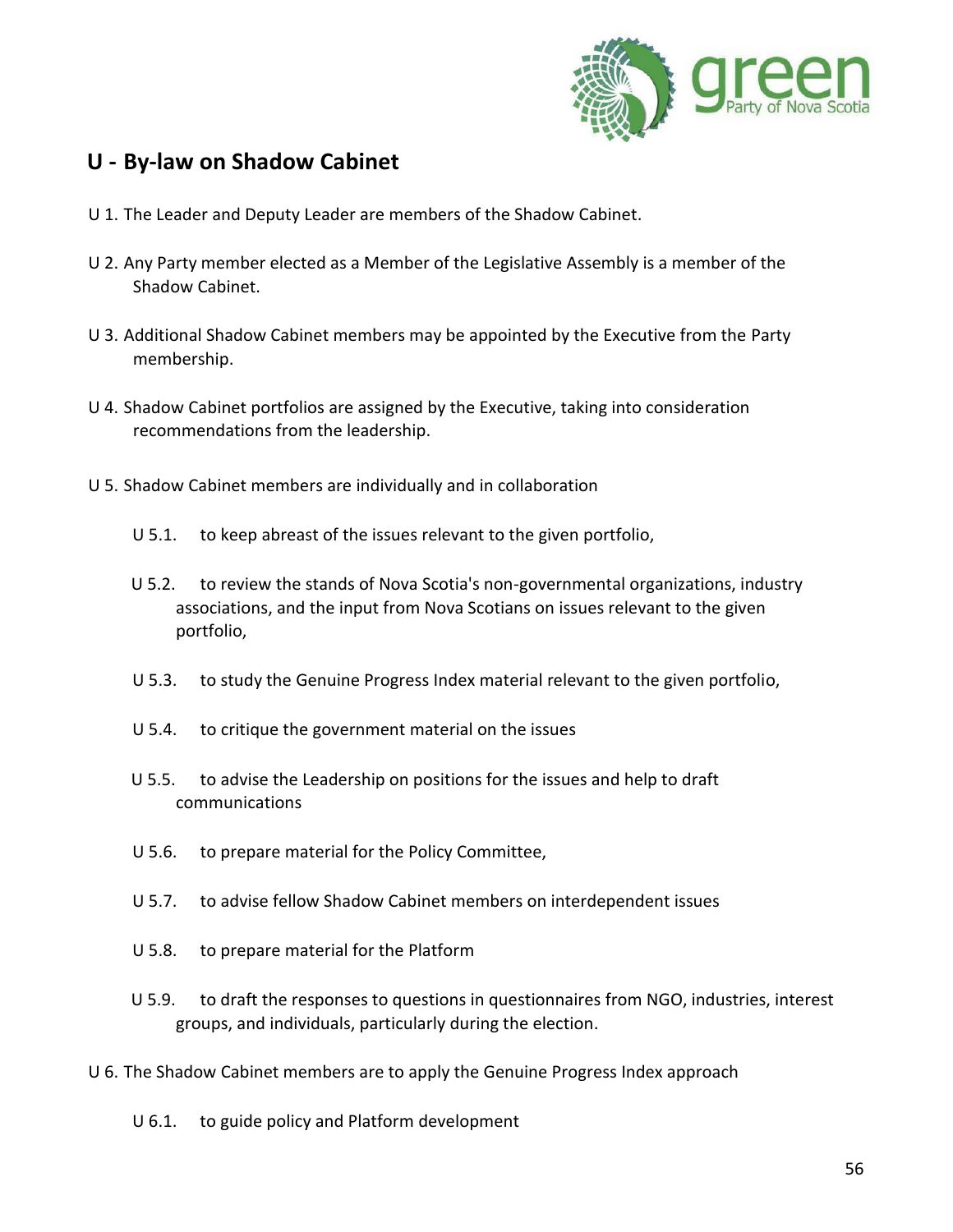

- U 6.2. to evaluate the cost of the Party's position statements, the Platform, and policies as appropriate
- U 6.3. to critique government expenditures and priorities, and the position statements and platforms of other Parties.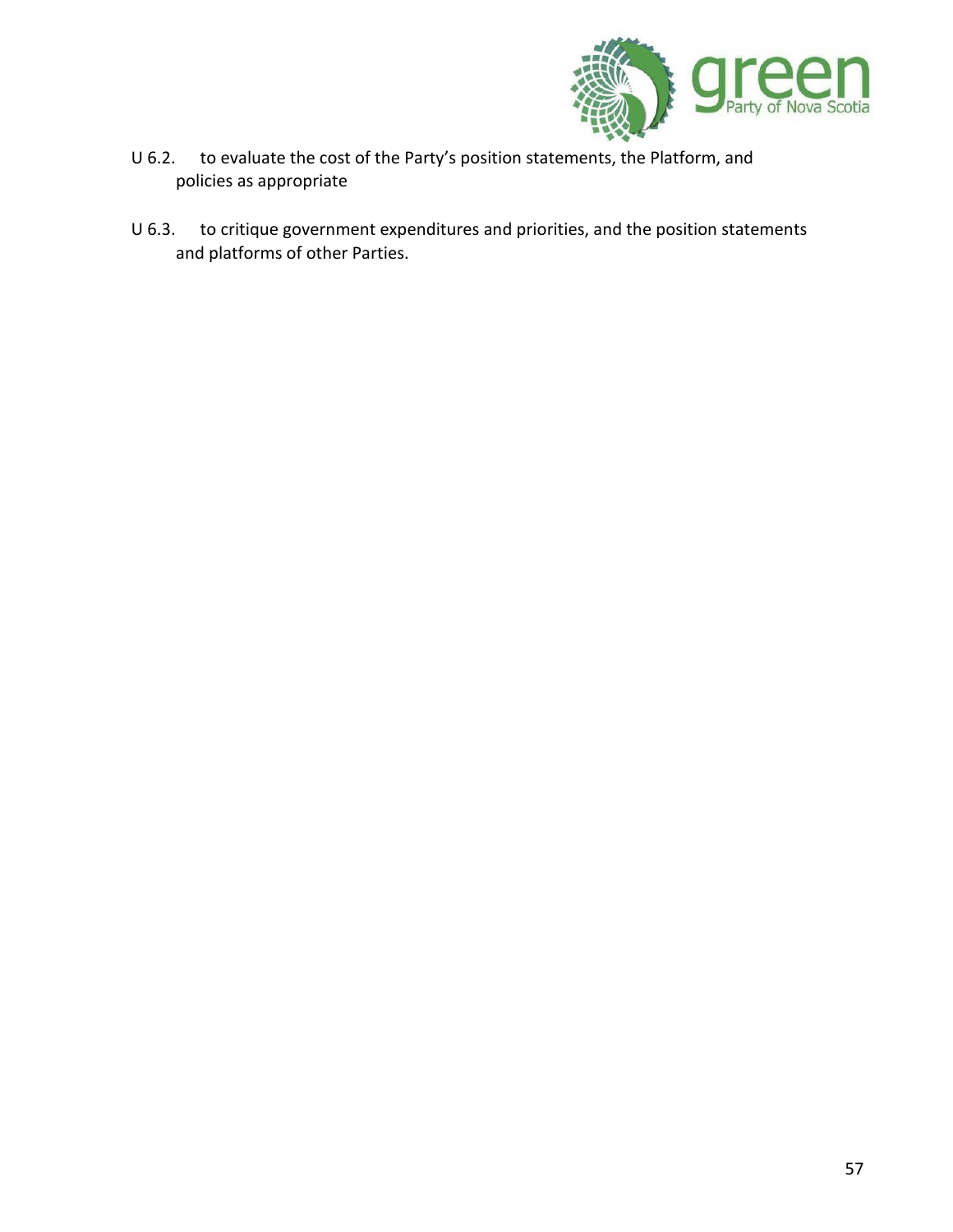

### <span id="page-57-0"></span>**V - By-law on Voting by Preferential Ballot**

- V 1. Regardless of how many candidates are on the ballot, the option "None of the Above" must appear on the ballot.
- V 2. All votes to be undertaken by preferential ballot shall be undertaken using one of two methods, "Instant Runoff" or "Multi-Round Voting". The method to be used shall be determined by the authority conducting the election, as discussed in the relevant section of other By-Laws. It should be noted that the two methods are conceptually identical, and only differ in their processes.
	- V 2.1. General:
		- V 2.1.1. Multi-Round Voting shall be used when voters are present, either physically, by proxy, or through the use of some real-time electronic mechanism.
		- V 2.1.2. Instant Runoff shall be used when voters do not participate in the voting process in real-time.
	- V 2.2. Either process may be used in any situation, as necessary.
- V 3. Voting Process Multi-Round Voting
	- V 3.1. Each voter shall assign a single mark ("X", check-mark, or similar) beside their preferred candidacy, or some other such single-choice voting mechanism shall be used.
	- V 3.2. The Returning Officer shall attempt to discern a preference from every ballot, and shall not generally consider a ballot spoiled unless there is serious confusion about the voter's intent, or the voter has clearly set out to spoil their ballot. In the case that a voter assigns marks to more than one candidacy, if one of those marks is a "1", while the others are higher numbers, that ballot shall be considered to be a vote for the candidacy having the "1" mark.
	- V 3.3. In circumstances where it may be appropriate, such as some voters supplying advanced ballots for a Multi-Round Voting election, the Returning Officer for the election shall take appropriate steps to ensure that such ballots are included in the Multi-Round Voting process as if it were an Instant Runoff process.
- V 4. Voting Process Instant Runoff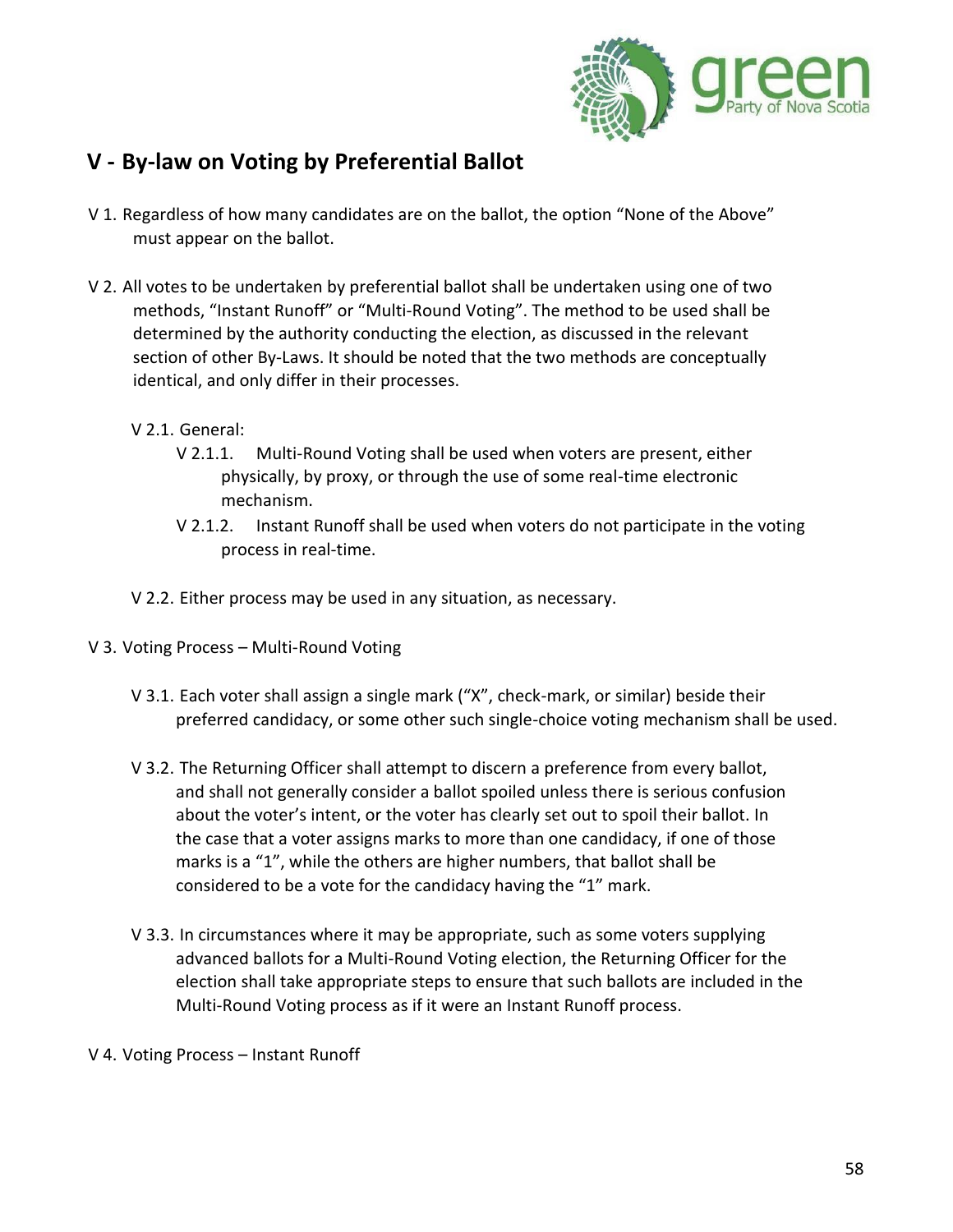

- V 4.1. Each voter shall have the opportunity to assign a number beside each candidacy, including the "None of the Above" candidacy, or some other multi-choice voting mechanism shall be used.
- V 4.2. Voters shall be free to assign a single mark ("X", check-mark, or similar,) beside their single preferred candidacy, and need not need to place a mark beside all, or any, of the candidacies
- V 4.3. Voters shall be free to assign numbers, starting at "1", and proceeding sequentially through the integers, to candidacies in order of the voter's preference – "1" shall be used for the most preferred candidacy, "2" for the second-most preferred, etc.
- V 4.4. All submitted ballots shall be included to the maximum degree possible they shall not be discarded or considered spoiled until a preference cannot be determined for the next stage of the counting of votes.
- V 5. Each candidate may have a scrutineer present during the counting of the ballots.
- V 6. Vote-Counting Multi-Round Voting
	- V 6.1. All ballots shall be assigned to their first-preference candidacy or their only marked candidacy if only one candidacy bears a mark.
	- V 6.2. If one candidacy has been assigned the majority of all votes, then it shall be declared to have won. Otherwise, the candidacy having the smallest number of ballots assigned to it shall be eliminated, and a further round of voting shall be held.
- V 7. Vote Counting Instant Runoff
	- V 7.1. All ballots shall be assigned to their first-preference indication.
	- V 7.2. If any candidacy has received a majority of votes included in the tally, then that candidacy shall be declared to have won the election.
	- V 7.3. In the case where no candidacy has been assigned a majority of ballots, then the candidacy having the smallest number of ballots currently assigned to it is eliminated, and the ballots that had been assigned to that candidacy are re-evaluated. Those ballots shall then be treated thus:
		- V 7.3.1. Any ballots having no further marks, either for any candidacies that are still active or for "none of the above", shall be discarded.